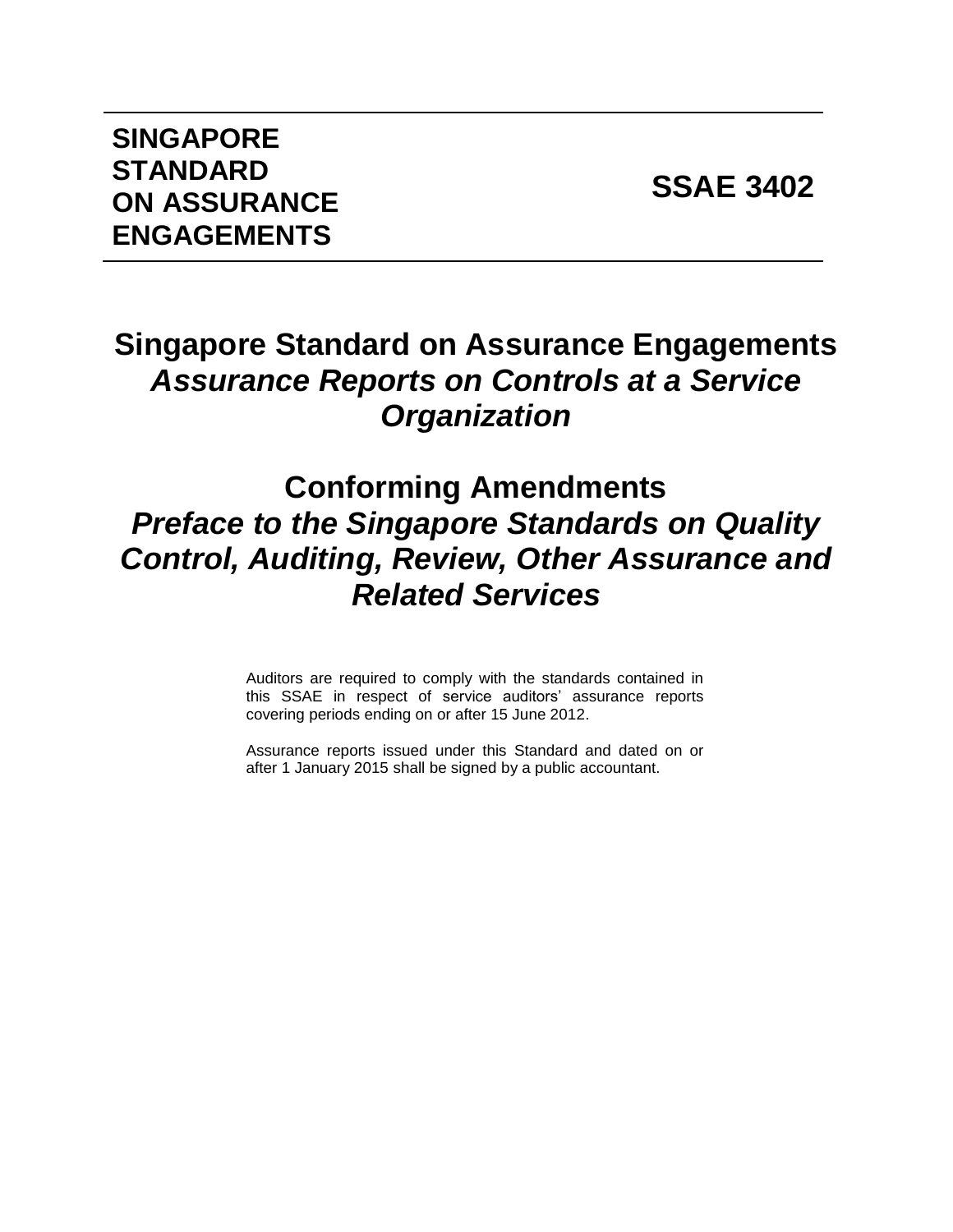# **SINGAPORE STANDARD ON ASSURANCE ENGAGEMENTS 3402 ASSURANCE REPORTS ON CONTROLS AT A SERVICE ORGANIZATION**

(Effective for service auditors' assurance reports covering periods ending on or after 15 June 2012)

# **CONTENTS** Paragraph **Foreword Introduction** Scope of this SSAE 1-6 Effective Date 7 **Objectives** 8 **Definitions** 9 **Requirements**  $SSAE$  3000  $10$ Ethical Requirements 11 Management and Those Charged with Governance **12** and 12 Acceptance and Continuance 13-14 Assessing the Suitability of the Criteria 15-18 Materiality 19 Obtaining an Understanding of the Service Organization's System 20 Obtaining Evidence Regarding the Description 21-22 Obtaining Evidence Regarding Design of Controls 23 Obtaining Evidence Regarding Operating Effectiveness of Controls 24-29 The Work of an Internal Audit Function 30-37 (30-37) Written Representations 38-40 Other Information 41-42 Subsequent Events 43-44 Documentation 45-52 Preparing the Service Auditor's Assurance Report 53-55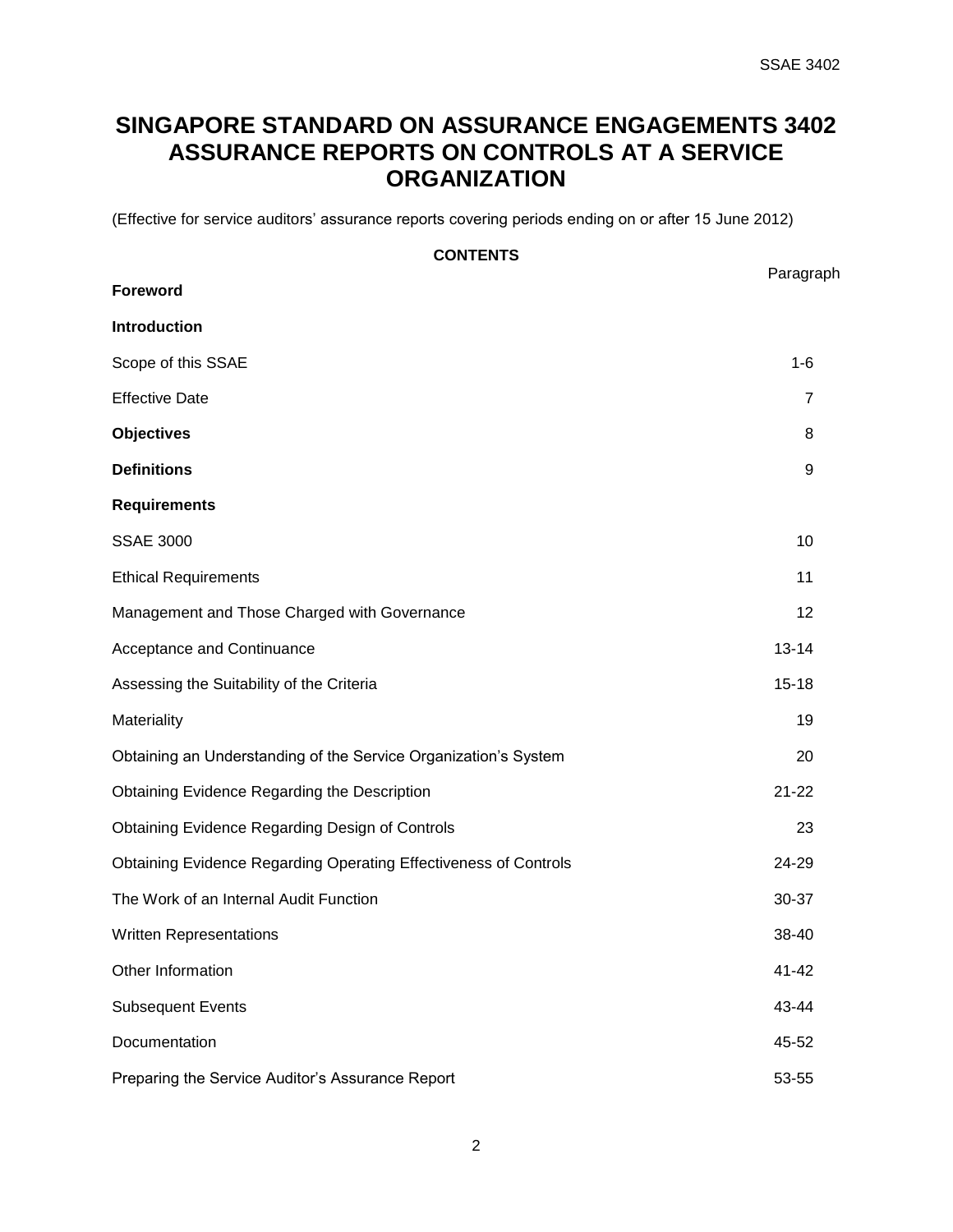| <b>Other Communication Responsibilities</b>                      | 56      |
|------------------------------------------------------------------|---------|
| <b>Application and Other Explanatory Material</b>                |         |
| Scope of this SSAE                                               | $A1-A2$ |
| <b>Definitions</b>                                               | $A3-A4$ |
| <b>Ethical Requirements</b>                                      | A5      |
| Management and Those Charged with Governance                     | A6      |
| Acceptance and Continuance                                       | A7-A12  |
| Assessing the Suitability of the Criteria                        | A13-A15 |
| Materiality                                                      | A16-A18 |
| Obtaining an Understanding of the Service Organization's System  | A19-A20 |
| Obtaining Evidence Regarding the Description                     | A21-A24 |
| Obtaining Evidence Regarding Design of Controls                  | A25-A27 |
| Obtaining Evidence Regarding Operating Effectiveness of Controls | A28-A36 |
| The Work of an Internal Audit Function                           | A37-A41 |
| <b>Written Representations</b>                                   | A42-A43 |
| Other Information                                                | A44-A45 |
| Documentation                                                    | A46     |
| Preparing the Service Auditor's Assurance Report                 | A47-A52 |
| <b>Other Communication Responsibilities</b>                      | A53     |
| Appendix 1: Example Service Organization's Assertions            |         |
| Appendix 2: Example Service Auditor's Assurance Reports          |         |

Appendix 3: Example Modified Service Auditor's Assurance Reports

Singapore Standard on Assurance Engagements (SSAE) 3402, "Assurance Reports on Controls at a Service Organization," should be read in conjunction with the "Preface to the Singapore Standards on Quality Control, Auditing, Review, Other Assurance and Related Services."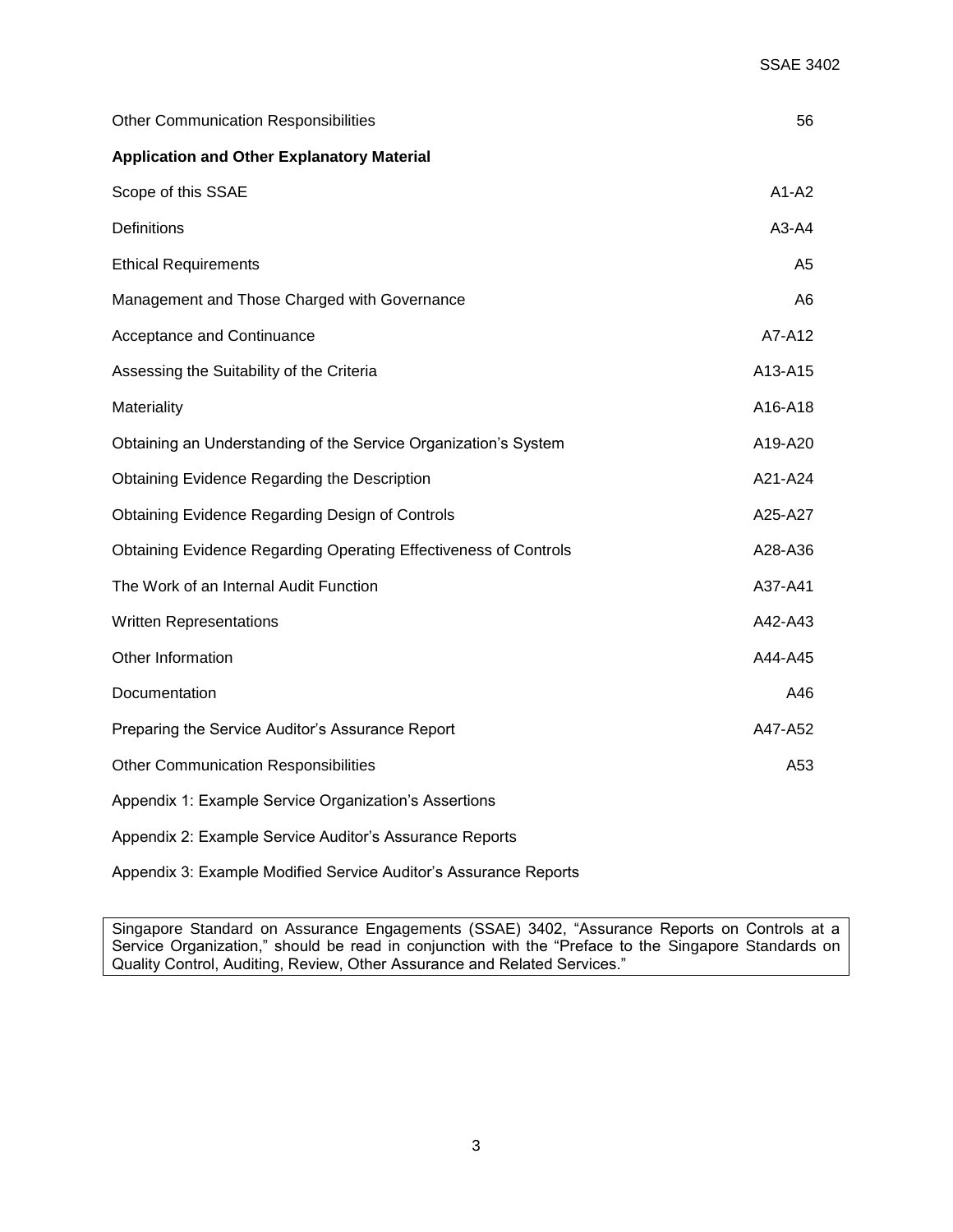# **SINGAPORE STANDARD ON ASSURANCE ENGAGEMENTS**

# **SSAE 3402**

# **Assurance Reports on Controls at a Service Organization**

# **Foreword**

This Standard is based on International Standard on Assurance Engagements 3402.

# **Introduction**

# **Scope of this SSAE**

- 1. This Singapore Standard on Assurance Engagements (SSAE) deals with assurance engagements undertaken by a professional accountant in public practice to provide a report for use by user entities and their auditors on the controls at a service organization that provides a service to user entities that is likely to be relevant to user entities' internal control as it relates to financial reporting. It complements  $SSA 402$ ,<sup>1</sup> in that reports prepared in accordance with this SSAE are capable of providing appropriate evidence under SSA 402. (Ref: Para. A1)
- 2. The "Singapore Framework for Assurance Engagements" (the Assurance Framework) states that an assurance engagement may be a "reasonable assurance" engagement or a "limited assurance" engagement; that an assurance engagement may be either an "assertion-based" engagement or a "direct reporting" engagement; and, that the assurance conclusion for an assertion-based engagement can be worded either in terms of the responsible party's assertion or directly in terms of the subject matter and the criteria. $^2$  This SSAE only deals with assertionbased engagements that convey reasonable assurance, with the assurance conclusion worded directly in terms of the subject matter and the criteria. $3$
- 3. This SSAE applies only when the service organization is responsible for, or otherwise able to make an assertion about, the suitable design of controls. This SSAE does not deal with assurance engagements:
	- (a) To report on whether controls at a service organization operated as described, or
	- (b) To report only on controls at a service organization other than those related to a service that is likely to be relevant to user entities' internal control as it relates to financial reporting (for example, controls that affect user entities' production or quality control).

This SSAE, however, provides some guidance for such engagements carried out under SSAE 3000.<sup>4</sup> (Ref: Para. A2)

<sup>1</sup> SSA 402, "Audit Considerations Relating to an Entity Using a Service Organization."

<sup>2</sup> Assurance Framework, paragraphs 10, 11 and 57.

<sup>3</sup> Paragraphs 13 and 5 3(k) of this SSAE.

<sup>4</sup> SSAE 3000, "Assurance Engagements Other than Audits or Reviews of Historical Financial Information."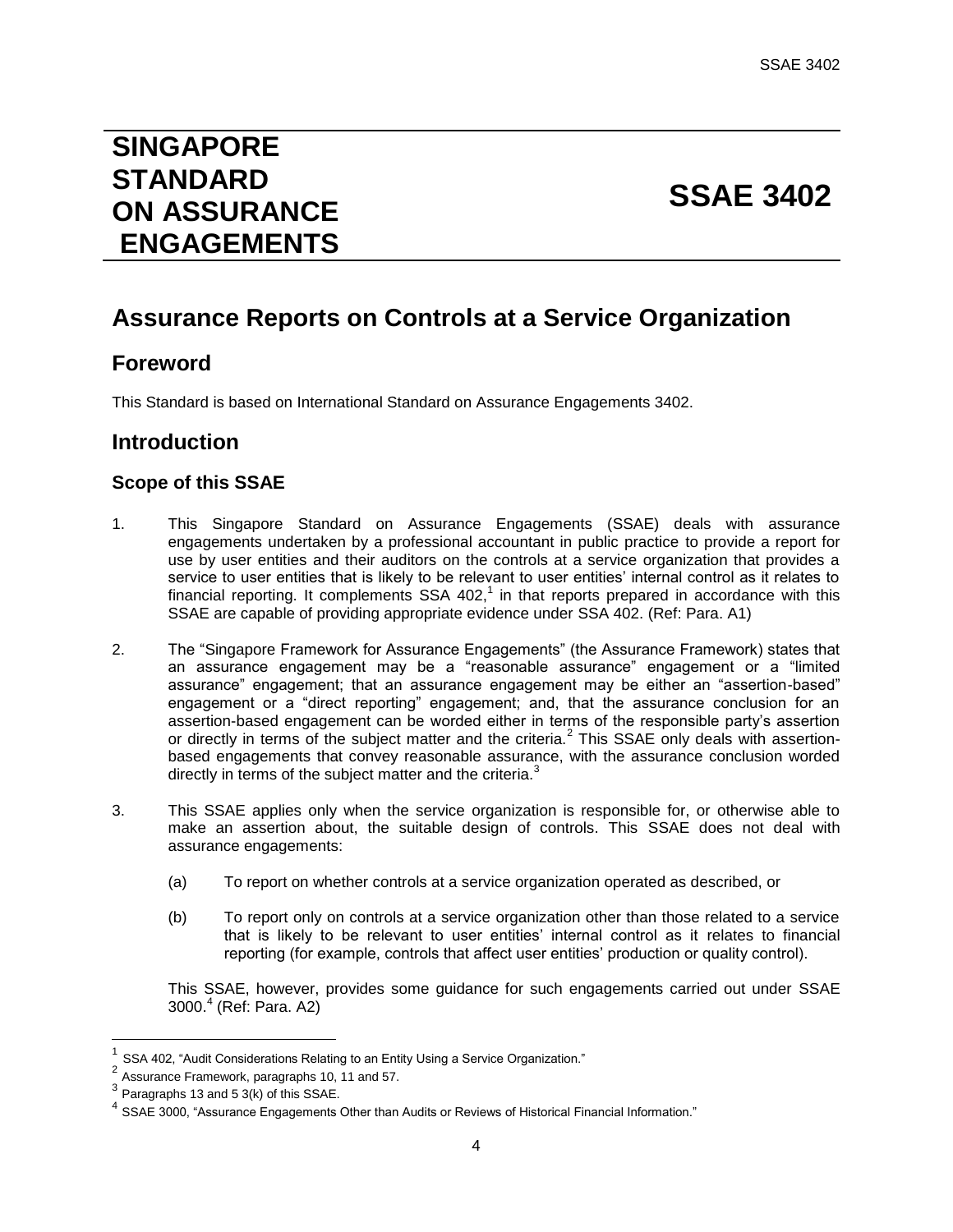- 4. In addition to issuing an assurance report on controls, a service auditor may also be engaged to provide reports such as the following, which are not dealt with in this SSAE:
	- (a) A report on a user entity's transactions or balances maintained by a service organization; or
	- (b) An agreed-upon procedures report on controls at a service organization.

#### *Relationship with Other Professional Pronouncements*

- 5. The performance of assurance engagements other than audits or reviews of historical financial information requires the service auditor to comply with SSAE 3000. SSAE 3000 includes requirements in relation to such topics as engagement acceptance, planning, evidence, and documentation that apply to all assurance engagements, including engagements in accordance with this SSAE. This SSAE expands on how SSAE 3000 is to be applied in a reasonable assurance engagement to report on controls at a service organization. The Assurance Framework, which defines and describes the elements and objectives of an assurance engagement, provides the context for understanding this SSAE and SSAE 3000.
- 6. Compliance with SSAE 3000 requires, among other things, that the service auditor comply with the "Code of Professional Conduct and Ethics" (Code) issued by the Accounting and Corporate Regulatory Authority (ACRA), and implement quality control procedures that are applicable to the individual engagement.<sup>5</sup>

#### **Effective Date**

7. This SSAE is effective for service auditors' assurance reports covering periods ending on or after 15 June 2012.

# **Objectives**

- 8. The objectives of the service auditor are:
	- (a) To obtain reasonable assurance about whether, in all material respects, based on suitable criteria:
		- (i) The service organization's description of its system fairly presents the system as designed and implemented throughout the specified period (or in the case of a type 1 report, as at a specified date);
		- (ii) The controls related to the control objectives stated in the service organization's description of its system were suitably designed throughout the specified period (or in the case of a type 1 report, as at a specified date);
		- (iii) Where included in the scope of the engagement, the controls operated effectively to provide reasonable assurance that the control objectives stated in the service organization's description of its system were achieved throughout the specified period.
	- b) To report on the matters in (a) above in accordance with the service auditor's findings.

<sup>&</sup>lt;u>s</u><br>5 SSAE 3000, paragraphs 4 and 6.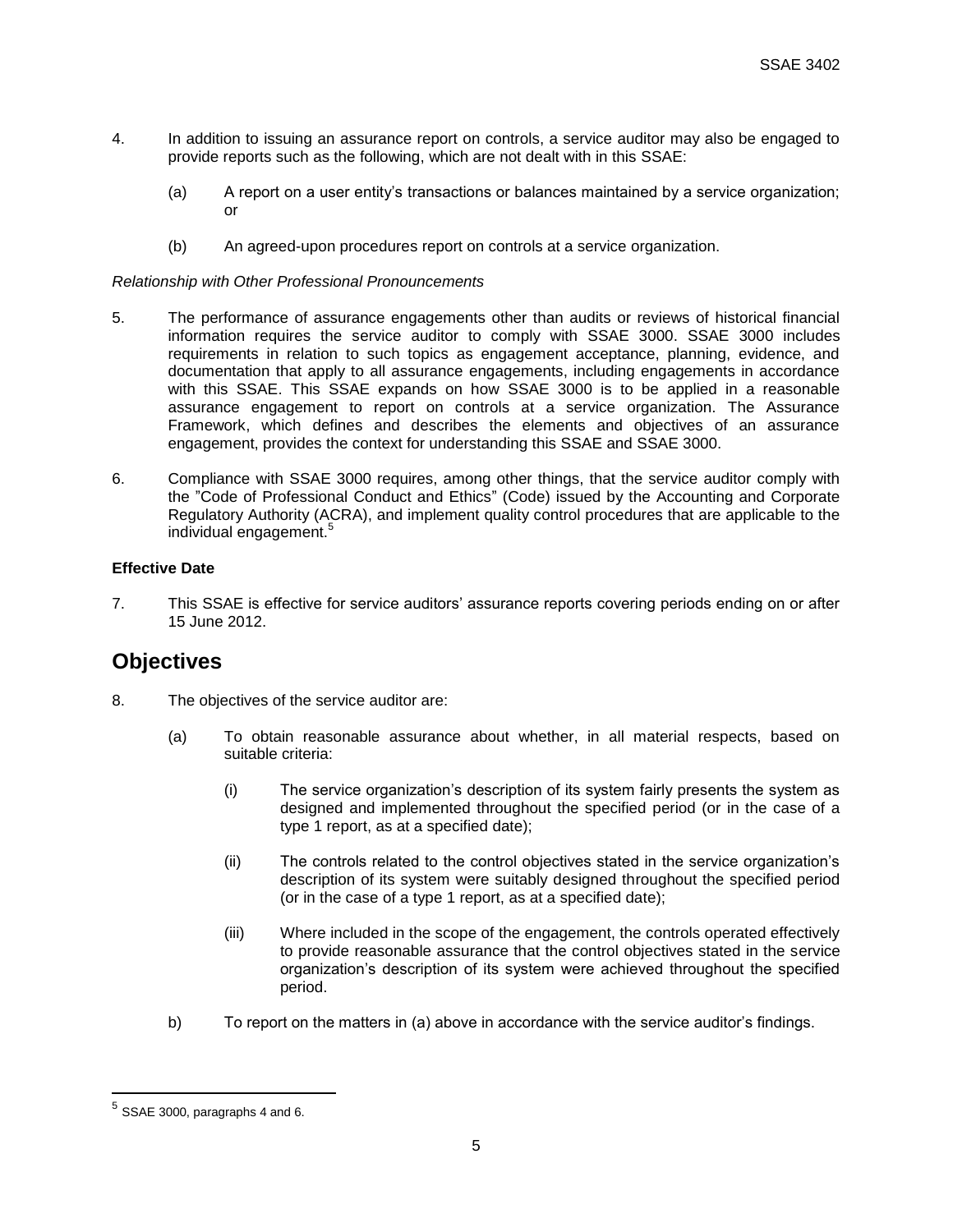# **Definitions**

- 9. For purposes of this SSAE, the following terms have the meanings attributed below:
	- (a) Carve-out method Method of dealing with the services provided by a subservice organization, whereby the service organization's description of its system includes the nature of the services provided by a subservice organization, but that subservice organization's relevant control objectives and related controls are excluded from the service organization's description of its system and from the scope of the service auditor's engagement. The service organization's description of its system and the scope of the service auditor's engagement include controls at the service organization to monitor the effectiveness of controls at the subservice organization, which may include the service organization's review of an assurance report on controls at the subservice organization.
	- (b) Complementary user entity controls Controls that the service organization assumes, in the design of its service, will be implemented by user entities, and which, if necessary to achieve control objectives stated in the service organization's description of its system, are identified in that description.
	- (c) Control objective The aim or purpose of a particular aspect of controls. Control objectives relate to risks that controls seek to mitigate.
	- (d) Controls at the service organization Controls over the achievement of a control objective that is covered by the service auditor's assurance report. (Ref: Para. A3)
	- (e) Controls at a subservice organization Controls at a subservice organization to provide reasonable assurance about the achievement of a control objective.
	- (f) Criteria Benchmarks used to evaluate or measure a subject matter including, where relevant, benchmarks for presentation and disclosure.
	- (g) Inclusive method Method of dealing with the services provided by a subservice organization, whereby the service organization's description of its system includes the nature of the services provided by a subservice organization, and that subservice organization's relevant control objectives and related controls are included in the service organization's description of its system and in the scope of the service auditor's engagement. (Ref: Para. A4)
	- (h) Internal audit function An appraisal activity established or provided as a service to the service organization. Its functions include, amongst other things, examining, evaluating and monitoring the adequacy and effectiveness of internal control.
	- (i) Internal auditors Those individuals who perform the activities of the internal audit function. Internal auditors may belong to an internal audit department or equivalent function.
	- (j) Report on the description and design of controls at a service organization (referred to in this SSAE as a "type 1 report") – A report that comprises:
		- (i) The service organization's description of its system;
		- (ii) A written assertion by the service organization that, in all material respects, and based on suitable criteria: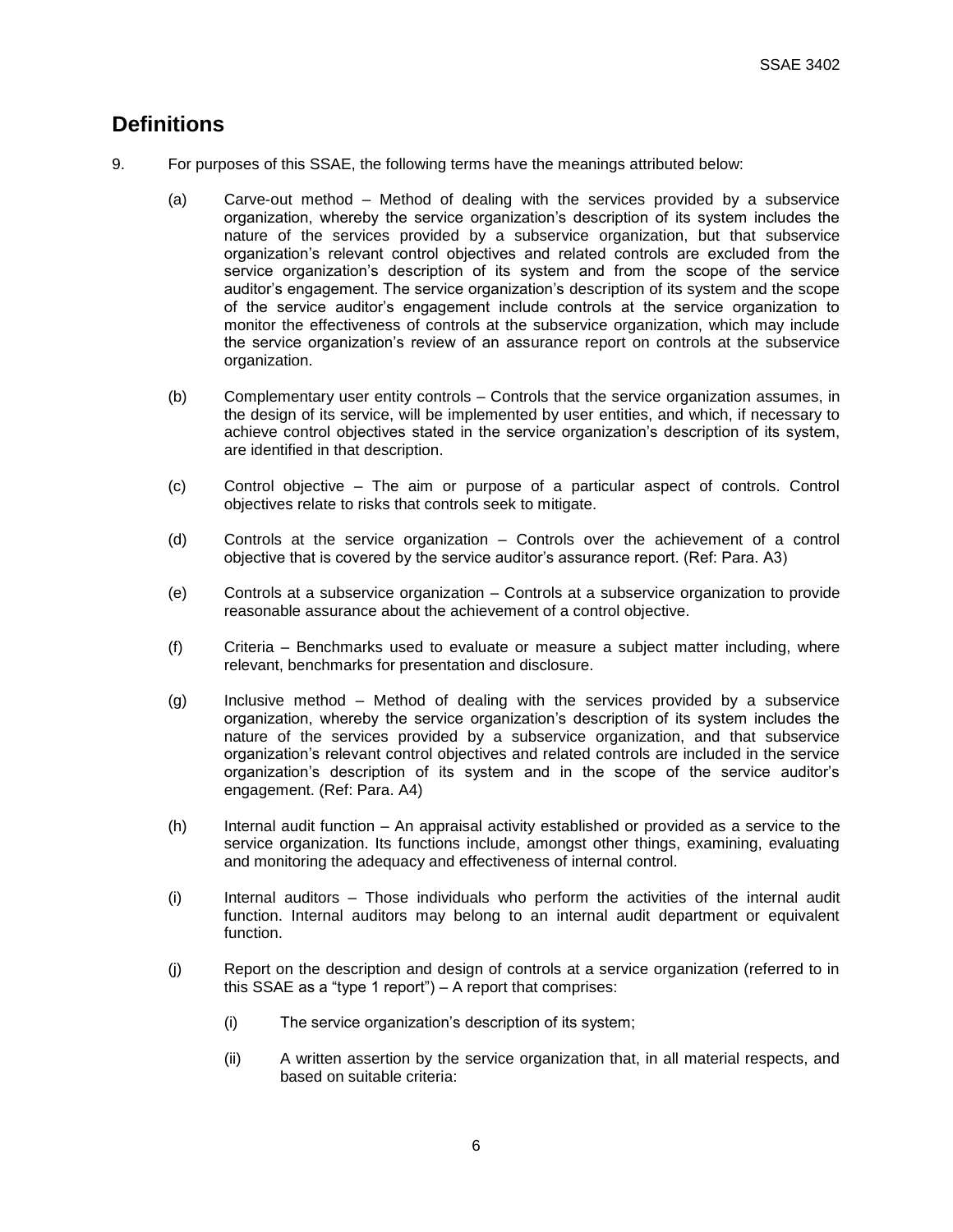- a. The description fairly presents the service organization's system as designed and implemented as at the specified date;
- b. The controls related to the control objectives stated in the service organization's description of its system were suitably designed as at the specified date; and
- (iii) A service auditor's assurance report that conveys reasonable assurance about the matters in (ii)a.-b. above.
- (k) Report on the description, design and operating effectiveness of controls at a service organization (referred to in this SSAE as a "type 2 report") – A report that comprises:
	- (i) The service organization's description of its system;
	- (ii) A written assertion by the service organization that, in all material respects, and based on suitable criteria:
		- a. The description fairly presents the service organization's system as designed and implemented throughout the specified period;
		- b. The controls related to the control objectives stated in the service organization's description of its system were suitably designed throughout the specified period; and
		- c. The controls related to the control objectives stated in the service organization's description of its system operated effectively throughout the specified period; and
	- (iii) A service auditor's assurance report that:
		- a. Conveys reasonable assurance about the matters in (ii)a.-c. above; and
		- b. Includes a description of the tests of controls and the results thereof.
- (l) Service auditor A professional accountant in public practice who, at the request of the service organization, provides an assurance report on controls at a service organization.
- (m) Service organization A third-party organization (or segment of a third-party organization) that provides services to user entities that are likely to be relevant to user entities' internal control as it relates to financial reporting.
- (n) Service organization's system (or the system) The policies and procedures designed and implemented by the service organization to provide user entities with the services covered by the service auditor's assurance report. The service organization's description of its system includes identification of: the services covered; the period, or in the case of a type 1 report, the date, to which the description relates; control objectives; and related controls.
- (o) Service organization's assertion The written assertion about the matters referred to in paragraph 9(k)(ii) (or paragraph 9(j)(ii) in the case of a type 1 report).
- (p) Subservice organization A service organization used by another service organization to perform some of the services provided to user entities that are likely to be relevant to user entities' internal control as it relates to financial reporting.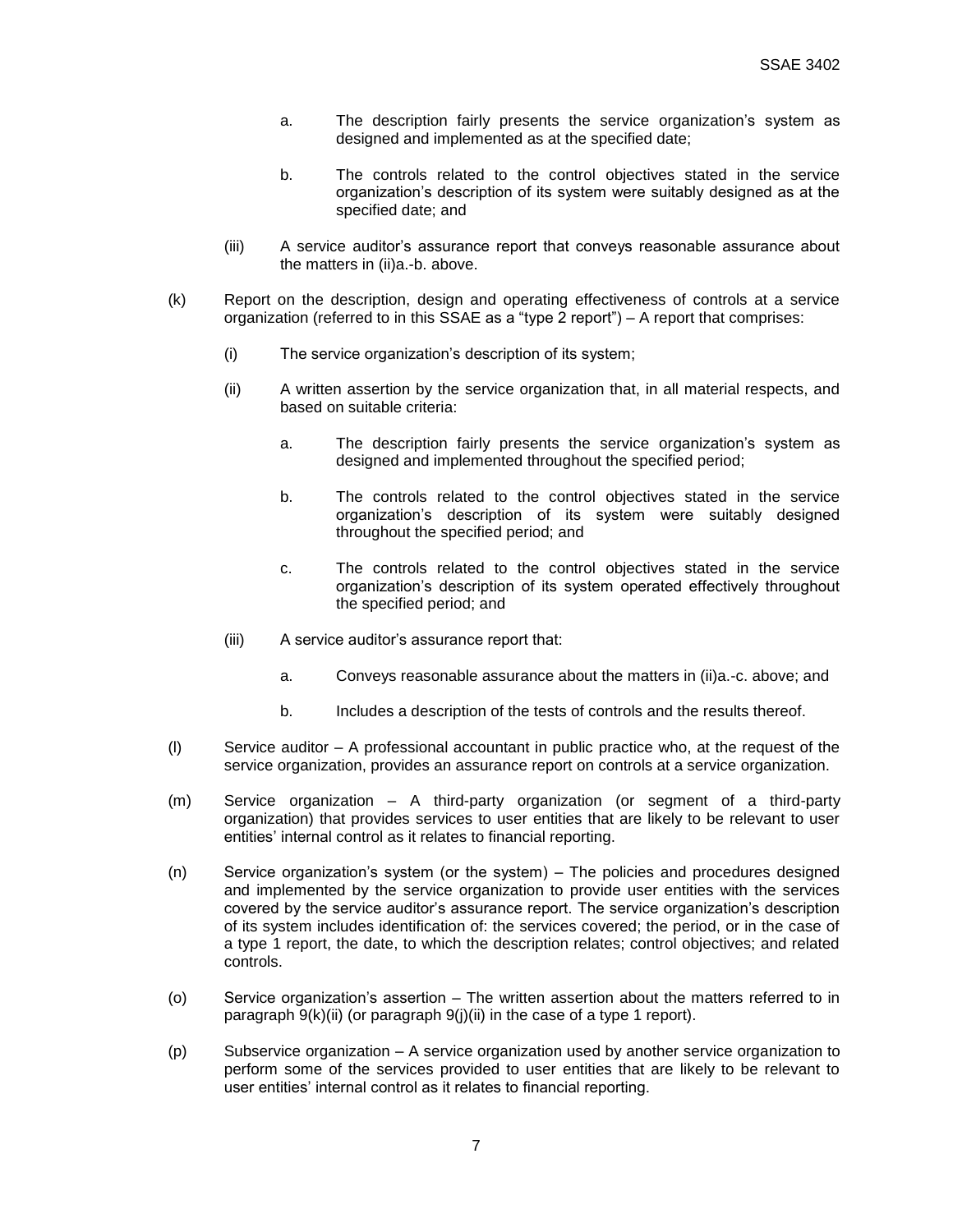- (q) Test of controls A procedure designed to evaluate the operating effectiveness of controls in achieving the control objectives stated in the service organization's description of its system.
- (r) User auditor An auditor who audits and reports on the financial statements of a user entity.<sup>6</sup>
- (s) User entity An entity that uses a service organization.

# **Requirements**

## **SSAE 3000**

 $\overline{a}$ 

10. The service auditor shall not represent compliance with this SSAE unless the service auditor has complied with the requirements of this SSAE and SSAE 3000.

## **Ethical Requirements**

11. The service auditor shall comply with relevant ethical requirements, including those pertaining to independence, relating to assurance engagements. (Ref: Para. A5)

### **Management and Those Charged with Governance**

12. Where this SSAE requires the service auditor to inquire of, request representations from, communicate with, or otherwise interact with the service organization, the service auditor shall determine the appropriate person(s) within the service organization's management or governance structure with whom to interact. This shall include consideration of which person(s) have the appropriate responsibilities for and knowledge of the matters concerned. (Ref: Para. A6)

## **Acceptance and Continuance**

- 13. Before agreeing to accept, or continue, an engagement the service auditor shall:
	- (a) Determine whether:
		- (i) The service auditor has the capabilities and competence to perform the engagement; (Ref: Para. A7)
		- (ii) The criteria to be applied by the service organization to prepare the description of its system will be suitable and available to user entities and their auditors; and
		- iii) The scope of the engagement and the service organization's description of its system will not be so limited that they are unlikely to be useful to user entities and their auditors.
	- (b) Obtain the agreement of the service organization that it acknowledges and understands its responsibility:

<sup>6</sup> In the case of a subservice organization, the service auditor of a service organization that uses the services of the subservice organization is also a user auditor.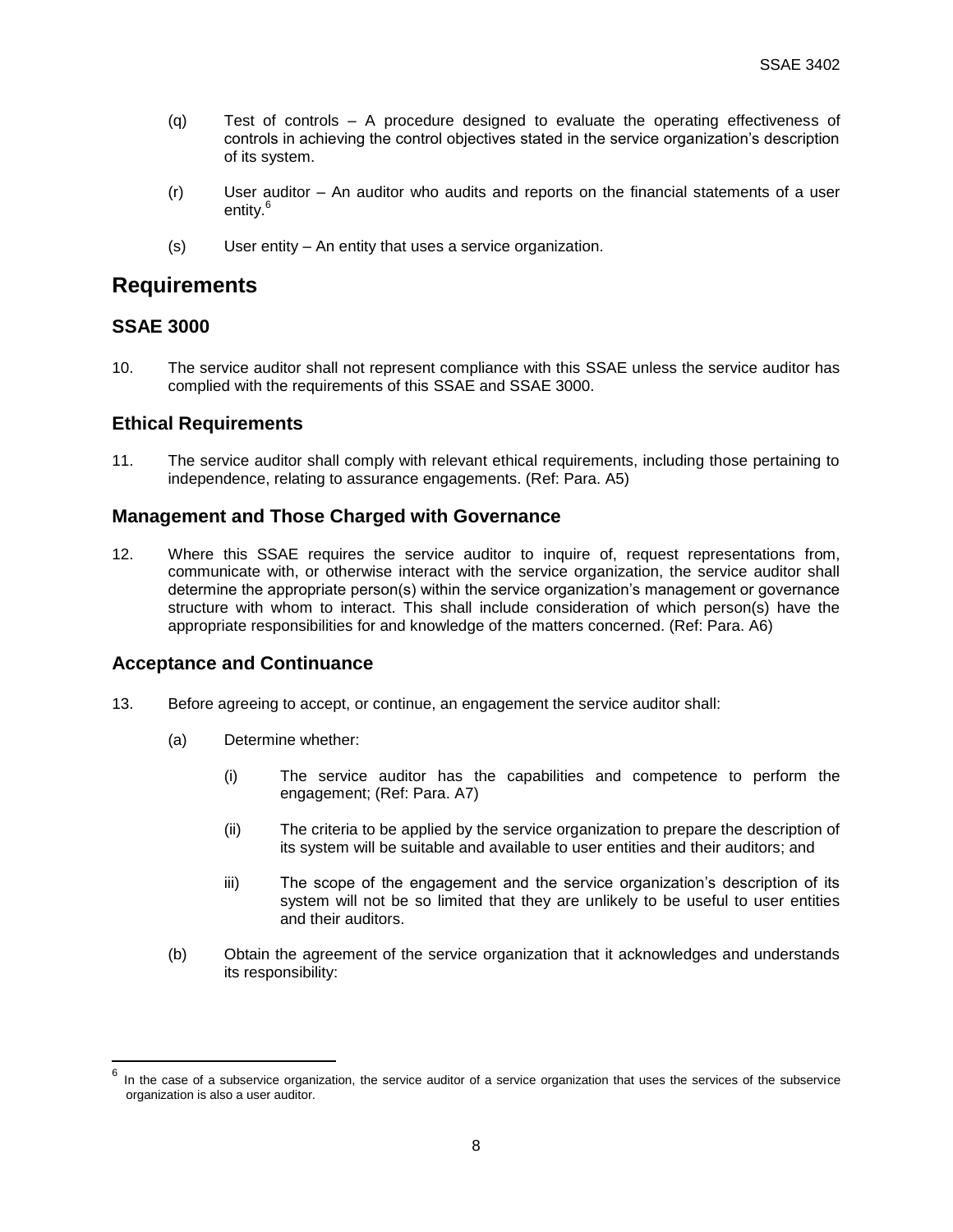- (i) For the preparation of the description of its system, and accompanying service organization's assertion, including the completeness, accuracy and method of presentation of that description and assertion; (Ref: Para. A8)
- (ii) To have a reasonable basis for the service organization's assertion accompanying the description of its system; (Ref: Para. A9)
- (ii) For stating in the service organization's assertion the criteria it used to prepare the description of its system;
- (iii) For stating in the description of its system:
	- a. The control objectives; and,
	- b. Where they are specified by law or regulation, or another party (for example, a user group or a professional body), the party who specified them;
- (iv) For identifying the risks that threaten achievement of the control objectives stated in the description of its system, and designing and implementing controls to provide reasonable assurance that those risks will not prevent achievement of the control objectives stated in the description of its system, and therefore that the stated control objectives will be achieved; and (Ref: Para. A10)
- (v) To provide the service auditor with:
	- a. Access to all information, such as records, documentation and other matters, including service level agreements, of which the service organization is aware that is relevant to the description of the service organization's system and the accompanying service organization's assertion;
	- b. Additional information that the service auditor may request from the service organization for the purpose of the assurance engagement; and
	- c. Unrestricted access to persons within the service organization from whom the service auditor determines it necessary to obtain evidence.

#### *Acceptance of a Change in the Terms of the Engagement*

14. If the service organization requests a change in the scope of the engagement before the completion of the engagement, the service auditor shall be satisfied that there is a reasonable justification for the change. (Ref: Para. A11-A12)

# **Assessing the Suitability of the Criteria**

- 15. As required by SSAE 3000, the service auditor shall assess whether the service organization has used suitable criteria in preparing the description of its system, in evaluating whether controls are suitably designed, and, in the case of a type 2 report, in evaluating whether controls are operating effectively.<sup>7</sup>
- 16. In assessing the suitability of the criteria to evaluate the service organization's description of its system, the service auditor shall determine if the criteria encompass, at a minimum:

 7 SSAE 3000, paragraph 19.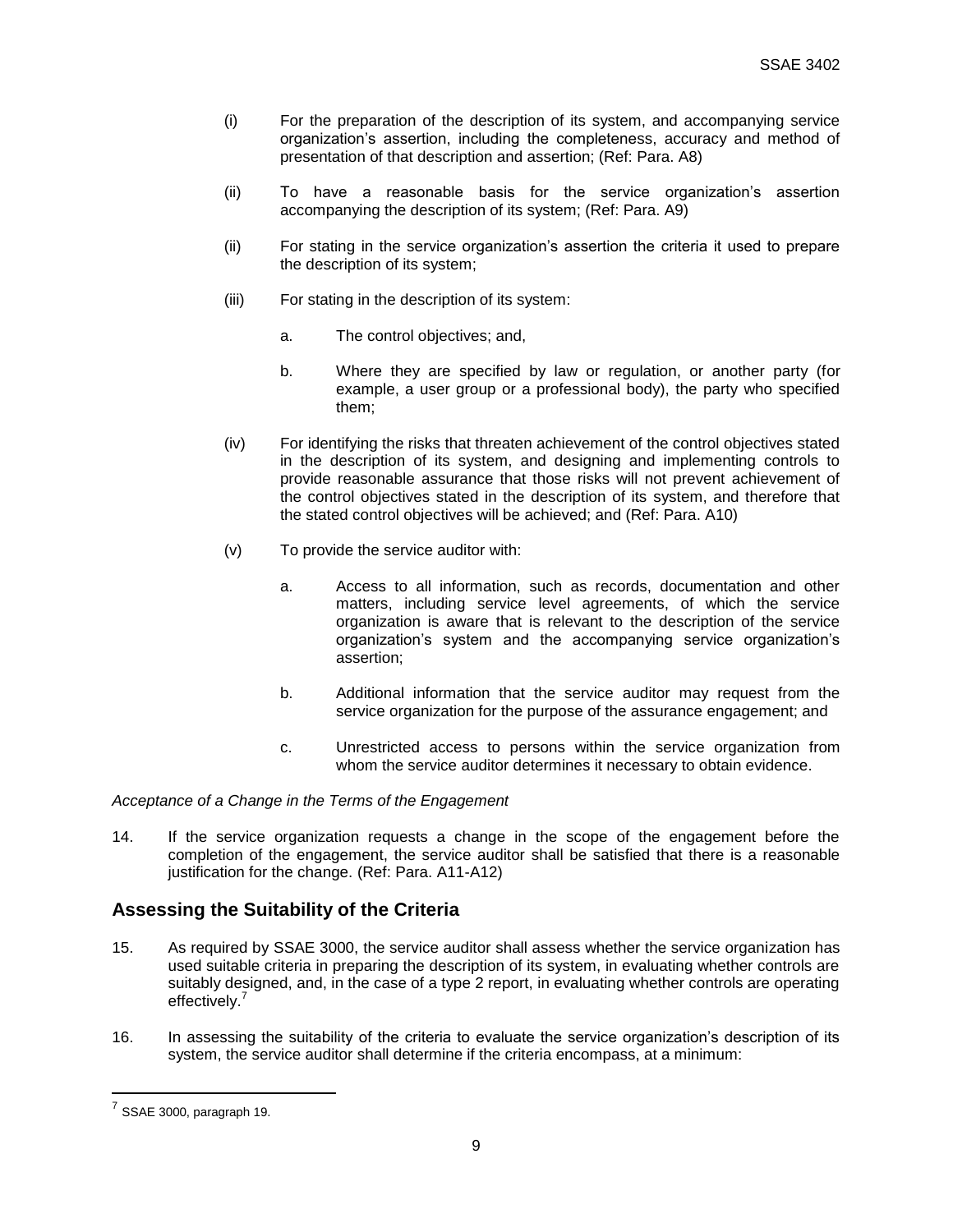- (a) Whether the description presents how the service organization's system was designed and implemented, including, as appropriate:
	- (i) The types of services provided, including, as appropriate, classes of transactions processed;
	- (ii) The procedures, within both information technology and manual systems, by which services are provided, including, as appropriate, procedures by which transactions are initiated, recorded, processed, corrected as necessary, and transferred to the reports and other information prepared for user entities;
	- (iii) The related records and supporting information, including, as appropriate, accounting records, supporting information and specific accounts that are used to initiate, record, process and report transactions; this includes the correction of incorrect information and how information is transferred to the reports and other information prepared for user entities;
	- (iv) How the service organization's system deals with significant events and conditions, other than transactions;
	- (v) The process used to prepare reports and other information for user entities;
	- (vi) The specified control objectives and controls designed to achieve those objectives;
	- (vii) Complementary user entity controls contemplated in the design of the controls; and
	- (viii) Other aspects of the service organization's control environment, risk assessment process, information system (including the related business processes) and communication, control activities and monitoring controls that are relevant to the services provided.
- (b) In the case of a type 2 report, whether the description includes relevant details of changes to the service organization's system during the period covered by the description.
- (c) Whether the description omits or distorts information relevant to the scope of the service organization's system being described, while acknowledging that the description is prepared to meet the common needs of a broad range of user entities and their auditors and may not, therefore, include every aspect of the service organization's system that each individual user entity and its auditor may consider important in its particular environment.
- 17. In assessing the suitability of the criteria to evaluate the design of controls, the service auditor shall determine if the criteria encompass, at a minimum, whether:
	- (a) The service organization has identified the risks that threaten achievement of the control objectives stated in the description of its system; and
	- (b) The controls identified in that description would, if operated as described, provide reasonable assurance that those risks do not prevent the stated control objectives from being achieved.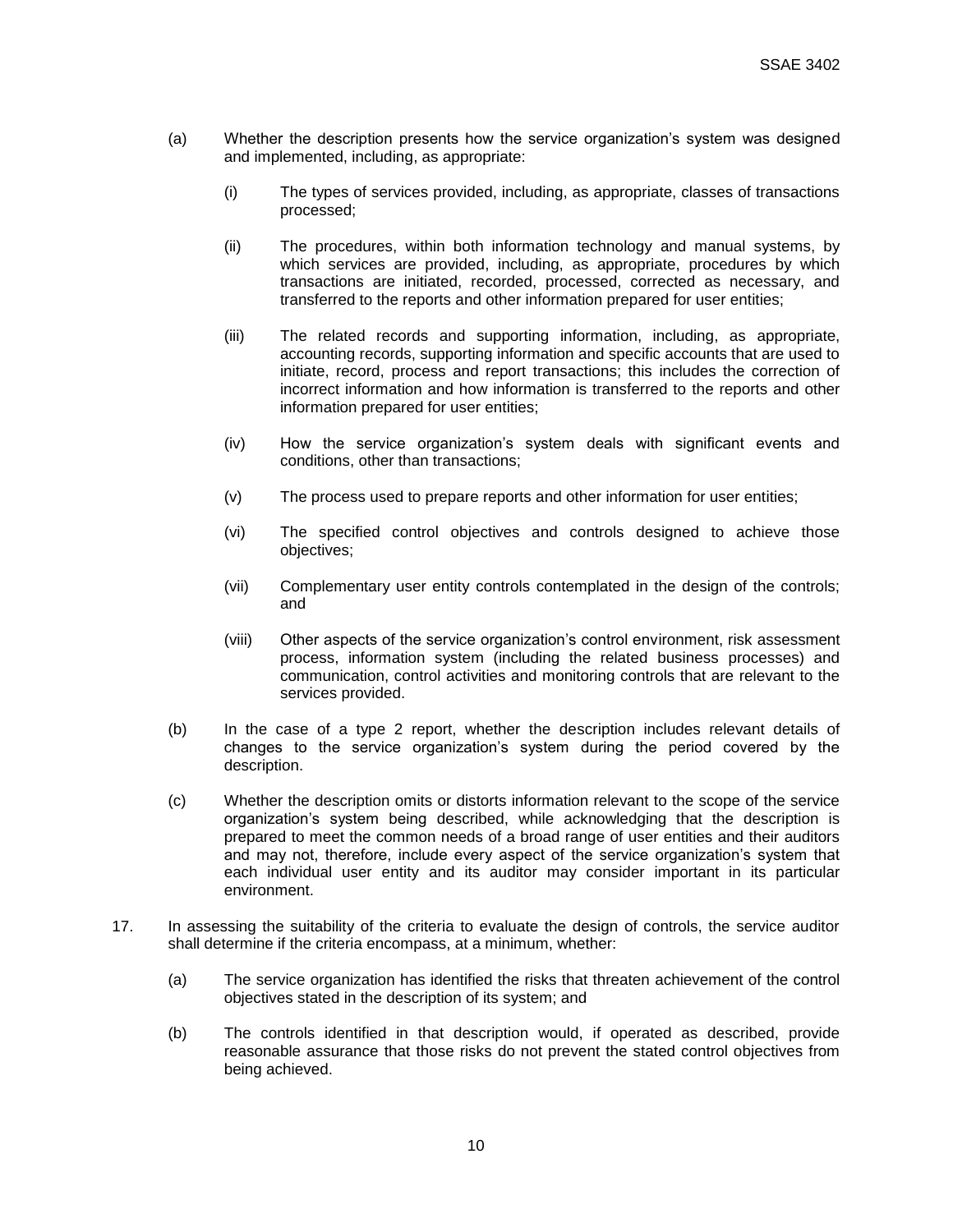18. In assessing the suitability of the criteria to evaluate the operating effectiveness of controls in providing reasonable assurance that the stated control objectives identified in the description will be achieved, the service auditor shall determine if the criteria encompass, at a minimum, whether the controls were consistently applied as designed throughout the specified period. This includes whether manual controls were applied by individuals who have the appropriate competence and authority. (Ref: Para. A13-A15)

### **Materiality**

19. When planning and performing the engagement, the service auditor shall consider materiality with respect to the fair presentation of the description, the suitability of the design of controls and, in the case of a type 2 report, the operating effectiveness of controls. (Ref: Para. A16-A18)

## **Obtaining an Understanding of the Service Organization's System**

20. The service auditor shall obtain an understanding of the service organization's system, including controls that are included in the scope of the engagement. (Ref: Para. A19-A20)

# **Obtaining Evidence Regarding the Description**

- 21. The service auditor shall obtain and read the service organization's description of its system, and shall evaluate whether those aspects of the description included in the scope of the engagement are fairly presented, including whether: (Ref: Para. A21-A22)
	- (a) Control objectives stated in the service organization's description of its system are reasonable in the circumstances; (Ref: Para. A23)
	- (b) Controls identified in that description were implemented;
	- (c) Complementary user entity controls, if any, are adequately described; and
	- (d) Services performed by a subservice organization, if any, are adequately described, including whether the inclusive method or the carve-out method has been used in relation to them.
- 22. The service auditor shall determine, through other procedures in combination with inquiries, whether the service organization's system has been implemented. Those other procedures shall include observation, and inspection of records and other documentation, of the manner in which the service organization's system operates and controls are applied. (Ref: Para. A24)

## **Obtaining Evidence Regarding Design of Controls**

- 23. The service auditor shall determine which of the controls at the service organization are necessary to achieve the control objectives stated in the service organization's description of its system, and shall assess whether those controls were suitably designed. This determination shall include: (Ref: Para. A25-A27)
	- (a) Identifying the risks that threaten the achievement of the control objectives stated in the service organization's description of its system; and
	- (b) Evaluating the linkage of controls identified in the service organization's description of its system with those risks.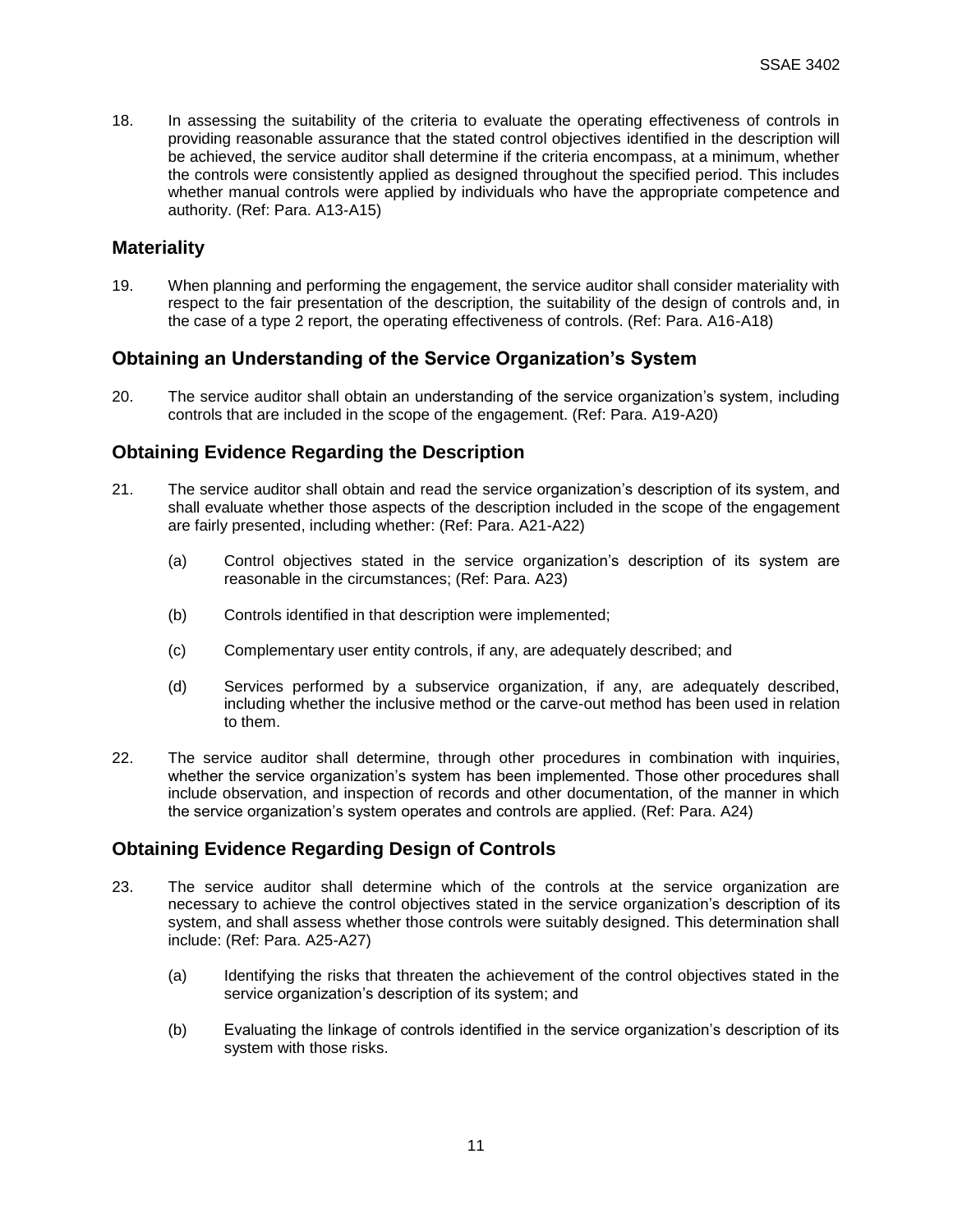# **Obtaining Evidence Regarding Operating Effectiveness of Controls**

- 24. When providing a type 2 report, the service auditor shall test those controls that the service auditor has determined are necessary to achieve the control objectives stated in the service organization's description of its system, and assess their operating effectiveness throughout the period. Evidence obtained in prior engagements about the satisfactory operation of controls in prior periods does not provide a basis for a reduction in testing, even if it is supplemented with evidence obtained during the current period. (Ref: Para. A28-A32)
- 25. When designing and performing tests of controls, the service auditor shall:
	- (a) Perform other procedures in combination with inquiry to obtain evidence about:
		- (i) How the control was applied;
		- (ii) The consistency with which the control was applied; and
		- (iii) By whom or by what means the control was applied;
	- (b) Determine whether controls to be tested depend upon other controls (indirect controls) and, if so, whether it is necessary to obtain evidence supporting the operating effectiveness of those indirect controls; and (Ref: Para. A33-A34)
	- (c) Determine means of selecting items for testing that are effective in meeting the objectives of the procedure. (Ref: Para. A35-A36)
- 26. When determining the extent of tests of controls, the service auditor shall consider matters including the characteristics of the population to be tested, which includes the nature of controls, the frequency of their application (for example, monthly, daily, a number of times per day), and the expected rate of deviation.

#### *Sampling*

- 27. When the service auditor uses sampling, the service auditor shall: (Ref: Para. A35-A36)
	- (a) Consider the purpose of the procedure and the characteristics of the population from which the sample will be drawn when designing the sample;
	- (b) Determine a sample size sufficient to reduce sampling risk to an appropriately low level;
	- (c) Select items for the sample in such a way that each sampling unit in the population has a chance of selection;
	- (d) If a designed procedure is not applicable to a selected item, perform the procedure on a replacement item; and
	- (e) If unable to apply the designed procedures, or suitable alternative procedures, to a selected item, treat that item as a deviation.

#### *Nature and Cause of Deviations*

28. The service auditor shall investigate the nature and cause of any deviations identified and shall determine whether: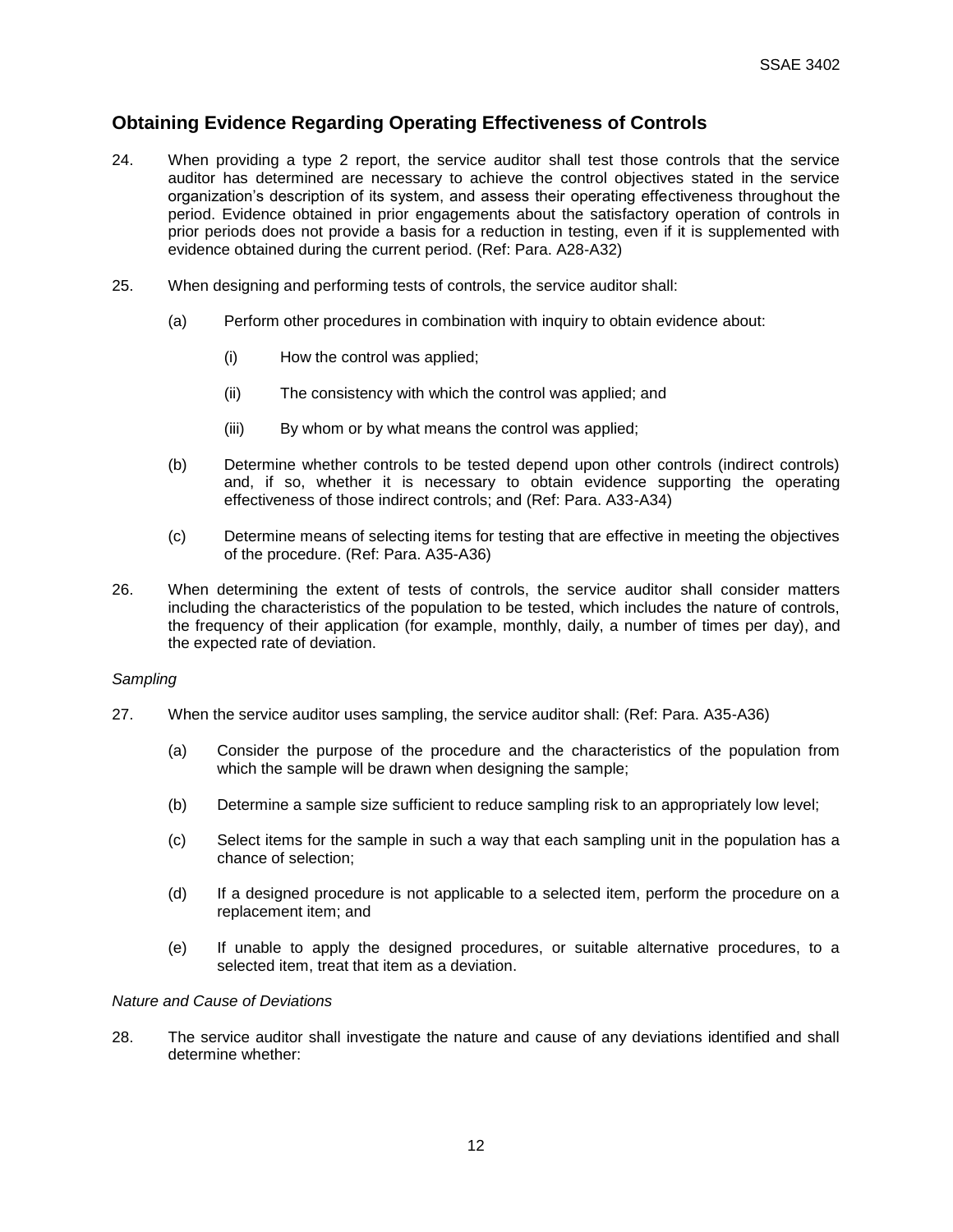- (a) Identified deviations are within the expected rate of deviation and are acceptable; therefore, the testing that has been performed provides an appropriate basis for concluding that the control is operating effectively throughout the specified period;
- (b) Additional testing of the control or of other controls is necessary to reach a conclusion on whether the controls relative to a particular control objective are operating effectively throughout the specified period; or (Ref: Para. A25)
- (c) The testing that has been performed provides an appropriate basis for concluding that the control did not operate effectively throughout the specified period.
- 29. In the extremely rare circumstances when the service auditor considers a deviation discovered in a sample to be an anomaly and no other controls have been identified that allow the service auditor to conclude that the relevant control objective is operating effectively throughout the specified period, the service auditor shall obtain a high degree of certainty that such deviation is not representative of the population. The service auditor shall obtain this degree of certainty by performing additional procedures to obtain sufficient appropriate evidence that the deviation does not affect the remainder of the population.

# **The Work of an Internal Audit Function<sup>8</sup>**

#### *Obtaining an Understanding of the Internal Audit Function*

30. If the service organization has an internal audit function, the service auditor shall obtain an understanding of the nature of the responsibilities of the internal audit function and of the activities performed in order to determine whether the internal audit function is likely to be relevant to the engagement. (Ref: Para. A37)

*Determining Whether and to What Extent to Use the Work of the Internal Auditors* 

31. The service auditor shall determine:

- (a) Whether the work of the internal auditors is likely to be adequate for purposes of the engagement; and
- (b) If so, the planned effect of the work of the internal auditors on the nature, timing or extent of the service auditor's procedures.
- 32. In determining whether the work of the internal auditors is likely to be adequate for purposes of the engagement, the service auditor shall evaluate:
	- (a) The objectivity of the internal audit function;
	- (b) The technical competence of the internal auditors;
	- (c) Whether the work of the internal auditors is likely to be carried out with due professional care; and
	- (d) Whether there is likely to be effective communication between the internal auditors and the service auditor.

<sup>8</sup> This SSAE does not deal with instances when individual internal auditors provide direct assistance to the service auditor in carrying out audit procedures.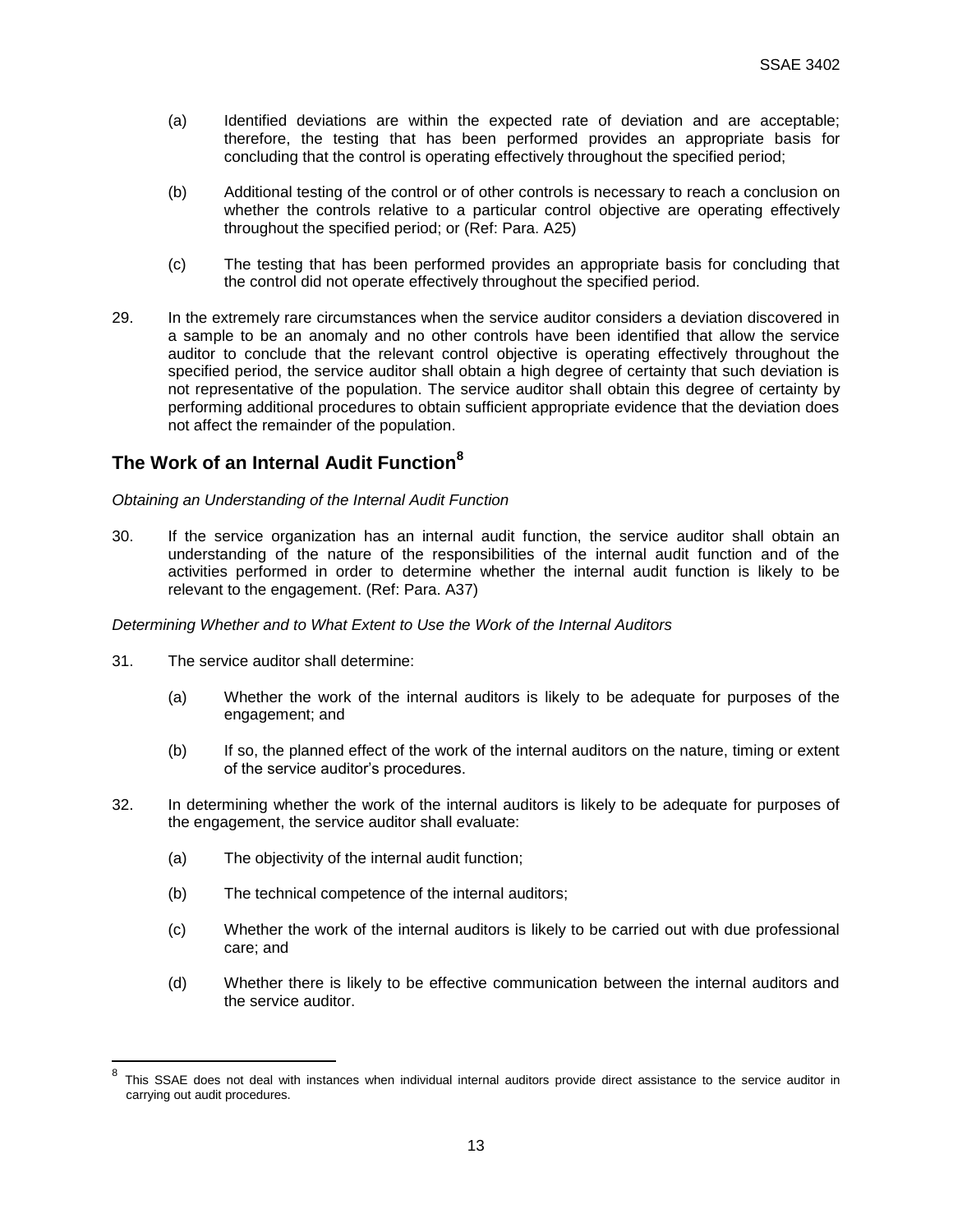- 33. In determining the planned effect of the work of the internal auditors on the nature, timing or extent of the service auditor's procedures, the service auditor shall consider: (Ref: Para. A38)
	- (a) The nature and scope of specific work performed, or to be performed, by the internal auditors;
	- (b) The significance of that work to the service auditor's conclusions; and
	- (c) The degree of subjectivity involved in the evaluation of the evidence gathered in support of those conclusions.

#### *Using the Work of the Internal Audit Function*

- 34. In order for the service auditor to use specific work of the internal auditors, the service auditor shall evaluate and perform procedures on that work to determine its adequacy for the service auditor's purposes. (Ref: Para. A39)
- 35. To determine the adequacy of specific work performed by the internal auditors for the service auditor's purposes, the service auditor shall evaluate whether:
	- (a) The work was performed by internal auditors having adequate technical training and proficiency;
	- (b) The work was properly supervised, reviewed and documented;
	- (c) Adequate evidence has been obtained to enable the internal auditors to draw reasonable conclusions;
	- (d) Conclusions reached are appropriate in the circumstances and any reports prepared by the internal auditors are consistent with the results of the work performed; and
	- (e) Exceptions relevant to the engagement or unusual matters disclosed by the internal auditors are properly resolved.

#### *Effect on the Service Auditor's Assurance Report*

- 36. If the work of the internal audit function has been used, the service auditor shall make no reference to that work in the section of the service auditor's assurance report that contains the service auditor's opinion. (Ref: Para. A40)
- 37. In the case of a type 2 report, if the work of the internal audit function has been used in performing tests of controls, that part of the service auditor's assurance report that describes the service auditor's tests of controls and the results thereof shall include a description of the internal auditor's work<sup>\*</sup> and of the service auditor's procedures with respect to that work. (Ref: Para. A41)

## **Written Representations**

- 38. The service auditor shall request the service organization to provide written representations: (Ref: Para. A42)
	- (a) That reaffirm the assertion accompanying the description of the system;

Service auditor is encouraged to seek consent from the Internal Auditor (1A) for reference of IA work made in the service auditor's report.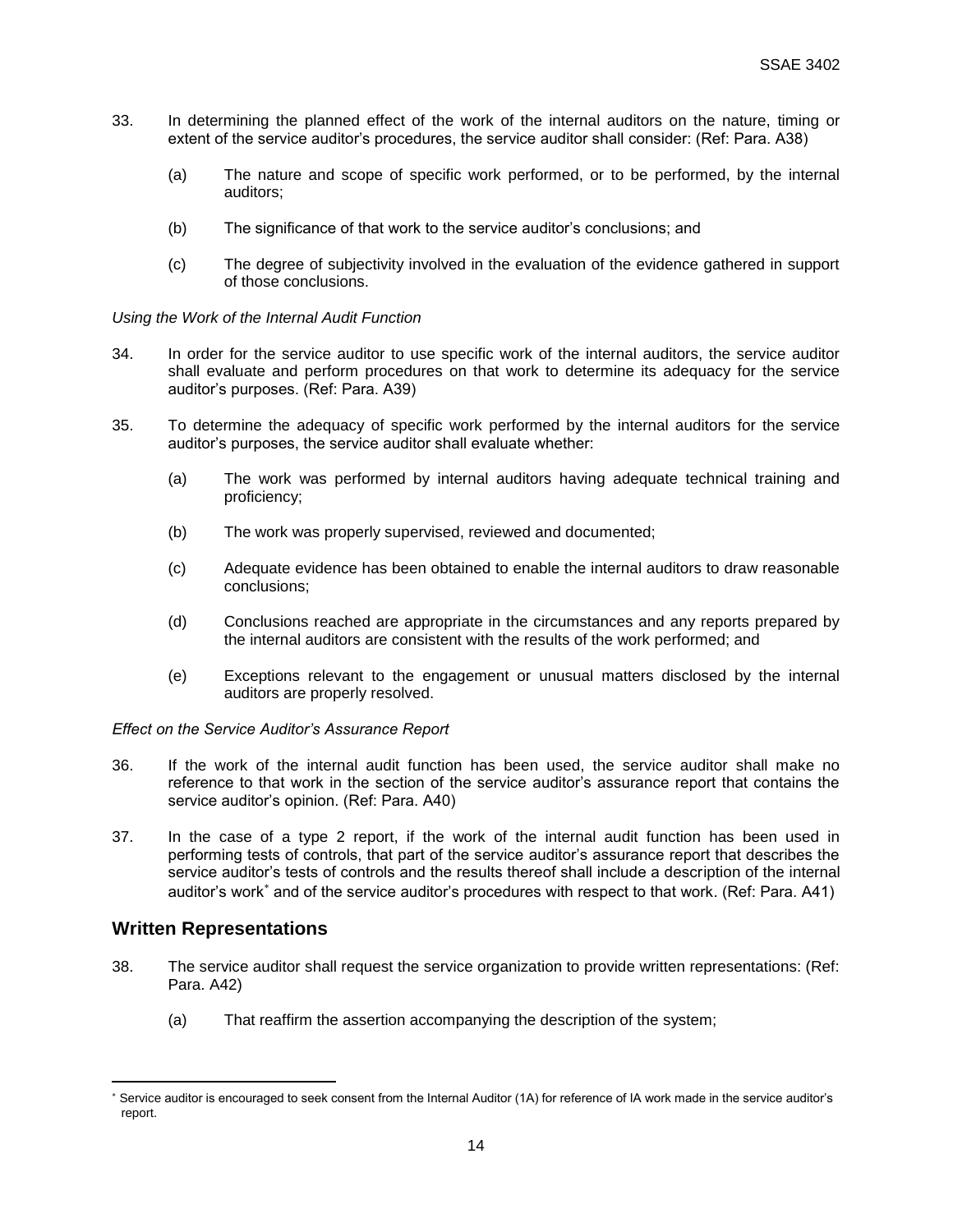- (b) That it has provided the service auditor with all relevant information and access agreed to;<sup>9</sup> and
- (c) That it has disclosed to the service auditor any of the following of which it is aware:
	- (i) Non-compliance with laws and regulations, fraud, or uncorrected deviations attributable to the service organization that may affect one or more user entities;
	- (ii) Design deficiencies in controls;
	- (iii) Instances where controls have not operated as described; and
	- (iv) Any events subsequent to the period covered by the service organization's description of its system up to the date of the service auditor's assurance report that could have a significant effect on the service auditor's assurance report.
- 39. The written representations shall be in the form of a representation letter addressed to the service auditor. The date of the written representations shall be as near as practicable to, but not after, the date of the service auditor's assurance report.
- 40. If, having discussed the matter with the service auditor, the service organization does not provide one or more of the written representations requested in accordance with paragraph 38(a) and (b) of this SSAE, the service auditor shall disclaim an opinion. (Ref: Para. A43)

## **Other Information**

- 41. The service auditor shall read the other information, if any, included in a document containing the service organization's description of its system and the service auditor's assurance report, to identify material inconsistencies, if any, with that description. While reading the other information for the purpose of identifying material inconsistencies, the service auditor may become aware of an apparent misstatement of fact in that other information.
- 42. If the service auditor becomes aware of a material inconsistency or an apparent misstatement of fact in the other information, the service auditor shall discuss the matter with the service organization. If the service auditor concludes that there is a material inconsistency or a misstatement of fact in the other information that the service organization refuses to correct, the service auditor shall take further appropriate action. (Ref: Para. A44-A45)

# **Subsequent Events**

- 43. The service auditor shall inquire whether the service organization is aware of any events subsequent to the period covered by the service organization's description of its system up to the date of the service auditor's assurance report that could have a significant effect on the service auditor's assurance report. If the service auditor is aware of such an event, and information about that event is not disclosed by the service organization, the service auditor shall disclose it in the service auditor's assurance report.
- 44. The service auditor has no obligation to perform any procedures regarding the description of the service organization's system, or the suitability of design or operating effectiveness of controls, after the date of the service auditor's assurance report.

 $^{9}$  Paragraph 13(b)(v) of this SSAE.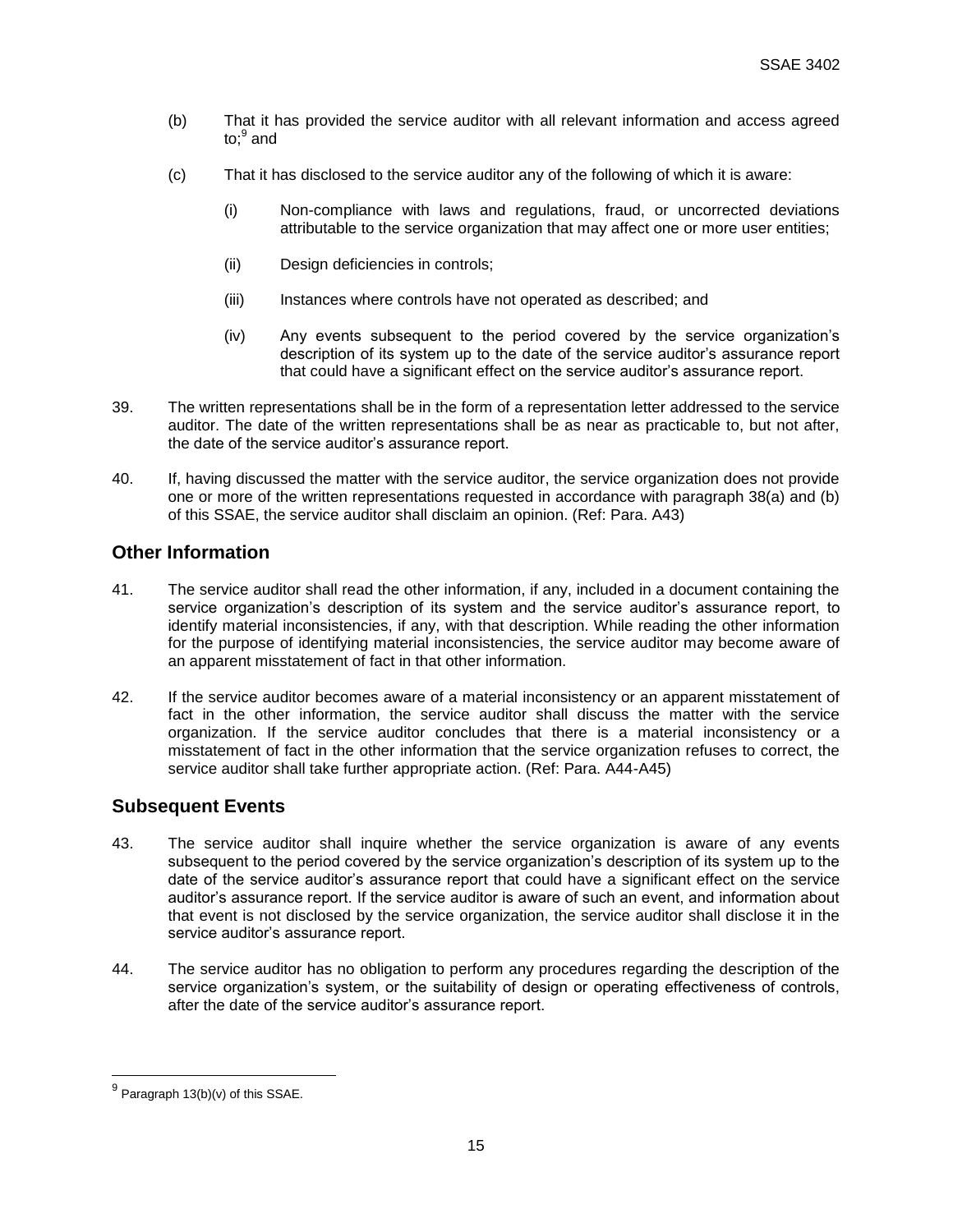# **Documentation**

- 45. The service auditor shall prepare documentation that is sufficient to enable an experienced service auditor, having no previous connection with the engagement, to understand:
	- (a) The nature, timing, and extent of the procedures performed to comply with this SSAE and applicable legal and regulatory requirements;
	- (b) The results of the procedures performed, and the evidence obtained; and
	- (c) Significant matters arising during the engagement, and the conclusions reached thereon and significant professional judgments made in reaching those conclusions.
- 46. In documenting the nature, timing and extent of procedures performed, the service auditor shall record:
	- (a) The identifying characteristics of the specific items or matters being tested;
	- (b) Who performed the work and the date such work was completed; and
	- (c) Who reviewed the work performed and the date and extent of such review.
- 47. If the service auditor uses specific work of the internal auditors, the service auditor shall document the conclusions reached regarding the evaluation of the adequacy of the work of the internal auditors, and the procedures performed by the service auditor on that work.
- 48. The service auditor shall document discussions of significant matters with the service organization and others including the nature of the significant matters discussed and when and with whom the discussions took place.
- 49. If the service auditor has identified information that is inconsistent with the service auditor's final conclusion regarding a significant matter, the service auditor shall document how the service auditor addressed the inconsistency.
- 50. The service auditor shall assemble the documentation in an engagement file and complete the administrative process of assembling the final engagement file on a timely basis after the date of the service auditor's assurance report.<sup>10</sup>
- 51. After the assembly of the final engagement file has been completed, the service auditor shall not delete or discard documentation before the end of its retention period. (Ref: Para. A46)
- 52. If the service auditor finds it necessary to modify existing engagement documentation or add new documentation after the assembly of the final engagement file has been completed and that documentation does not affect the service auditor's report, the service auditor shall, regardless of the nature of the modifications or additions, document:
	- (a) The specific reasons for making them; and

 $\overline{a}$ 

(b) When and by whom they were made and reviewed.

<sup>10</sup> Singapore Standard on Quality Control (SSQC) 1, paragraphs A54-A55, provide further guidance.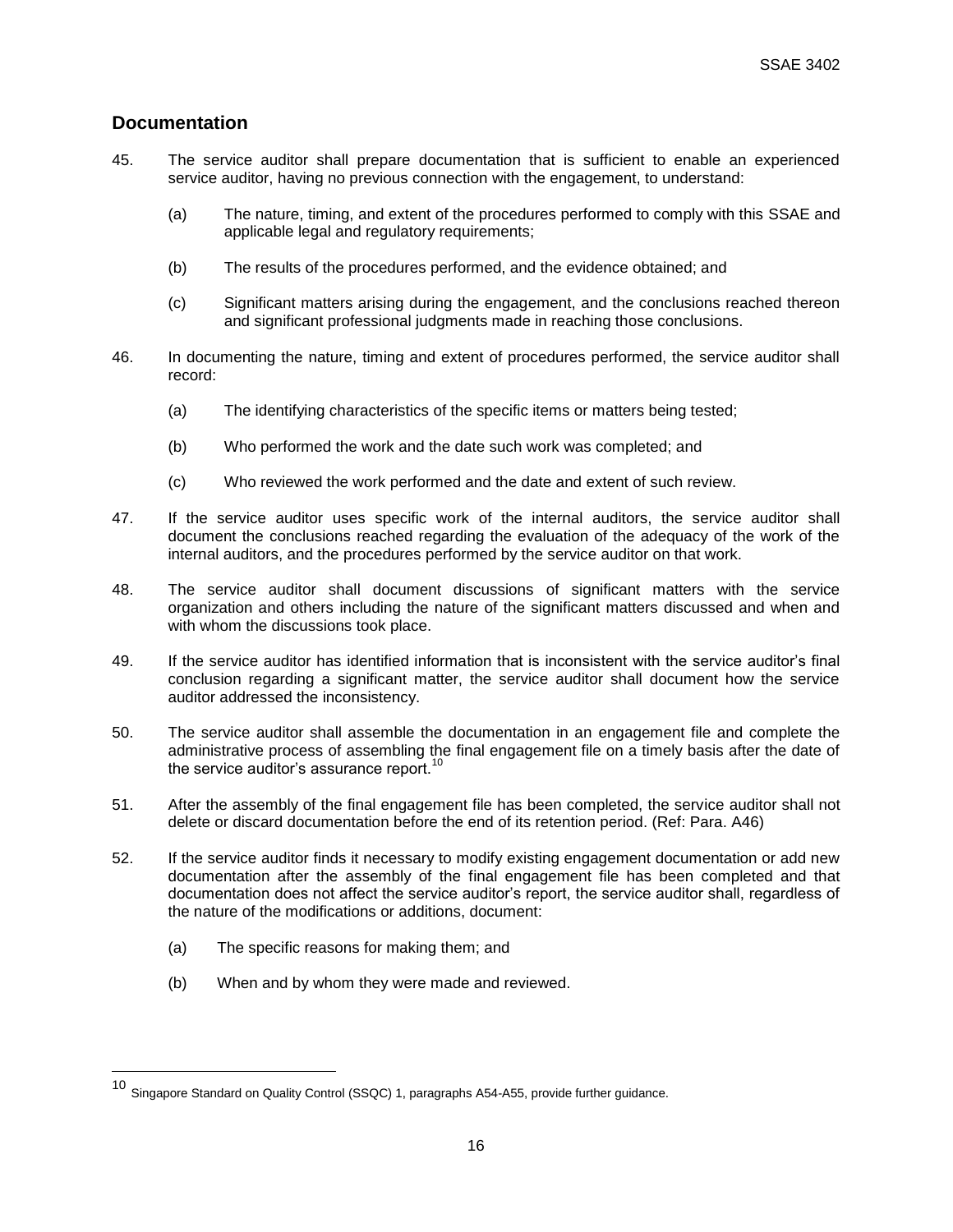# **Preparing the Service Auditor's Assurance Report**

*Content of the Service Auditor's Assurance Report* 

- 53. The service auditor's assurance report shall include the following basic elements: (Ref: Para. A47)
	- (a) A title that clearly indicates the report is an independent service auditor's assurance report.
	- (b) An addressee.
	- (c) Identification of:
		- (i) The service organization's description of its system, and the service organization's assertion, which includes the matters described in paragraph  $9(k)(ii)$  for a type 2 report, or paragraph  $9(j)(ii)$  for a type 1 report.
		- (ii) Those parts of the service organization's description of its system, if any, that are not covered by the service auditor's opinion.
		- (iii) If the description refers to the need for complementary user entity controls, a statement that the service auditor has not evaluated the suitability of design or operating effectiveness of complementary user entity controls, and that the control objectives stated in the service organization's description of its system can be achieved only if complementary user entity controls are suitably designed or operating effectively, along with the controls at the service organization.
		- (iv) If services are performed by a subservice organization, the nature of activities performed by the subservice organization as described in the service organization's description of its system and whether the inclusive method or the carve-out method has been used in relation to them. Where the carve-out method has been used, a statement that the service organization's description of its system excludes the control objectives and related controls at relevant subservice organizations, and that the service auditor's procedures do not extend to controls at the subservice organization. Where the inclusive method has been used, a statement that the service organization's description of its system includes control objectives and related controls at the subservice organization, and that the service auditor's procedures extended to controls at the subservice organization.
	- (d) Identification of the criteria, and the party specifying the control objectives.
	- (e) A statement that the report and, in the case of a type 2 report, the description of tests of controls are intended only for user entities and their auditors, who have a sufficient understanding to consider it, along with other information including information about controls operated by user entities themselves, when assessing the risks of material misstatements of user entities' financial statements. (Ref: Para. A48)
	- (f) A statement that the service organization is responsible for:
		- (i) Preparing the description of its system, and the accompanying assertion, including the completeness, accuracy and method of presentation of that description and that assertion;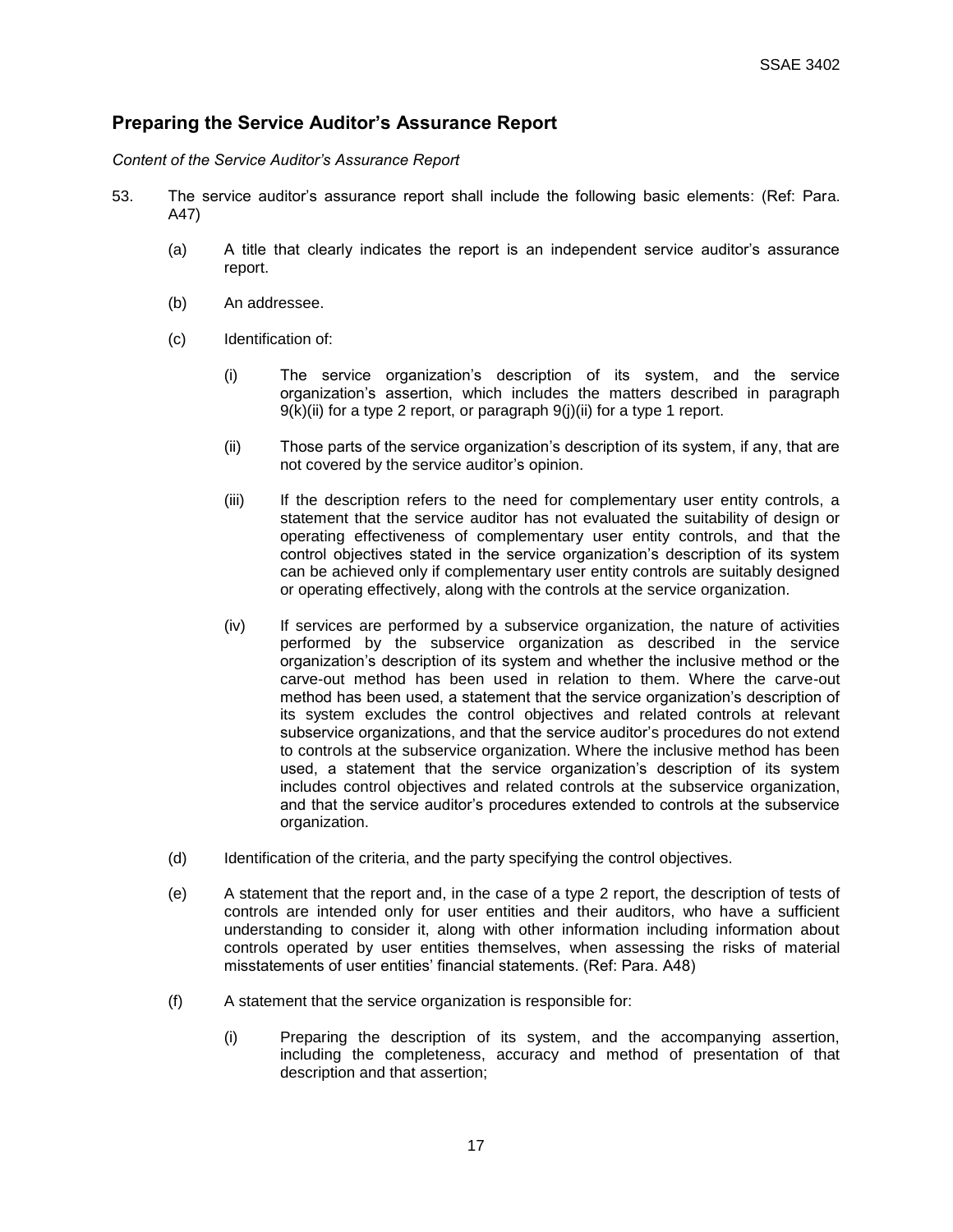- (ii) Providing the services covered by the service organization's description of its system;
- (iii) Stating the control objectives (where not identified by law or regulation, or another party, for example, a user group or a professional body); and
- (iv) Designing and implementing controls to achieve the control objectives stated in the service organization's description of its system.
- (g) A statement that the service auditor's responsibility is to express an opinion on the service organization's description, on the design of controls related to the control objectives stated in that description and, in the case of a type 2 report, on the operating effectiveness of those controls, based on the service auditor's procedures.
- (h) A statement that the engagement was performed in accordance with SSAE 3402, "Assurance Reports on Controls at a Service Organization," which requires that the service auditor comply with ethical requirements and plan and perform procedures to obtain reasonable assurance about whether, in all material respects, the service organization's description of its system is fairly presented and the controls are suitably designed and, in the case of a type 2 report, are operating effectively.
- (i) A summary of the service auditor's procedures to obtain reasonable assurance and a statement of the service auditor's belief that the evidence obtained is sufficient and appropriate to provide a basis for the service auditor's opinion, and, in the case of a type 1 report, a statement that the service auditor has not performed any procedures regarding the operating effectiveness of controls and therefore no opinion is expressed thereon.
- (j) A statement of the limitations of controls and, in the case of a type 2 report, of the risk of projecting to future periods any evaluation of the operating effectiveness of controls.
- (k) The service auditor's opinion, expressed in the positive form, on whether, in all material respects, based on suitable criteria:
	- $(i)$  In the case of a type 2 report:
		- a. The description fairly presents the service organization's system that had been designed and implemented throughout the specified period;
		- b. The controls related to the control objectives stated in the service organization's description of its system were suitably designed throughout the specified period; and
		- c. The controls tested, which were those necessary to provide reasonable assurance that the control objectives stated in the description were achieved, operated effectively throughout the specified period.
	- (ii) In the case of a type 1 report:
		- a. The description fairly presents the service organization's system that had been designed and implemented as at the specified date; and
		- b. The controls related to the control objectives stated in the service organization's description of its system were suitably designed as at the specified date.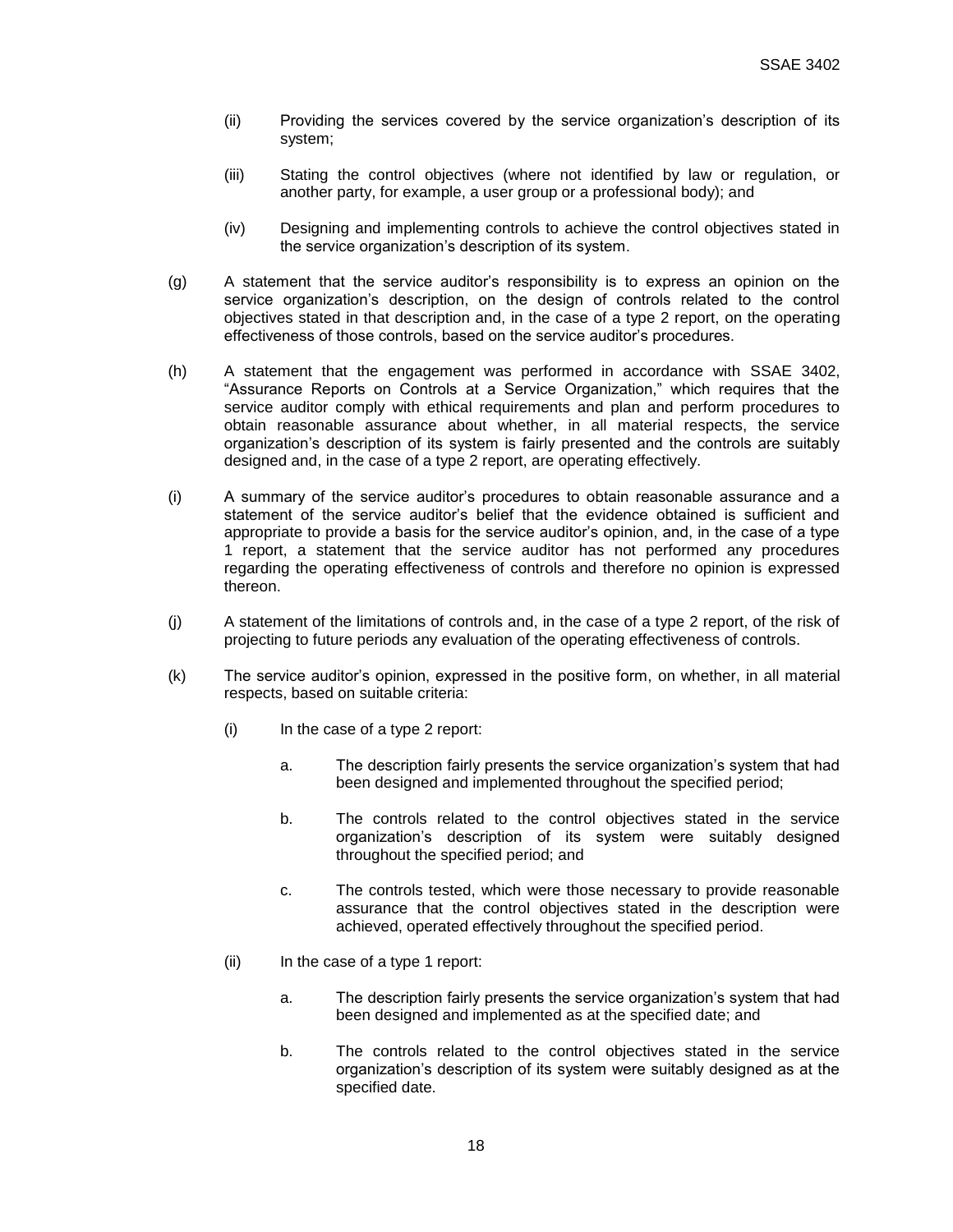- (l) The date of the service auditor's assurance report, which shall be no earlier than the date on which the service auditor has obtained sufficient appropriate evidence on which to base the opinion.
- (m) The name of the service auditor, and the location in the jurisdiction where the service auditor practices.
- 54. In the case of a type 2 report, the service auditor's assurance report shall include a separate section after the opinion, or an attachment, that describes the tests of controls that were performed and the results of those tests. In describing the tests of controls, the service auditor shall clearly state which controls were tested, identify whether the items tested represent all or a selection of the items in the population, and indicate the nature of the tests in sufficient detail to enable user auditors to determine the effect of such tests on their risk assessments. If deviations have been identified, the service auditor shall include the extent of testing performed that led to identification of the deviations (including the sample size where sampling has been used), and the number and nature of the deviations noted. The service auditor shall report deviations even if, on the basis of tests performed, the service auditor has concluded that the related control objective was achieved. (Ref: Para. A18 and A49)

#### *Modified Opinions*

- 55. If the service auditor concludes that: (Ref: Para. A50-A52)
	- (a) The service organization's description does not fairly present, in all material respects, the system as designed and implemented:
	- (b) The controls related to the control objectives stated in the description were not suitably designed, in all material respects;
	- (c) In the case of a type 2 report, the controls tested, which were those necessary to provide reasonable assurance that the control objectives stated in the service organization's description of its system were achieved, did not operate effectively, in all material respects; or
	- (d) The service auditor is unable to obtain sufficient appropriate evidence,

the service auditor's opinion shall be modified, and the service auditor's assurance report shall contain a clear description of all the reasons for the modification.

## **Other Communication Responsibilities**

56. If the service auditor becomes aware of non-compliance with laws and regulations, fraud, or uncorrected errors attributable to the service organization that are not clearly trivial and may affect one or more user entities, the service auditor shall determine whether the matter has been communicated appropriately to affected user entities. If the matter has not been so communicated and the service organization is unwilling to do so, the service auditor shall take appropriate action. (Ref: Para. A53)

\*\*\*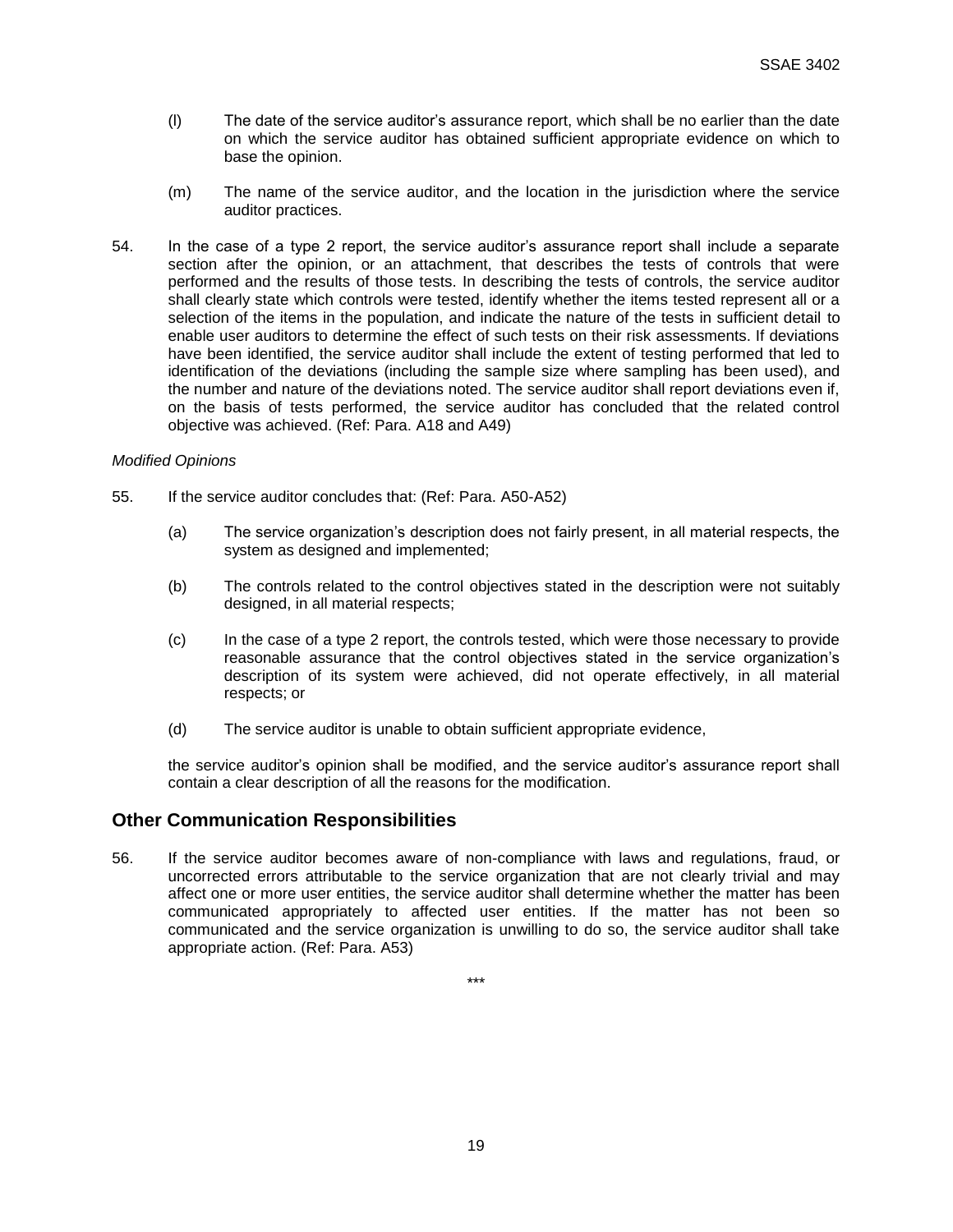# **Application and Other Explanatory Material**

# **Scope of this SSAE** (Ref: Para. 1 and 3)

- A1. Internal control is a process designed to provide reasonable assurance regarding the achievement of objectives related to the reliability of financial reporting, effectiveness and efficiency of operations and compliance with applicable laws and regulations. Controls related to a service organization's operations and compliance objectives may be relevant to a user entity's internal control as it relates to financial reporting. Such controls may pertain to assertions about presentation and disclosure relating to account balances, classes of transactions or disclosures, or may pertain to evidence that the user auditor evaluates or uses in applying auditing procedures. For example, a payroll processing service organization's controls related to the timely remittance of payroll deductions to government authorities may be relevant to a user entity as late remittances could incur interest and penalties that would result in a liability for the user entity. Similarly, a service organization's controls over the acceptability of investment transactions from a regulatory perspective may be considered relevant to a user entity's presentation and disclosure of transactions and account balances in its financial statements. The determination of whether controls at a service organization related to operations and compliance are likely to be relevant to user entities' internal control as it relates to financial reporting is a matter of professional judgment, having regard to the control objectives set by the service organization and the suitability of the criteria*.*
- A2. The service organization may not be able to assert that the system is suitably designed when, for example, the service organization is operating a system that has been designed by a user entity or is stipulated in a contract between a user entity and the service organization. Because of the inextricable link between the suitable design of controls and their operating effectiveness, the absence of an assertion with respect to the suitability of design will likely preclude the service auditor from concluding that the controls provide reasonable assurance that the control objectives have been met and thus from opining on the operating effectiveness of controls. As an alternative, the practitioner may choose to accept an agreed-upon procedures engagement to perform tests of controls, or an assurance engagement under SSAE 3000 to conclude on whether, based on tests of controls, the controls have operated as described.

# **Definitions** (Ref: Para. 9(d) and 9(g))

- A3. The definition of "controls at the service organization" includes aspects of user entities' information systems maintained by the service organization, and may also include aspects of one or more of the other components of internal control at a service organization. For example, it may include aspects of a service organization's control environment, monitoring, and control activities when they relate to the services provided. It does not, however, include controls at a service organization that are not related to the achievement of the control objectives stated in the service organization's description of its system, for example, controls related to the preparation of the service organization's own financial statements.
- A4. When the inclusive method is used, the requirements in this SSAE also apply to the services provided by the subservice organization, including obtaining agreement regarding the matters in paragraph 13(b)(i)-(v) as applied to the subservice organization rather than the service organization. Performing procedures at the subservice organization entails coordination and communication between the service organization, the subservice organization, and the service auditor. The inclusive method generally is feasible only if the service organization and the subservice organization are related, or if the contract between the service organization and the subservice organization provides for its use.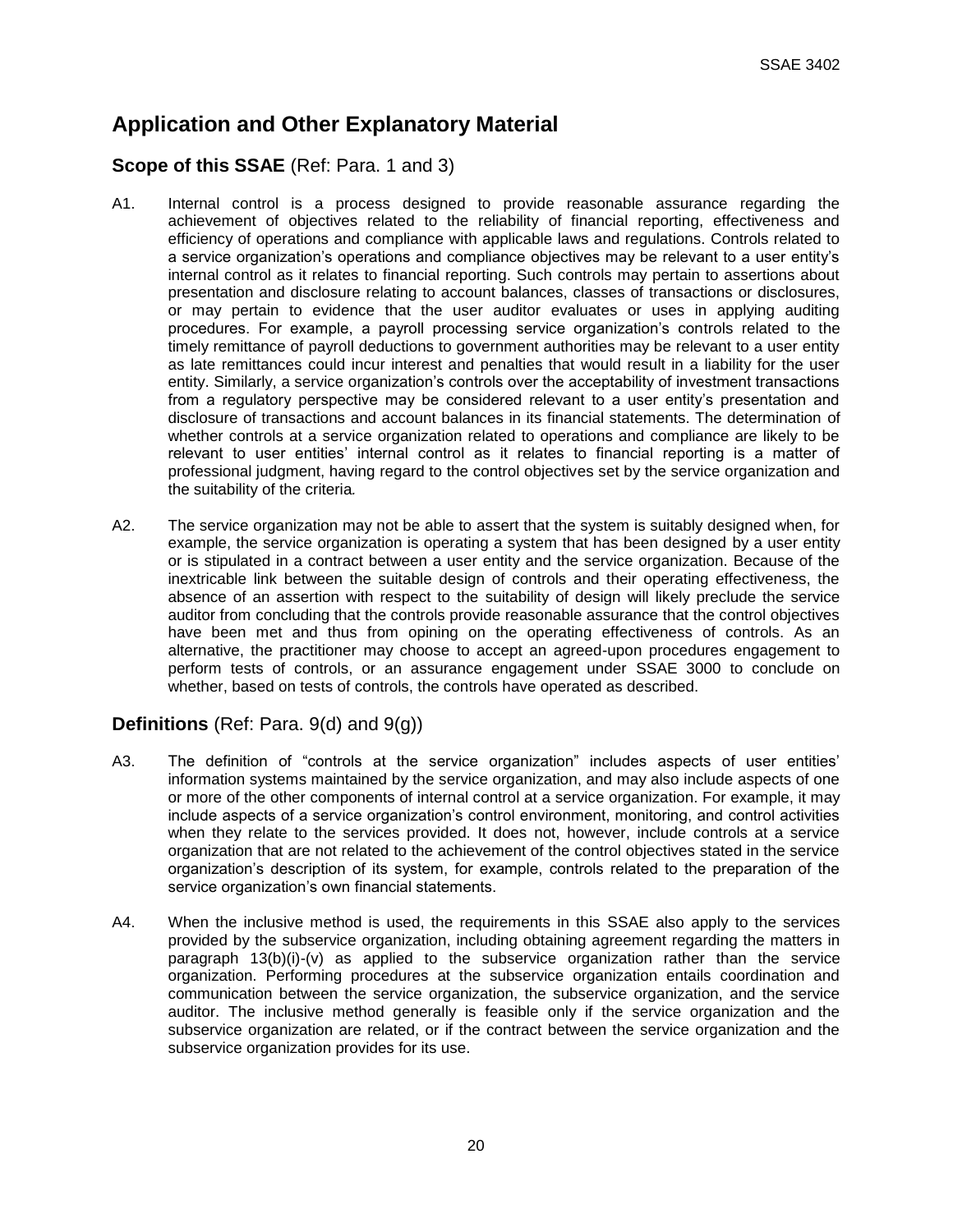# **Ethical Requirements** (Ref: Para. 11)

A5. The service auditor is subject to relevant independence requirements, which ordinarily comprise Parts A and B of the Code together with national requirements that are more restrictive. In performing an engagement in accordance with this SSAE, the Code does not require the service auditor to be independent from each user entity.

## **Management and Those Charged with Governance (Ref: Para. 12)**

A6. Management and governance structures vary by jurisdiction and by entity, reflecting influences such as different cultural and legal backgrounds, and size and ownership characteristics. Such diversity means that it is not possible for this SSAE to specify for all engagements the person(s) with whom the service auditor is to interact regarding particular matters. For example, the service organization may be a segment of a third-party organization and not a separate legal entity. In such cases, identifying the appropriate management personnel or those charged with governance from whom to request written representations may require the exercise of professional judgment.

## **Acceptance and Continuance**

*Capabilities and Competence to Perform the Engagement* (Ref: Para. 13(a)(i))

- A7. Relevant capabilities and competence to perform the engagement include matters such as the following:
	- Knowledge of the relevant industry;
	- An understanding of information technology and systems;
	- Experience in evaluating risks as they relate to the suitable design of controls; and
	- Experience in the design and execution of tests of controls and the evaluation of the results.

*Service Organization's Assertion* (Ref: Para. 13(b)(i))

A8. Refusal, by a service organization, to provide a written assertion, subsequent to an agreement by the service auditor to accept, or continue, an engagement, represents a scope limitation that causes the service auditor to withdraw from the engagement. If law or regulation does not allow the service auditor to withdraw from the engagement, the service auditor disclaims an opinion.

#### *Reasonable Basis for Service Organization's Assertion* (Ref: Para. 13(b)(ii))

A9. In the case of a type 2 report, the service organization's assertion includes a statement that the controls related to the control objectives stated in the service organization's description of its system operated effectively throughout the specified period. This assertion may be based on the service organization's monitoring activities. Monitoring of controls is a process to assess the effectiveness of controls over time. It involves assessing the effectiveness of controls on a timely basis, identifying and reporting deficiencies to appropriate individuals within the service organization, and taking necessary corrective actions. The service organization accomplishes monitoring of controls through ongoing activities, separate evaluations, or a combination of both. The greater the degree and effectiveness of ongoing monitoring activities, the less need for separate evaluations. Ongoing monitoring activities are often built into the normal recurring activities of a service organization and include regular management and supervisory activities.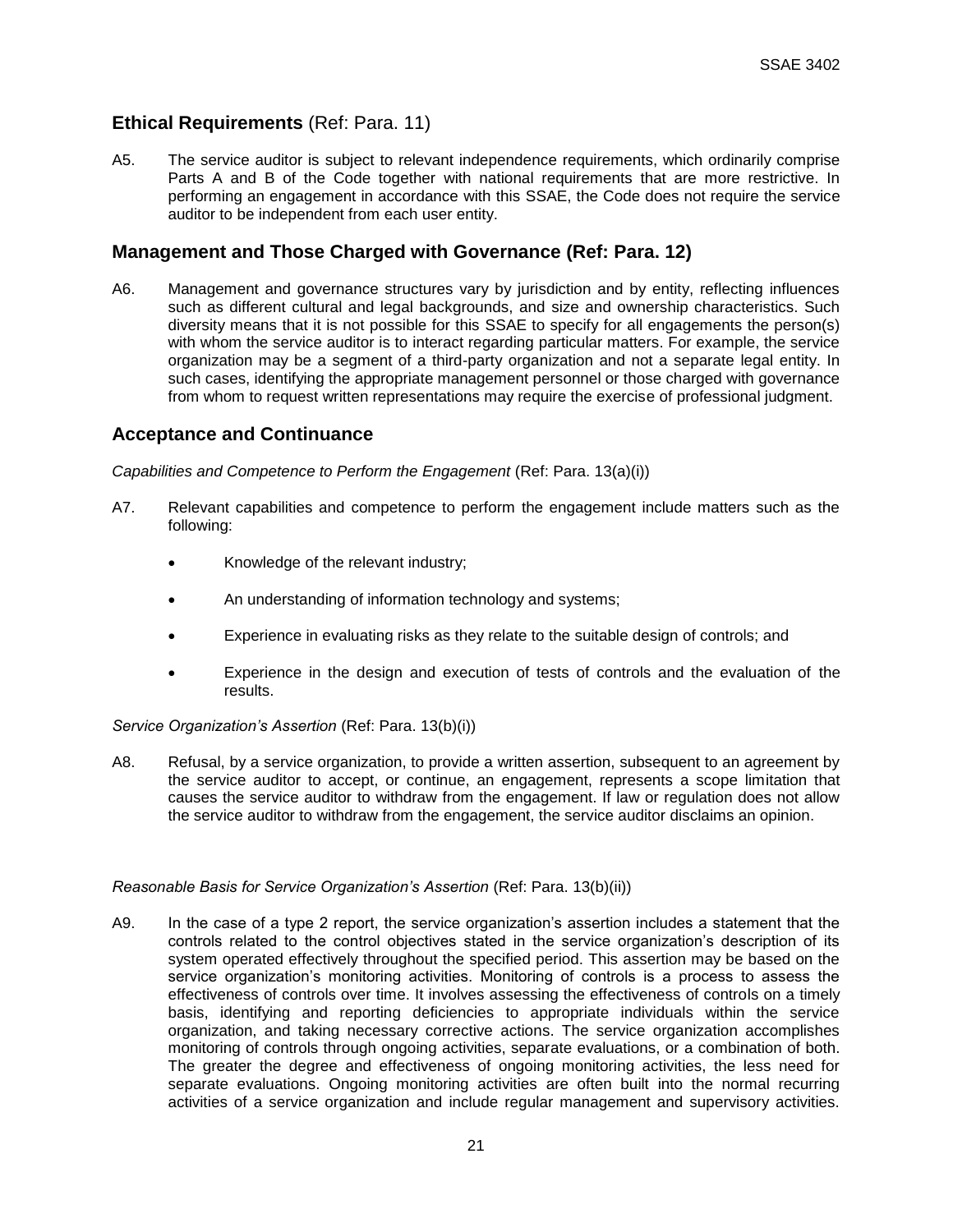Internal auditors or personnel performing similar functions may contribute to the monitoring of a service organization's activities. Monitoring activities may also include using information communicated by external parties, such as customer complaints and regulator comments, which may indicate problems or highlight areas in need of improvement. The fact that the service auditor will report on the operating effectiveness of controls is not a substitute for the service organization's own processes to provide a reasonable basis for its assertion.

#### *Identification of Risks* (Ref: Para. 13(b)(iv))

A10. As noted in paragraph 9(c), control objectives relate to risks that controls seek to mitigate. For example, the risk that a transaction is recorded at the wrong amount or in the wrong period can be expressed as a control objective that transactions are recorded at the correct amount and in the correct period. The service organization is responsible for identifying the risks that threaten achievement of the control objectives stated in the description of its system. The service organization may have a formal or informal process for identifying relevant risks. A formal process may include estimating the significance of identified risks, assessing the likelihood of their occurrence, and deciding about actions to address them. However, since control objectives relate to risks that controls seek to mitigate, thoughtful identification of control objectives when designing and implementing the service organization's system may itself comprise an informal process for identifying relevant risks.

Acceptance of a Change in the Terms of the Engagement (Ref: Para. 14)

- A11. A request to change the scope of the engagement may not have a reasonable justification when, for example, the request is made to exclude certain control objectives from the scope of the engagement because of the likelihood that the service auditor's opinion would be modified; or the service organization will not provide the service auditor with a written assertion and the request is made to perform the engagement under SSAE 3000.
- A12. A request to change the scope of the engagement may have a reasonable justification when, for example, the request is made to exclude from the engagement a subservice organization when the service organization cannot arrange for access by the service auditor, and the method used for dealing with the services provided by that subservice organization is changed from the inclusive method to the carve-out method.

#### **Assessing the Suitability of the Criteria** (Ref: Para. 15-18)

- A13. Criteria need to be available to the intended users to allow them to understand the basis for the service organization's assertion about the fair presentation of its description of the system, the suitability of the design of controls and, in the case of a type 2 report, the operating effectiveness of the controls related to the control objectives.
- A14. SSAE 3000 requires the service auditor, among other things, to assess the suitability of criteria, and the appropriateness of the subject matter.<sup>17</sup> The subject matter is the underlying condition of interest to intended users of an assurance report. The following table identifies the subject matter and minimum criteria for each of the opinions in type 2 and type 1 reports.

 $11$  SSAE 3000, paragraphs 18-19.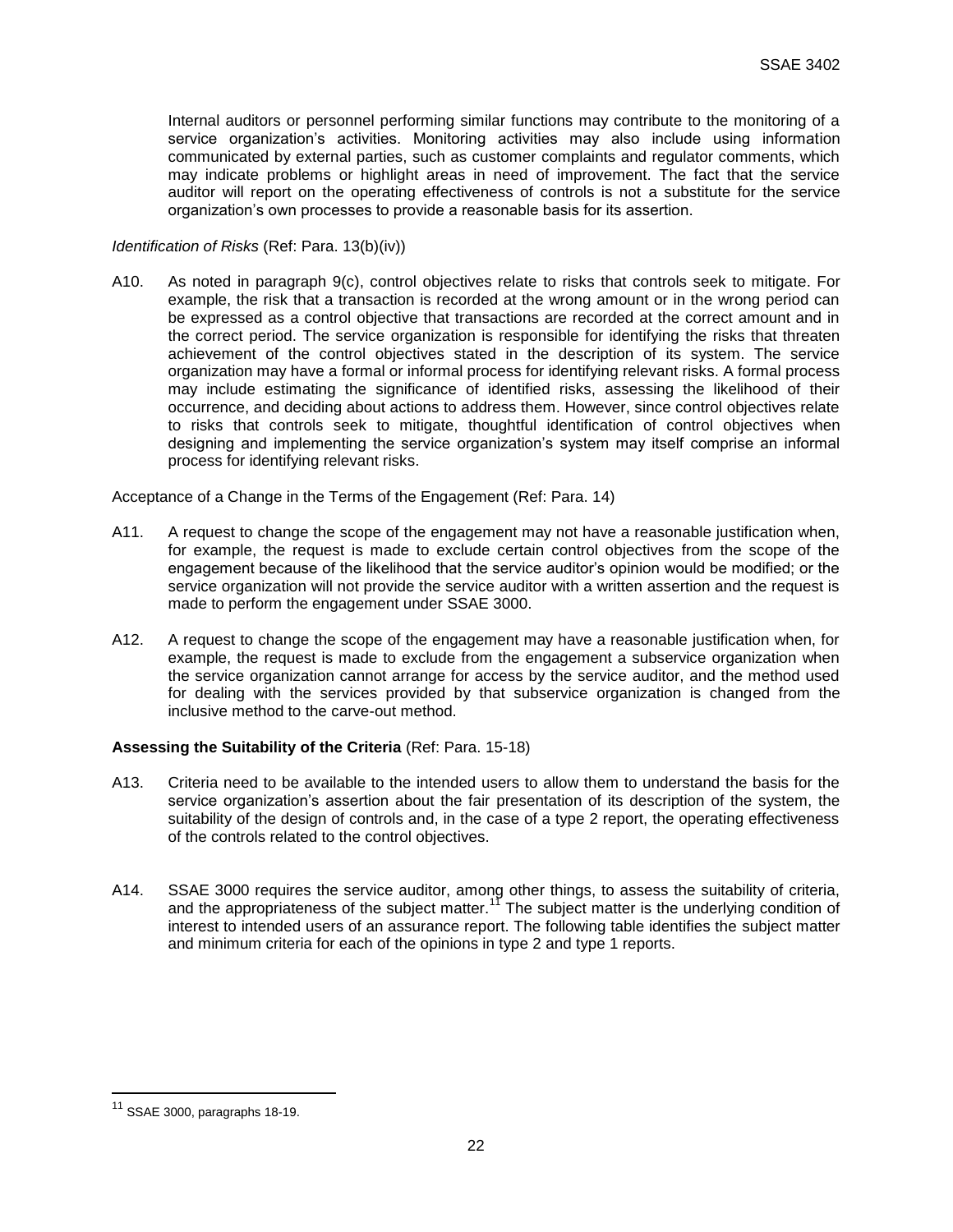|                                                                                                                                                               | <b>Subject</b><br>matter                                                                                                                                                                                                                    | <b>Criteria</b>                                                                                                                                                                                                                                                                                                                                                                                                                                                                                                                                                                                                                                                                                                                                                                                                                                                                     | <b>Comment</b>                                                                                                                                                                                                                                                                                                                                                                                                                                                                                                                                                                                                                                                                                                          |                                                                  |
|---------------------------------------------------------------------------------------------------------------------------------------------------------------|---------------------------------------------------------------------------------------------------------------------------------------------------------------------------------------------------------------------------------------------|-------------------------------------------------------------------------------------------------------------------------------------------------------------------------------------------------------------------------------------------------------------------------------------------------------------------------------------------------------------------------------------------------------------------------------------------------------------------------------------------------------------------------------------------------------------------------------------------------------------------------------------------------------------------------------------------------------------------------------------------------------------------------------------------------------------------------------------------------------------------------------------|-------------------------------------------------------------------------------------------------------------------------------------------------------------------------------------------------------------------------------------------------------------------------------------------------------------------------------------------------------------------------------------------------------------------------------------------------------------------------------------------------------------------------------------------------------------------------------------------------------------------------------------------------------------------------------------------------------------------------|------------------------------------------------------------------|
| <b>Opinion</b><br>about the fair<br>presentation<br>of the<br>description<br>of the service<br>organization'<br>s system<br>(type 1 and<br>type 2<br>reports) | The service<br>organization's<br>system that is<br>likely to be<br>relevant to<br>user entities'<br>internal control<br>as it relates to<br>financial<br>reporting and<br>is covered by<br>the service<br>auditor's<br>assurance<br>report. | The description is fairly<br>presented if it: (a) presents<br>how the service<br>organization's system was<br>designed and implemented<br>including, as appropriate, the<br>matters identified in<br>paragraph 16(a)(i)-(viii); (b)<br>in the case of a type 2<br>report, includes relevant<br>details of changes to the<br>service organization's<br>system during the period<br>covered by the description;<br>and (c) does not omit or<br>distort information relevant<br>to the scope of the service<br>organization's system being<br>described, while<br>acknowledging that the<br>description is prepared to<br>meet the common needs of<br>a broad range of user<br>entities and may not,<br>therefore, include every<br>aspect of the service<br>organization's system that<br>each individual user entity<br>may consider important in its<br>own particular environment. | The specific wording of the criteria for<br>this opinion may need to be tailored to<br>be consistent with criteria established<br>by, for example, law or regulation, user<br>groups, or a professional body.<br>Examples of criteria for this opinion are<br>provided in the illustrative service<br>organization's assertion in Appendix 1.<br>Paragraphs A21-A24 offer further<br>guidance on determining whether these<br>criteria are met. (In terms of the<br>requirements of SSAE 3000, the subject<br>matter information <sup>12</sup> for this opinion is<br>the service organization's description of<br>its system and the service<br>organization's assertion that the<br>description is fairly presented.) |                                                                  |
| <b>Opinion</b><br>about<br>suitability of<br>design, and                                                                                                      | The<br>suitability of<br>the design and<br>operating                                                                                                                                                                                        | The controls are suitably<br>designed and operating<br>effectively if: (a) the service<br>organization has                                                                                                                                                                                                                                                                                                                                                                                                                                                                                                                                                                                                                                                                                                                                                                          | When the criteria<br>for this opinion are<br>met, controls                                                                                                                                                                                                                                                                                                                                                                                                                                                                                                                                                                                                                                                              | The control<br>objectives, which<br>are stated in the<br>service |

 $12$  The "subject matter information" is the outcome of the evaluation or measurement of the subject matter that results from applying the criteria to the subject matter.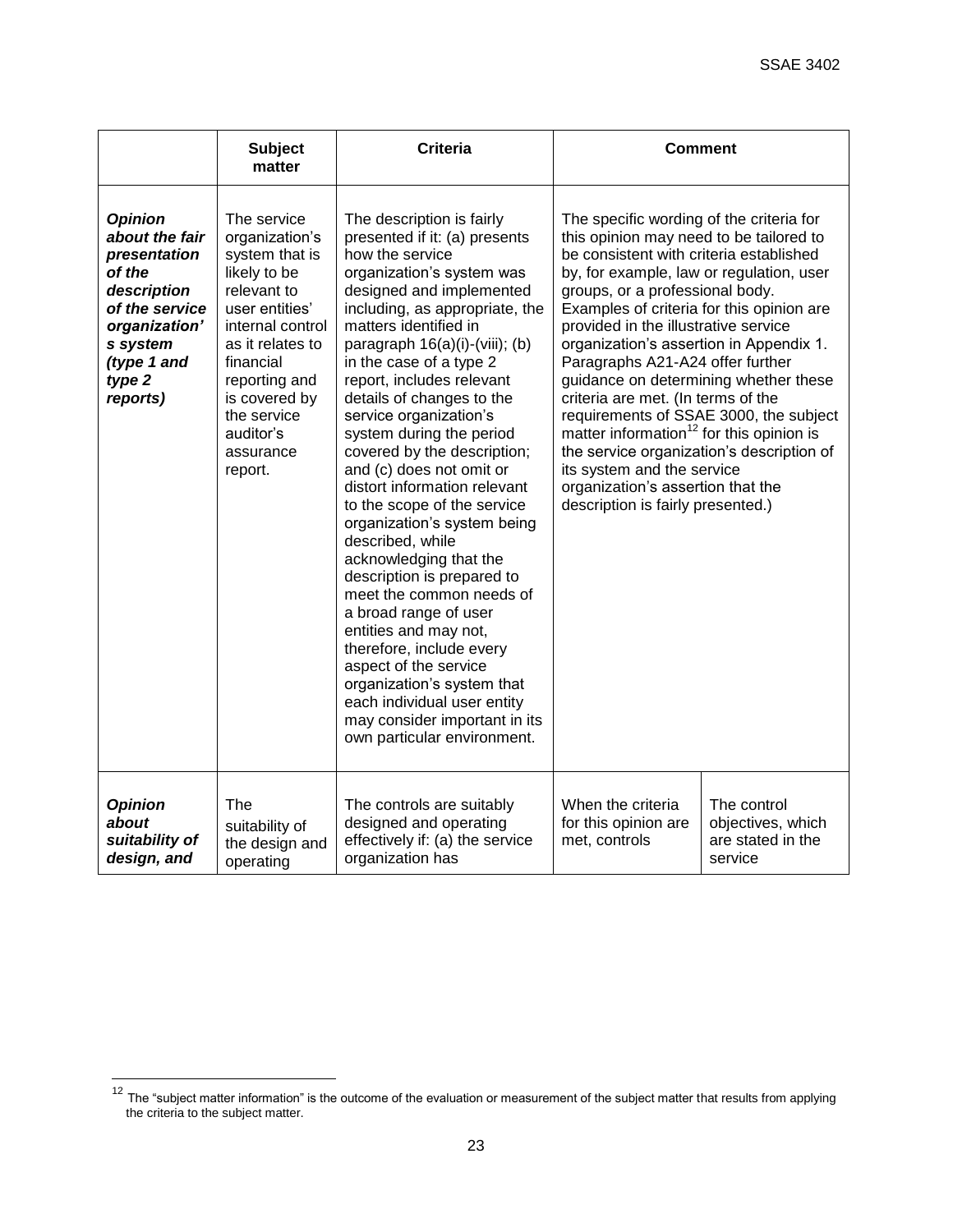|                                                                         | <b>Subject</b><br>matter                                                                                                                                                                                 | <b>Criteria</b>                                                                                                                                                                                                                                                                                                                                                                                                                                                                                                                                                                                    | <b>Comment</b>                                                                                                                                                                                                                                                                                                                                                                                                                    |                                                                                                                                                                                                                                                                                                                                                                                                                                                                                                                                                              |
|-------------------------------------------------------------------------|----------------------------------------------------------------------------------------------------------------------------------------------------------------------------------------------------------|----------------------------------------------------------------------------------------------------------------------------------------------------------------------------------------------------------------------------------------------------------------------------------------------------------------------------------------------------------------------------------------------------------------------------------------------------------------------------------------------------------------------------------------------------------------------------------------------------|-----------------------------------------------------------------------------------------------------------------------------------------------------------------------------------------------------------------------------------------------------------------------------------------------------------------------------------------------------------------------------------------------------------------------------------|--------------------------------------------------------------------------------------------------------------------------------------------------------------------------------------------------------------------------------------------------------------------------------------------------------------------------------------------------------------------------------------------------------------------------------------------------------------------------------------------------------------------------------------------------------------|
| operating<br>effectiveness<br>$(t$ ype 2<br>reports)                    | effectiveness<br>of those<br>controls that<br>are necessary<br>to achieve the<br>control<br>objectives<br>stated in the<br>service<br>organization's<br>description of<br>its system.                    | identified the risks that<br>threaten achievement of<br>the control objectives<br>stated in the description of<br>its system; (b) the controls<br>identified in that<br>description would, if<br>operated as described,<br>provide reasonable<br>assurance that those risks<br>do not prevent the stated<br>control objectives from<br>being achieved; and (c)<br>the controls were<br>consistently applied as<br>designed throughout the<br>specified period. This<br>includes whether manual<br>controls were applied by<br>individuals who have the<br>appropriate competence<br>and authority. | will have provided<br>reasonable<br>assurance that the<br>related control<br>objectives were<br>achieved throughout<br>the specified period.<br>(In terms of the<br>requirements of<br>SSAE 3000, the<br>subject matter<br>information for this<br>opinion is the<br>service<br>organization's<br>assertion that<br>controls are suitably<br>designed and that<br>they are operating<br>effectively.)                             | organization's<br>description of its<br>system, are part<br>of the criteria for<br>these opinions.<br>The stated control<br>objectives will<br>differ from<br>engagement to<br>engagement. If,<br>as part of forming<br>the opinion on the<br>description, the<br>service auditor<br>concludes the<br>stated control<br>objectives are not<br>fairly presented<br>then those control<br>objectives would<br>not be suitable as<br>part of the criteria<br>for forming an<br>opinion on either<br>the design or<br>operating<br>effectiveness of<br>controls. |
| <b>Opinion</b><br>about<br>suitability of<br>design (type<br>1 reports) | The suitability<br>of the design of<br>those controls<br>that are<br>necessary to<br>achieve the<br>control<br>objectives<br>stated in the<br>service<br>organization's<br>description of<br>its system. | The controls are suitably<br>designed if: (a) the service<br>organization has identified<br>the risks that threaten<br>achievement of the control<br>objectives stated in the<br>description of its system;<br>and (b) the controls<br>identified in that<br>description would, if<br>operated as described,<br>provide reasonable<br>assurance that those risks<br>do not prevent the stated<br>control objectives from<br>being achieved.                                                                                                                                                        | Meeting these<br>criteria does not, of<br>itself, provide any<br>assurance that the<br>related control<br>objectives were<br>achieved because<br>no assurance has<br>been obtained about<br>the operation of<br>controls. (In terms of<br>the requirements of<br>SSAE 3000, the<br>subject matter<br>information for this<br>opinion is the<br>service<br>organization's<br>assertion that<br>controls are suitably<br>designed.) |                                                                                                                                                                                                                                                                                                                                                                                                                                                                                                                                                              |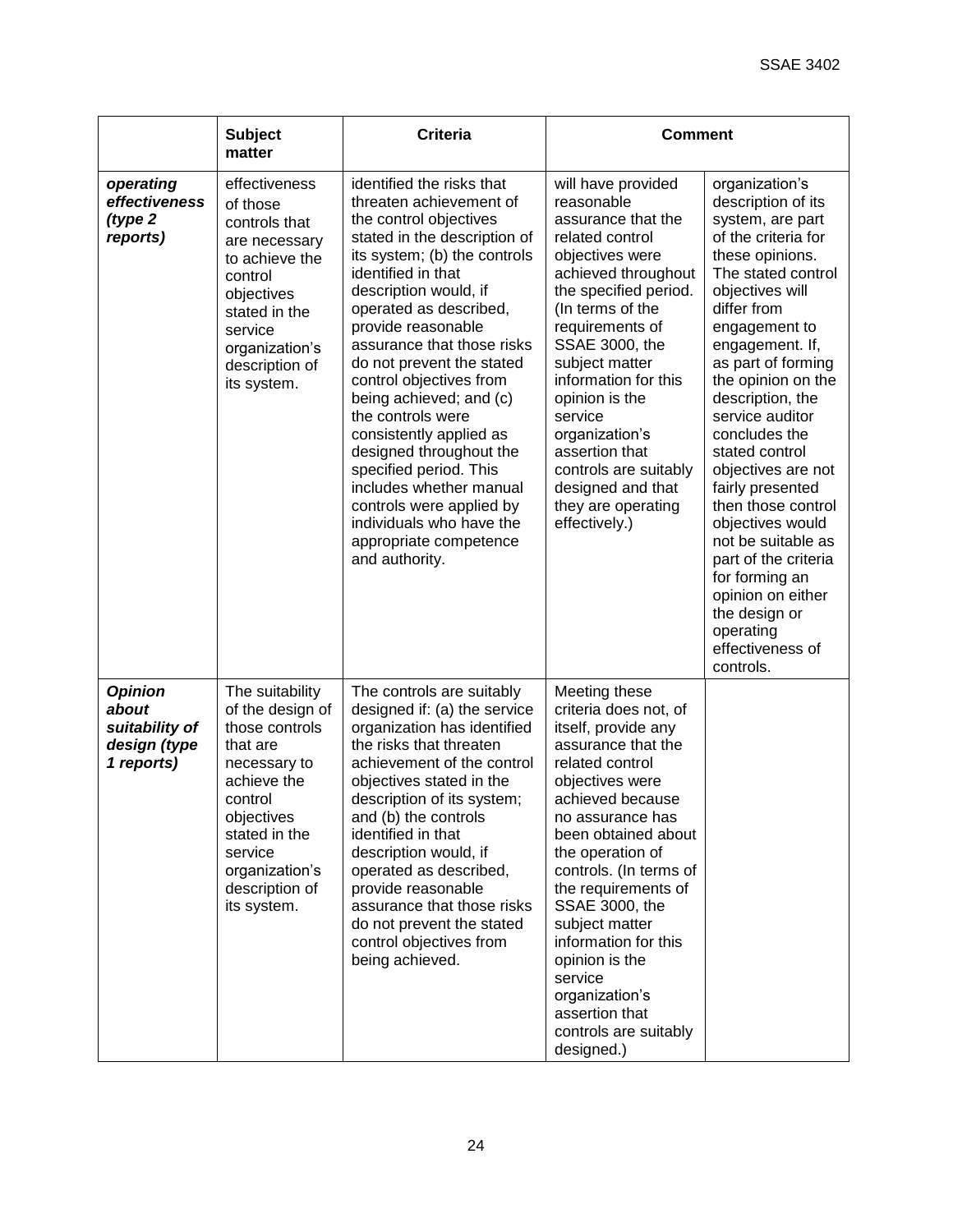A15. Paragraph 16(a) identifies a number of elements that are included in the service organization's description of its system as appropriate. These elements may not be appropriate if the system being described is not a system that processes transactions, for example, if the system relates to general controls over the hosting of an IT application but not the controls embedded in the application itself.

## **Materiality** (Ref: Para. 19 and 54)

- A16. In an engagement to report on controls at a service organization, the concept of materiality relates to the system being reported on, not the financial statements of user entities. The service auditor plans and performs procedures to determine whether the service organization's description of its system is fairly presented in all material respects, whether controls at the service organization are suitably designed in all material respects and, in the case of a type 2 report, whether controls at the service organization are operating effectively in all material respects. The concept of materiality takes into account that the service auditor's assurance report provides information about the service organization's system to meet the common information needs of a broad range of user entities and their auditors who have an understanding of the manner in which that system has been used.
- A17. Materiality with respect to the fair presentation of the service organization's description of its system, and with respect to the design of controls, includes primarily the consideration of qualitative factors, for example: whether the description includes the significant aspects of processing significant transactions; whether the description omits or distorts relevant information; and the ability of controls, as designed, to provide reasonable assurance that control objectives would be achieved. Materiality with respect to the service auditor's opinion on the operating effectiveness of controls includes the consideration of both quantitative and qualitative factors, for example, the tolerable rate and observed rate of deviation (a quantitative matter), and the nature and cause of any observed deviation (a qualitative matter).
- A18. The concept of materiality is not applied when disclosing, in the description of the tests of controls, the results of those tests where deviations have been identified. This is because, in the particular circumstances of a specific user entity or user auditor, a deviation may have significance beyond whether or not, in the opinion of the service auditor, it prevents a control from operating effectively. For example, the control to which the deviation relates may be particularly significant in preventing a certain type of error that may be material in the particular circumstances of a user entity's financial statements.

## **Obtaining an Understanding of the Service Organization's System** (Ref: Para. 20)

- A19. Obtaining an understanding of the service organization's system, including controls, included in the scope of the engagement, assists the service auditor in:
	- Identifying the boundaries of that system, and how it interfaces with other systems.
	- Assessing whether the service organization's description fairly presents the system that has been designed and implemented.
	- Determining which controls are necessary to achieve the control objectives stated in the service organization's description of its system.
	- Assessing whether controls were suitably designed.
	- Assessing, in the case of a type 2 report, whether controls were operating effectively.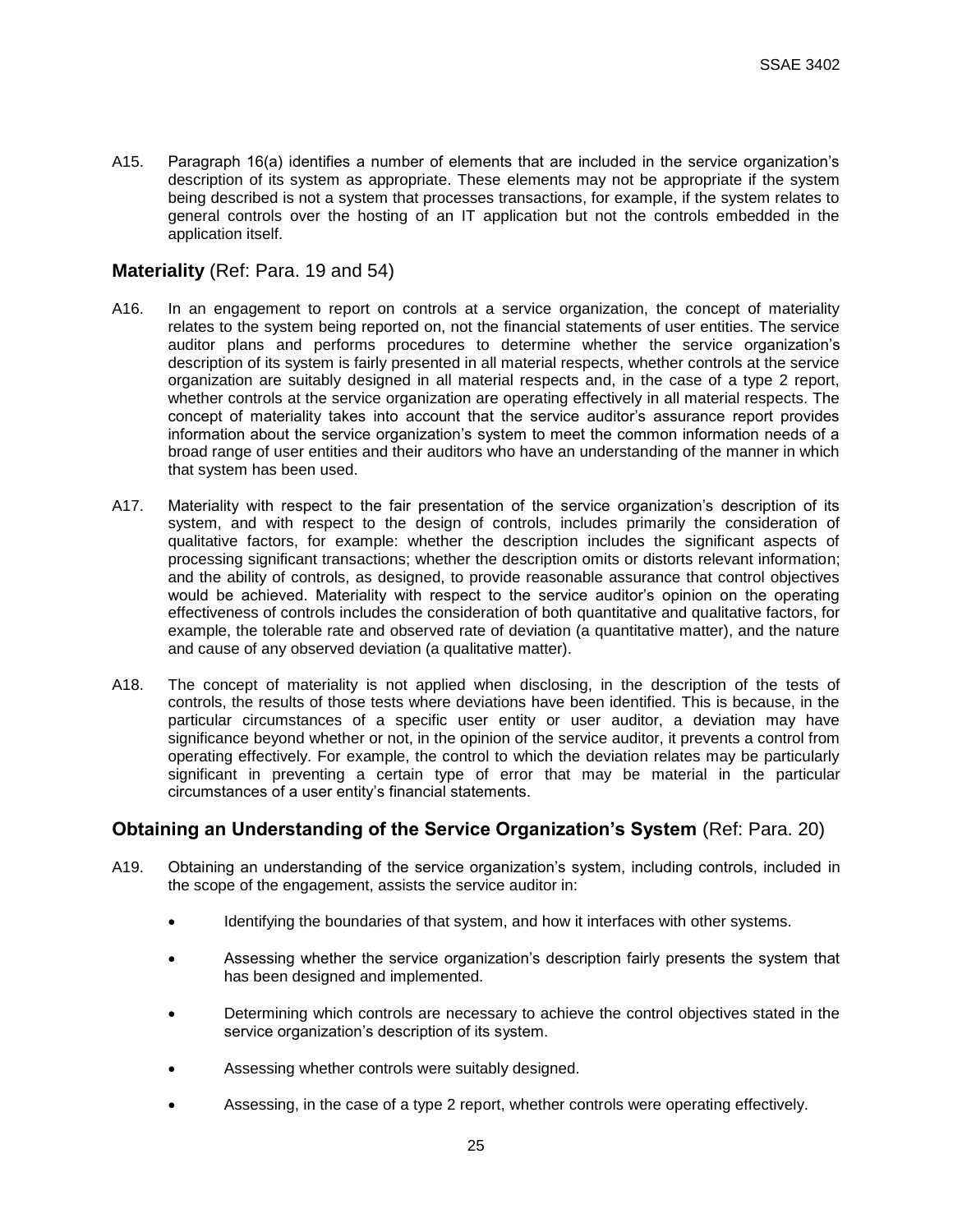- A20. The service auditor's procedures to obtain this understanding may include:
	- Inquiring of those within the service organization who, in the service auditor's judgment, may have relevant information.
	- Observing operations and inspecting documents, reports, printed and electronic records of transaction processing.
	- Inspecting a selection of agreements between the service organization and user entities to identify their common terms.
	- Reperforming control procedures.

 $\overline{a}$ 

# **Obtaining Evidence Regarding the Description** (Ref: Para. 21-22)

- A21. Considering the following questions may assist the service auditor in determining whether those aspects of the description included in the scope of the engagement are fairly presented in all material respects:
	- Does the description address the major aspects of the service provided (within the scope of the engagement) that could reasonably be expected to be relevant to the common needs of a broad range of user auditors in planning their audits of user entities' financial statements?
	- Is the description prepared at a level of detail that could reasonably be expected to provide a broad range of user auditors with sufficient information to obtain an understanding of internal control in accordance with SSA 315?<sup>13</sup> The description need not address every aspect of the service organization's processing or the services provided to user entities, and need not be so detailed as to potentially allow a reader to compromise security or other controls at the service organization.
	- Is the description prepared in a manner that does not omit or distort information that may affect the common needs of a broad range of user auditors' decisions, for example, does the description contain any significant omissions or inaccuracies in processing of which the service auditor is aware?
	- Where some of the control objectives stated in the service organization's description of its system have been excluded from the scope of the engagement, does the description clearly identify the excluded objectives?
	- Have the controls identified in the description been implemented?
	- Are complementary user entity controls, if any, described adequately? In most cases, the description of control objectives is worded such that the control objectives are capable of being achieved through effective operation of controls implemented by the service organization alone. In some cases, however, the control objectives stated in the service organization's description of its system cannot be achieved by the service organization alone because their achievement requires particular controls to be implemented by user entities. This may be the case where, for example, the control objectives are specified by a regulatory authority. When the description does include complementary user entity controls, the description separately identifies those controls along with the specific control

<sup>&</sup>lt;sup>13</sup> SSA 315, "Identifying and Assessing Risks of Material Misstatement through Understanding the Entity and Its Environment."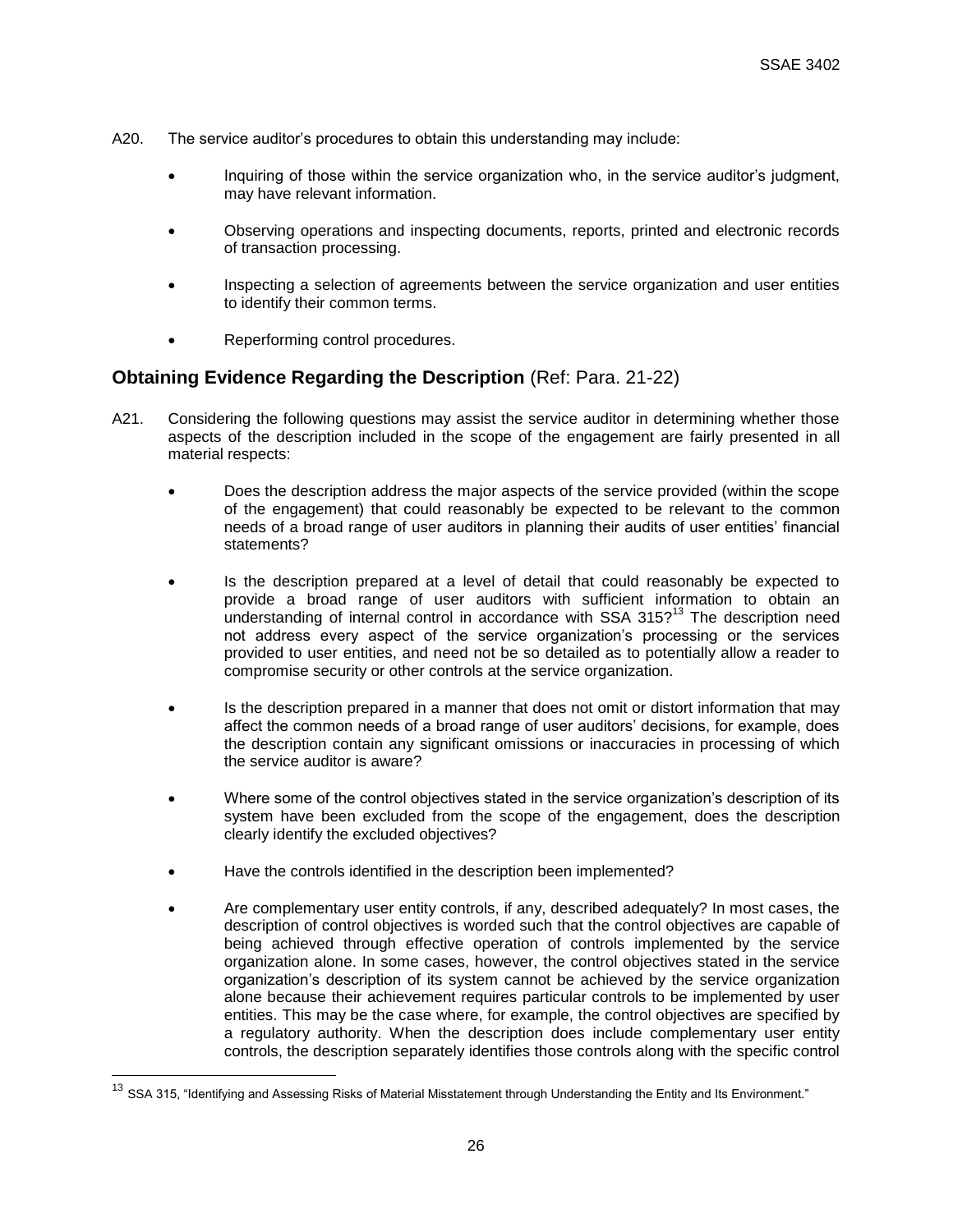objectives that cannot be achieved by the service organization alone.

- If the inclusive method has been used, does the description separately identify controls at the service organization and controls at the subservice organization? If the carve-out method is used, does the description identify the functions that are performed by the subservice organization? When the carve-out method is used, the description need not describe the detailed processing or controls at the subservice organization.
- A22. The service auditor's procedures to evaluate the fair presentation of the description may include:
	- Considering the nature of user entities and how the services provided by the service organization are likely to affect them, for example, whether user entities are from a particular industry and whether they are regulated by government agencies.
	- Reading standard contracts, or standard terms of contracts, (if applicable) with user entities to gain an understanding of the service organization's contractual obligations.
	- Observing procedures performed by service organization personnel.
	- Reviewing the service organization's policy and procedure manuals and other systems documentation, for example, flowcharts and narratives.
- A23. Paragraph 21(a) requires the service auditor to evaluate whether the control objectives stated in the service organization's description of its system are reasonable in the circumstances. Considering the following questions may assist the service auditor in this evaluation:
	- Have the stated control objectives been designated by the service organization or by outside parties such as a regulatory authority, a user group, or a professional body that follows a transparent due process?
	- Where the stated control objectives have been specified by the service organization, do they relate to the types of assertions commonly embodied in the broad range of user entities' financial statements to which controls at the service organization could reasonably be expected to relate? Although the service auditor ordinarily will not be able to determine how controls at a service organization specifically relate to the assertions embodied in individual user entities' financial statements, the service auditor's understanding of the nature of the service organization's system, including controls, and services being provided is used to identify the types of assertions to which those controls are likely to relate.
	- Where the stated control objectives have been specified by the service organization, are they complete? A complete set of control objectives can provide a broad range of user auditors with a framework to assess the effect of controls at the service organization on the assertions commonly embodied in user entities' financial statements.
- A24. The service auditor's procedures to determine whether the service organization's system has been implemented may be similar to, and performed in conjunction with, procedures to obtain an understanding of that system. They may also include tracing items through the service organization's system and, in the case of a type 2 report, specific inquiries about changes in controls that were implemented during the period. Changes that are significant to user entities or their auditors are included in the description of the service organization's system.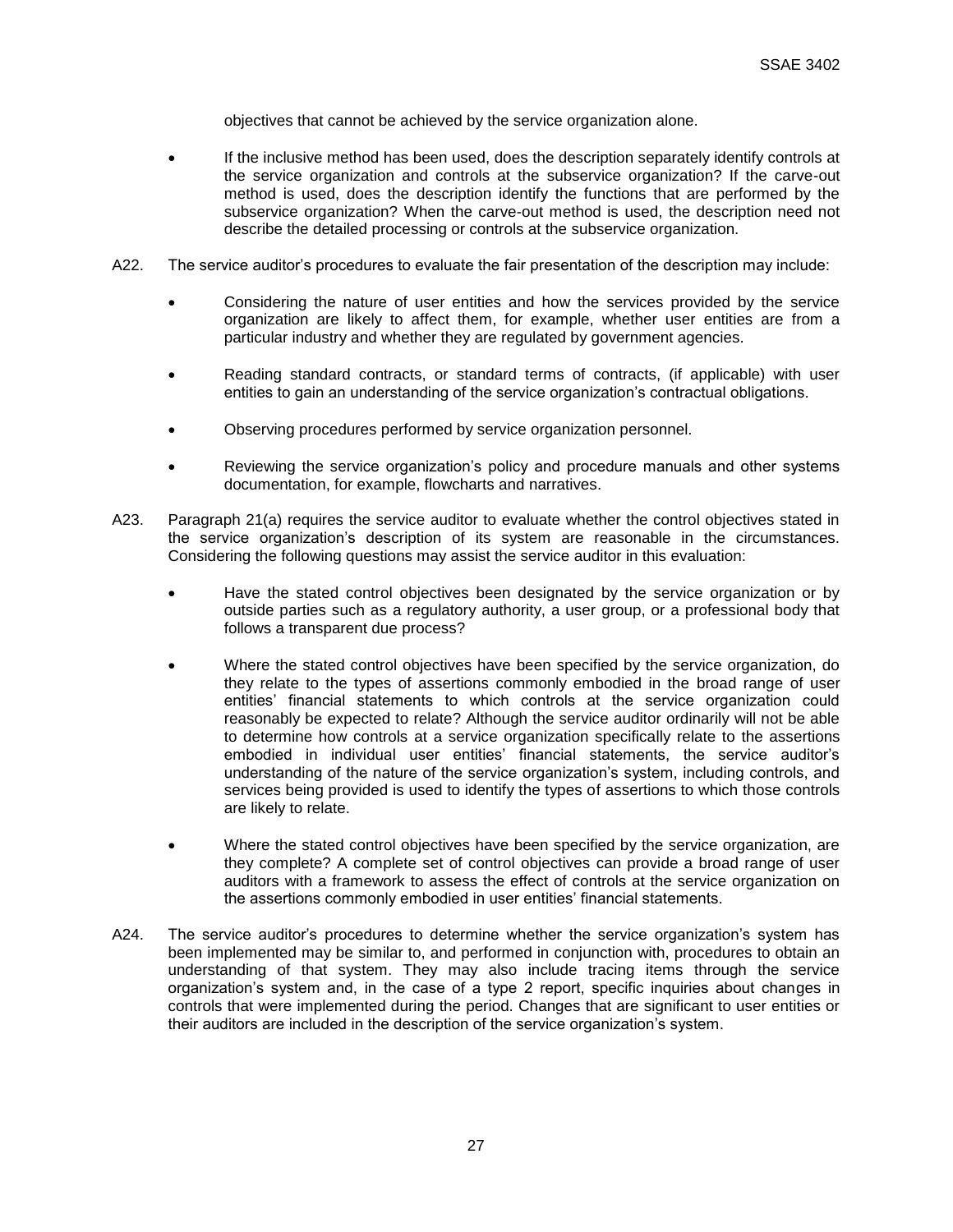#### **Obtaining Evidence Regarding Design of Controls** (Ref: Para. 23 and 28(b))

- A25. From the viewpoint of a *user entity* or a *user auditor*, a control is suitably designed if, individually or in combination with other controls, it would, when complied with satisfactorily, provide reasonable assurance that material misstatements are prevented, or detected and corrected. A *service organization* or a *service auditor*, however, is not aware of the circumstances at individual user entities that would determine whether or not a misstatement resulting from a control deviation is material to those user entities. Therefore, from the viewpoint of a service auditor, a control is suitably designed if, individually or in combination with other controls, it would, when complied with satisfactorily, provide reasonable assurance that control objectives stated in the service organization's description of its system are achieved.
- A26. A service auditor may consider using flowcharts, questionnaires, or decision tables to facilitate understanding the design of the controls.
- A27. Controls may consist of a number of activities directed at the achievement of a control objective. Consequently, if the service auditor evaluates certain activities as being ineffective in achieving a particular control objective, the existence of other activities may allow the service auditor to conclude that controls related to the control objective are suitably designed.

## **Obtaining Evidence Regarding Operating Effectiveness of Controls**

*Assessing Operating Effectiveness* (Ref: Para. 24)

- A28. From the viewpoint of a user entity or a user auditor, a control is operating effectively if, individually or in combination with other controls, it provides reasonable assurance that material misstatements, whether due to fraud or error, are prevented, or detected and corrected. A *service organization* or a *service auditor*, however, is not aware of the circumstances at individual user entities that would determine whether a misstatement resulting from a control deviation had occurred and, if so, whether it is material. Therefore, from the viewpoint of a service auditor, a control is operating effectively if, individually or in combination with other controls, it provides reasonable assurance that control objectives stated in the service organization's description of its system are achieved. Similarly, a service organization or a service auditor is not in a position to determine whether any observed control deviation would result in a material misstatement from the viewpoint of an individual user entity.
- A29. Obtaining an understanding of controls sufficient to opine on the suitability of their design is not sufficient evidence regarding their operating effectiveness, unless there is some automation that provides for the consistent operation of the controls as they were designed and implemented. For example, obtaining information about the implementation of a manual control at a point in time does not provide evidence about operation of the control at other times. However, because of the inherent consistency of IT processing, performing procedures to determine the design of an automated control, and whether it has been implemented, may serve as evidence of that control's operating effectiveness, depending on the service auditor's assessment and testing of other controls, such as those over program changes.
- A30. To be useful to user auditors, a type 2 report ordinarily covers a minimum period of six months. If the period is less than six months, the service auditor may consider it appropriate to describe the reasons for the shorter period in the service auditor's assurance report. Circumstances that may result in a report covering a period of less than six months include when (a) the service auditor is engaged close to the date by which the report on controls is to be issued; (b) the service organization (or a particular system or application) has been in operation for less than six months; or (c) significant changes have been made to the controls and it is not practicable either to wait six months before issuing a report or to issue a report covering the system both before and after the changes.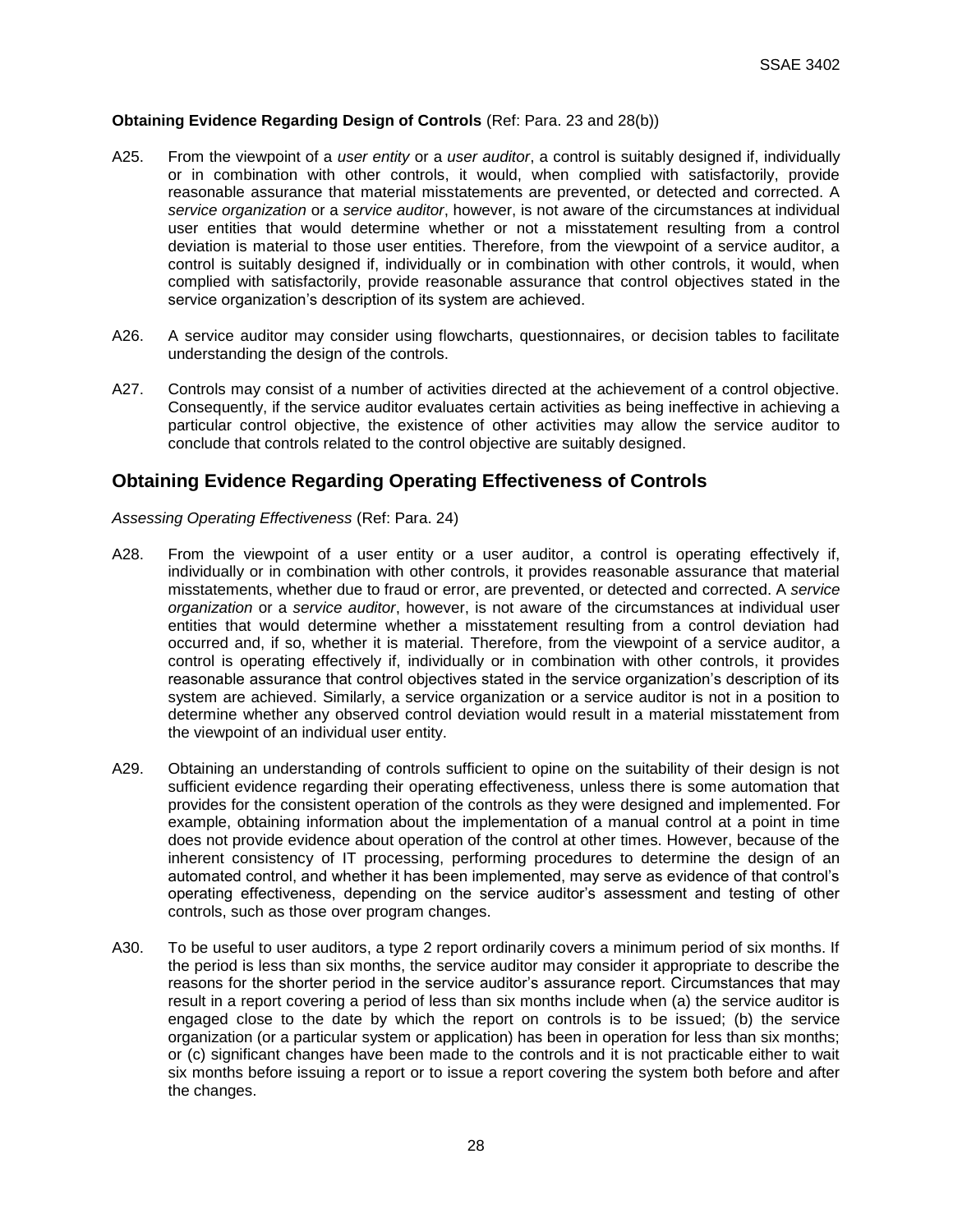- A31. Certain control procedures may not leave evidence of their operation that can be tested at a later date and, accordingly, the service auditor may find it necessary to test the operating effectiveness of such control procedures at various times throughout the reporting period.
- A32. The service auditor provides an opinion on the operating effectiveness of controls throughout each period, therefore, sufficient appropriate evidence about the operation of controls during the current period is required for the service auditor to express that opinion. Knowledge of deviations observed in prior engagements may, however, lead the service auditor to increase the extent of testing during the current period.

#### *Testing of Indirect Controls* (Ref: Para. 25(b))

- A33. In some circumstances, it may be necessary to obtain evidence supporting the effective operation of indirect controls. For example, when the service auditor decides to test the effectiveness of a review of exception reports detailing sales in excess of authorized credit limits, the review and related follow up is the control that is directly of relevance to the service auditor. Controls over the accuracy of the information in the reports (for example, the general IT controls) are described as "indirect" controls.
- A34. Because of the inherent consistency of IT processing, evidence about the implementation of an automated application control, when considered in combination with evidence about the operating effectiveness of the service organization's general controls (in particular, change controls), may also provide substantial evidence about its operating effectiveness.

#### *Means of Selecting Items for Testing* (Ref: Para. 25(c) and 27)

- A35. The means of selecting items for testing available to the service auditor are:
	- (a) Selecting all items (100% examination). This may be appropriate for testing controls that are applied infrequently, for example, quarterly, or when evidence regarding application of the control makes 100% examination efficient;
	- (b) Selecting specific items. This may be appropriate where 100% examination would not be efficient and sampling would not be effective, such as testing controls that are not applied sufficiently frequently to render a large population for sampling, for example, controls that are applied monthly or weekly; and
	- (c) Sampling. This may be appropriate for testing controls that are applied frequently in a uniform manner and which leave documentary evidence of their application.
- A36. While selective examination of specific items will often be an efficient means of obtaining evidence, it does not constitute sampling. The results of procedures applied to items selected in this way cannot be projected to the entire population; accordingly, selective examination of specific items does not provide evidence concerning the remainder of the population. Sampling, on the other hand, is designed to enable conclusions to be drawn about an entire population on the basis of testing a sample drawn from it.

#### **The Work of an Internal Audit Function**

#### *Obtaining an Understanding of the Internal Audit Function* (Ref: Para. 30)

A37. An internal audit function may be responsible for providing analyses, evaluations, assurances, recommendations, and other information to management and those charged with governance. An internal audit function at a service organization may perform activities related to the service organization's own system of internal control, or activities related to the services and systems, including controls, that the service organization is providing to user entities.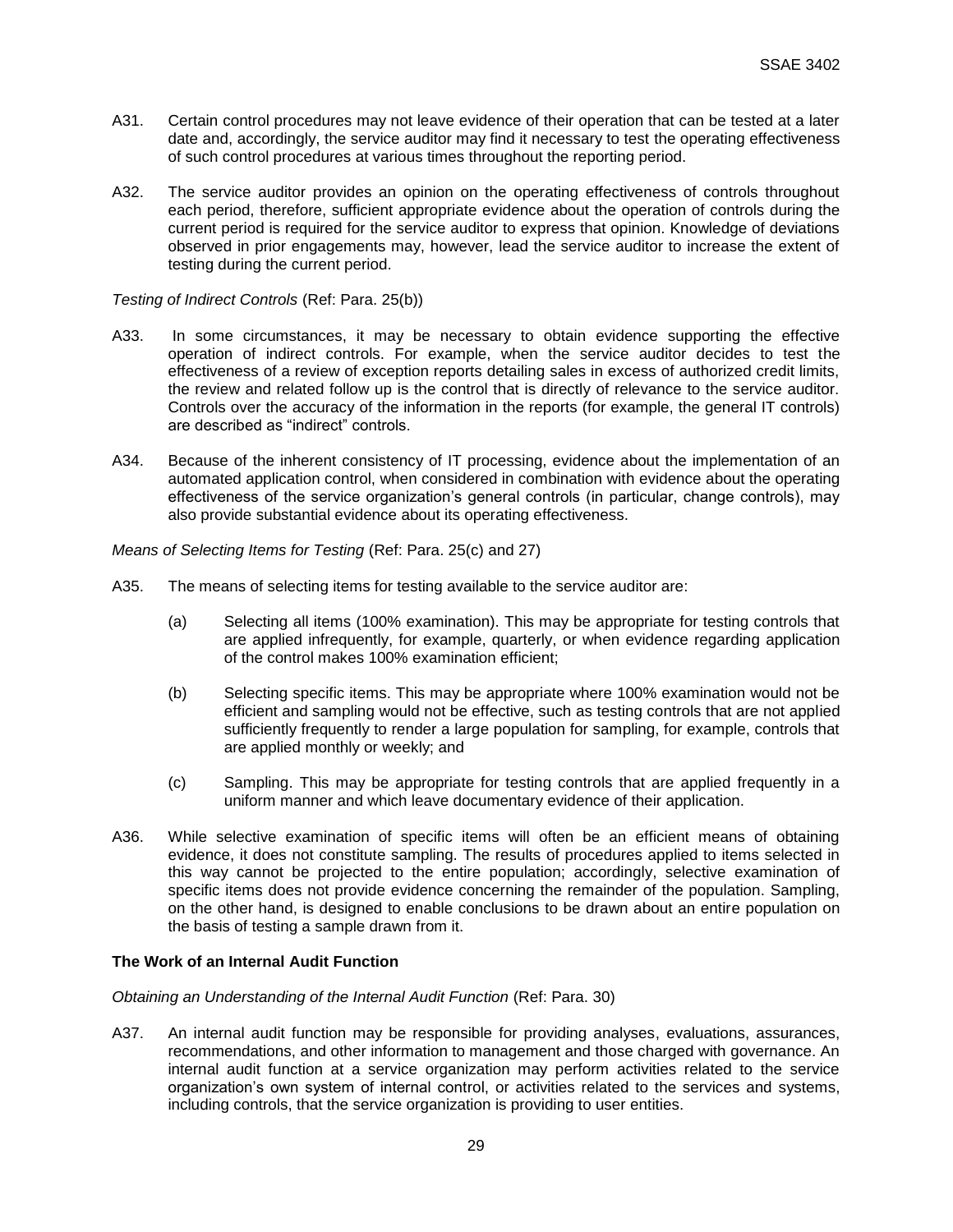#### *Determining Whether and to What Extent to Use the Work of the Internal Auditors* (Ref: Para. 33)

- A38. In determining the planned effect of the work of the internal auditors on the nature, timing or extent of the service auditor's procedures, the following factors may suggest the need for different or less extensive procedures than would otherwise be the case:
	- The nature and scope of specific work performed, or to be performed, by the internal auditors is quite limited.
	- The work of the internal auditors relates to controls that are less significant to the service auditor's conclusions.
	- The work performed, or to be performed, by the internal auditors does not require subjective or complex judgments.

#### *Using the Work of the Internal Audit Function* (Ref: Para. 34)

- A39. The nature, timing and extent of the service auditor's procedures on specific work of the internal auditors will depend on the service auditor's assessment of the significance of that work to the service auditor's conclusions (for example, the significance of the risks that the controls tested seek to mitigate), the evaluation of the internal audit function and the evaluation of the specific work of the internal auditors. Such procedures may include:
	- Examination of items already examined by the internal auditors;
	- Examination of other similar items; and
	- Observation of procedures performed by the internal auditors.

*Effect on the Service Auditor's Assurance Report* (Ref: Para. 36-37)

- A40. Irrespective of the degree of autonomy and objectivity of the internal audit function, such function is not independent of the service organization as is required of the service auditor when performing the engagement. The service auditor has sole responsibility for the opinion expressed in the service auditor's assurance report, and that responsibility is not reduced by the service auditor's use of the work of the internal auditors.
- A41. The service auditor's description of work performed by the internal audit function may be presented in a number of ways, for example:
	- By including introductory material to the description of tests of controls indicating that certain work of the internal audit function was used in performing tests of controls.
	- Attribution of individual tests to internal audit.

#### **Written Representations** (Ref: Para. 38 and 40)

A42. The written representations required by paragraph 38 are separate from, and in addition to, the service organization's assertion, as defined at paragraph 9(o).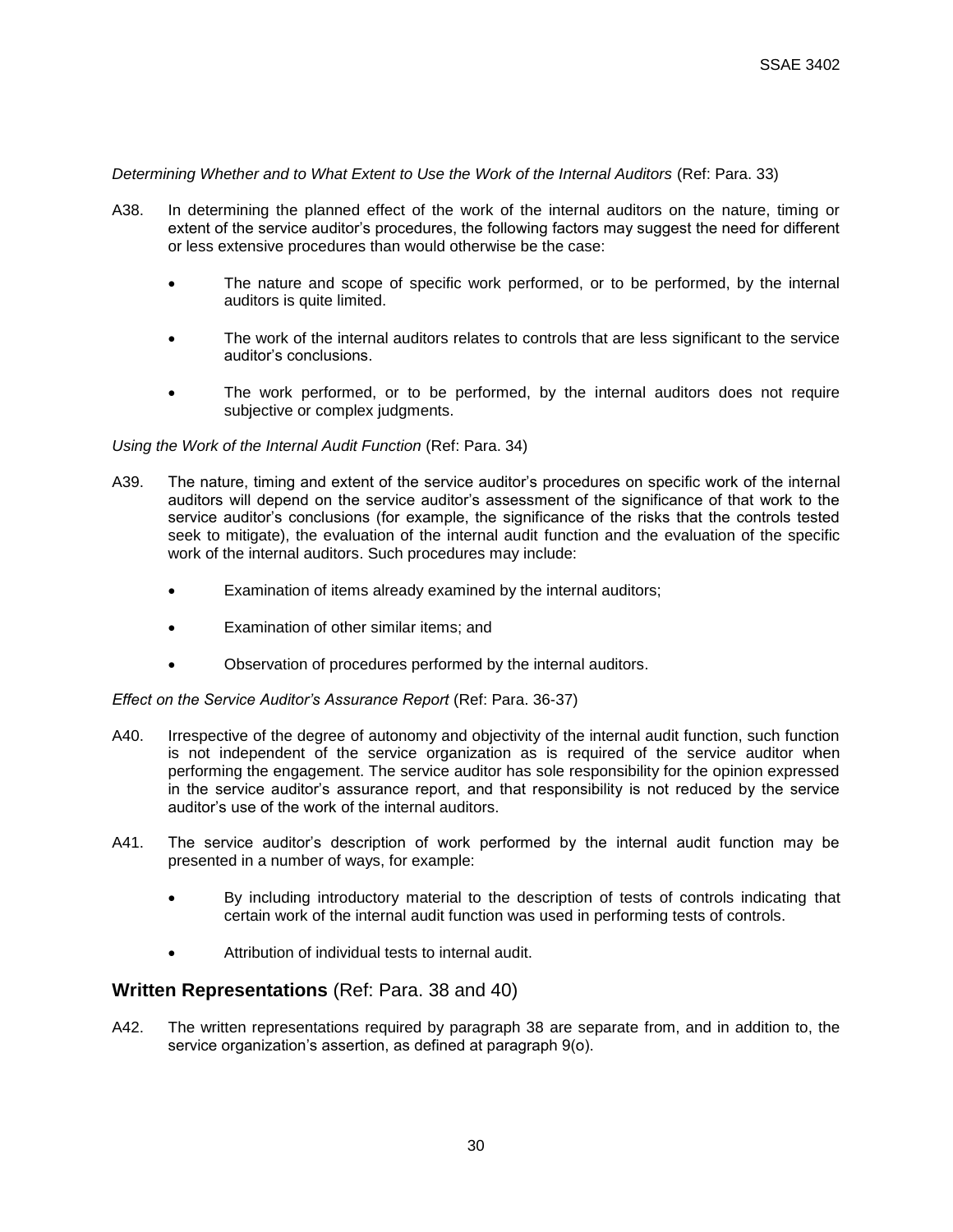A43. If the service organization does not provide the written representations requested in accordance with paragraph 38(c) of this SSAE, it may be appropriate for the service auditor's opinion to be modified in accordance with paragraph 55(d) of this SSAE.

## **Other Information** (Ref: Para. 42)

- A44. The Code requires that a service auditor not be associated with information where the service auditor believes that the information:
	- (a) Contains a materially false or misleading statement;
	- (b) Contains statements or information furnished recklessly; or
	- (c) Omits or obscures information required to be included where such omission or obscurity would be misleading. $1$

If other information included in a document containing the service organization's description of its system and the service auditor's assurance report contains future-oriented information such as recovery or contingency plans, or plans for modifications to the system that will address deviations identified in the service auditor's assurance report, or claims of a promotional nature that cannot be reasonably substantiated, the service auditor may request that information be removed or restated.

- A45. If the service organization refuses to remove or restate the other information, further actions that may be appropriate include, for example:
	- Requesting the service organization to consult with its legal counsel as to the appropriate course of action.
	- Describing the material inconsistency or material misstatement of fact in the assurance report.
	- Withholding the assurance report until the matter is resolved.
	- Withdrawing from the engagement.

#### **Documentation** (Ref: Para. 51)

A46. SSQC 1 (or national requirements that are at least as demanding) requires firms to establish policies and procedures for the timely completion of the assembly of engagement files.<sup>15</sup> An appropriate time limit within which to complete the assembly of the final engagement file is ordinarily not more than 60 days after the date of the service auditor's report.<sup>16</sup>

## **Preparing the Service Auditor's Assurance Report**

*Content of the Service Auditor's Assurance Report* (Ref: Para. 53)

A47. Illustrative examples of service auditors' assurance reports and related service organizations' assertions are contained in Appendices 1 and 2.

<sup>&</sup>lt;sup>14</sup> Code, paragraph 110.2.

<sup>15</sup> SSQC 1, paragraph 45.

<sup>16</sup> SSQC 1, paragraph A54.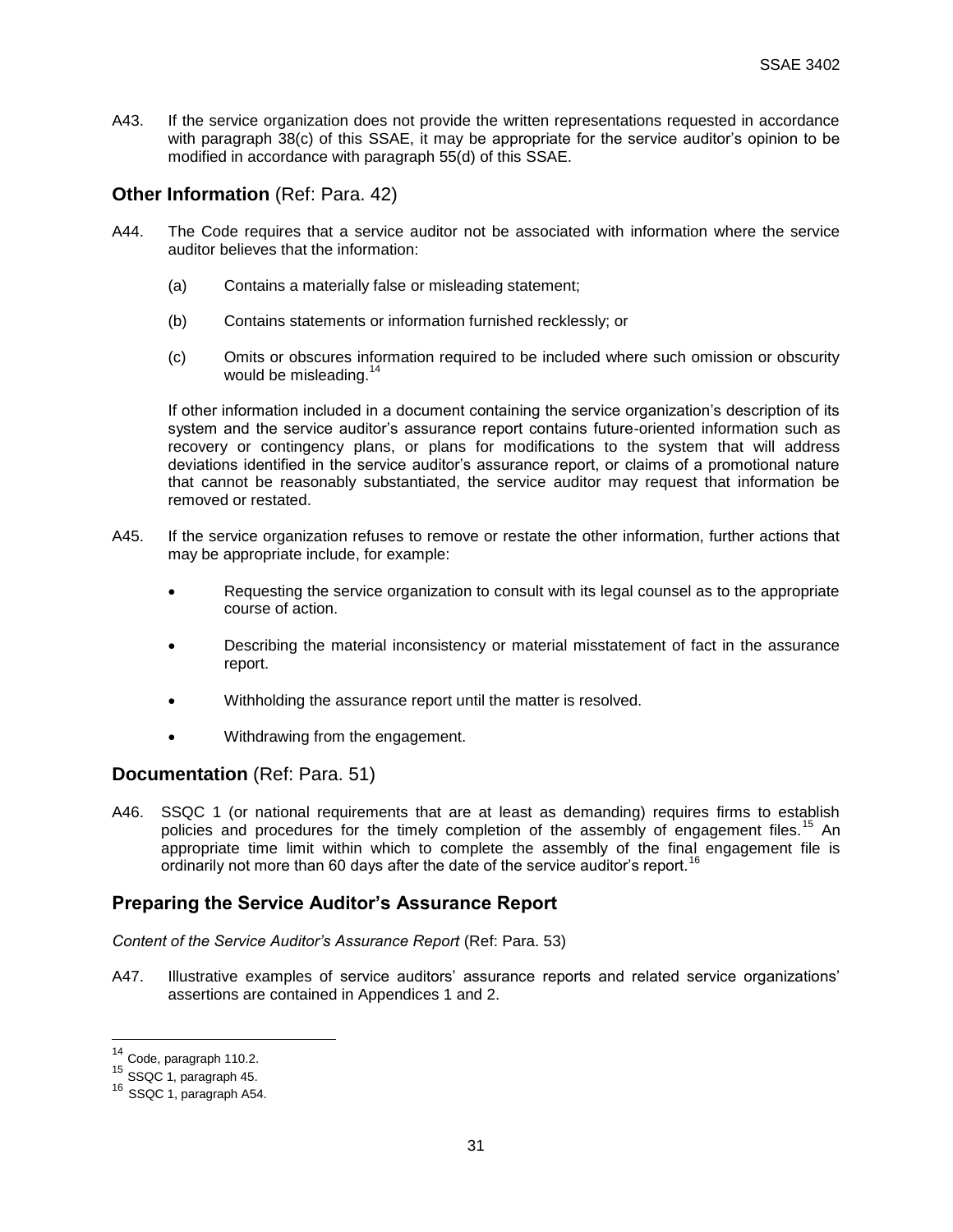#### *Intended Users and Purposes of the Service Auditor's Assurance Report (Ref: Para. 53(e))*

A48. The criteria used for engagements to report on controls at a service organization are relevant only for the purposes of providing information about the service organization's system, including controls, to those who have an understanding of how the system has been used for financial reporting by user entities. Accordingly this is stated in the service auditor's assurance report. In addition, the service auditor may consider it appropriate to include wording that specifically restricts distribution of the assurance report other than to intended users, its use by others, or its use for other purposes.

*Description of the Tests of Controls* (Ref: Para. 54)

- A49. In describing the nature of the tests of controls for a type 2 report, it assists readers of the service auditor's assurance report if the service auditor includes:
	- The results of all tests where deviations have been identified, even if other controls have been identified that allow the service auditor to conclude that the relevant control objective has been achieved or the control tested has subsequently been removed from the service organization's description of its system.
	- Information about causative factors for identified deviations, to the extent the service auditor has identified such factors.

#### *Modified Opinions* (Ref: Para. 55)

- A50. Illustrative examples of elements of modified service auditor's assurance reports are contained in Appendix 3.
- A51. Even if the service auditor has expressed an adverse opinion or disclaimed an opinion, it may be appropriate to describe in the basis for modification paragraph the reasons for any other matters of which the service auditor is aware that would have required a modification to the opinion, and the effects thereof.
- A52. When expressing a disclaimer of opinion because of a scope limitation, it is not ordinarily appropriate to identify the procedures that were performed nor include statements describing the characteristics of a service auditor's engagement; to do so might overshadow the disclaimer of opinion.

#### **Other Communication Responsibilities** (Ref: Para. 56)

- A53. Appropriate actions to respond to the circumstances identified in paragraph 56 may include:
	- Obtaining legal advice about the consequences of different courses of action.
	- Communicating with those charged with governance of the service organization.
	- Communicating with third parties (for example, a regulator) when required to do so.
	- Modifying the service auditor's opinion, or adding an Other Matter paragraph.
	- Withdrawing from the engagement.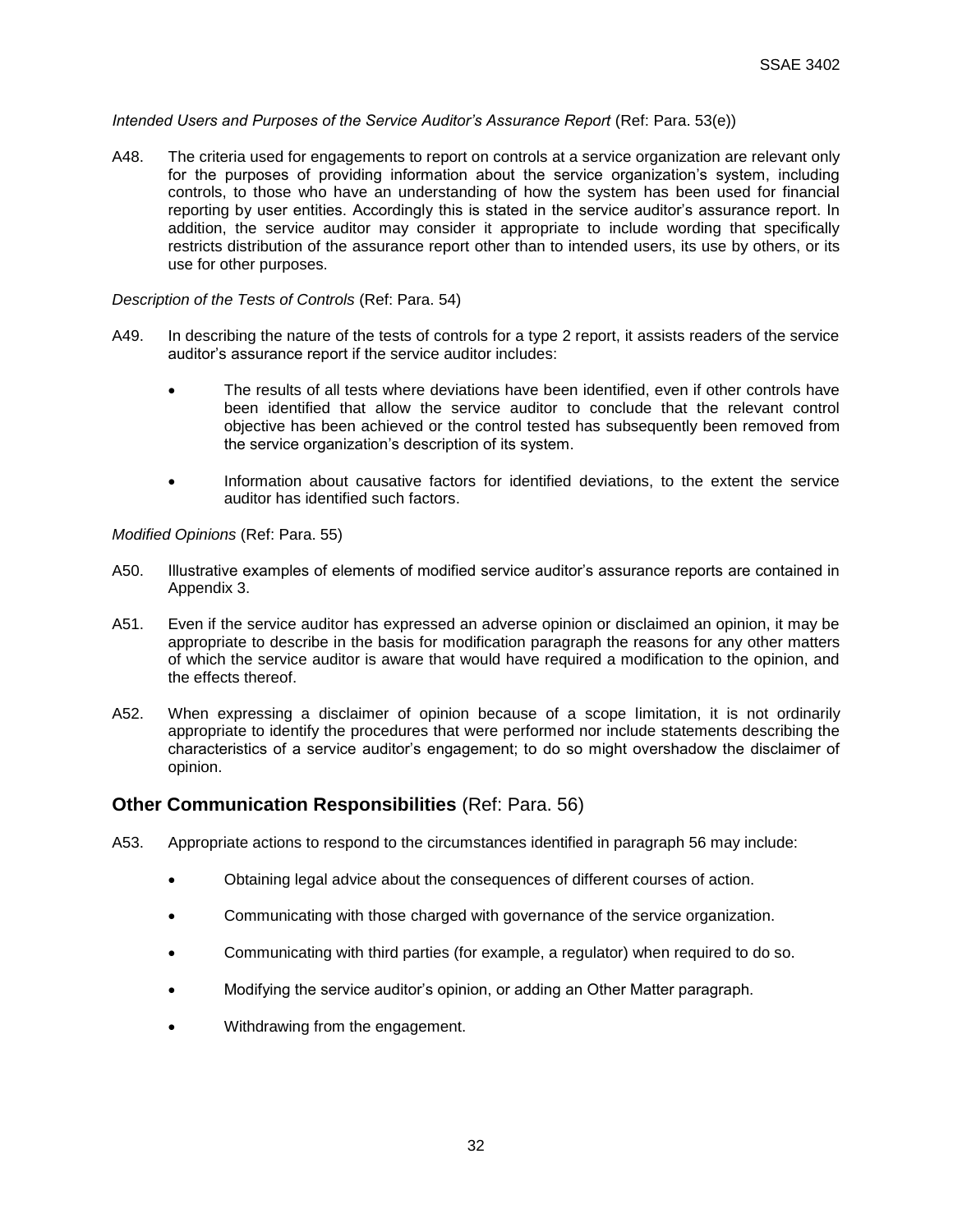# **Appendix 1**

(Ref. Para. A47)

# **Example Service Organization's Assertions**

The following examples of service organization's assertions are for guidance only and are not intended to be exhaustive or applicable to all situations.

# **Example 1: Type 2 Service Organization's Assertion**

Assertion by the Service Organization

The accompanying description has been prepared for customers who have used *[the type or name of]* system and their auditors who have a sufficient understanding to consider the description, along with other information including information about controls operated by customers themselves, when assessing the risks of material misstatements of customers' financial statements. *[Entity's name]* confirms that:

- (a) The accompanying description at pages *[bb-cc]* fairly presents *[the type or name of]* system for processing customers' transactions throughout the period *[date]* to *[date]*. The criteria used in making this assertion were that the accompanying description:
	- (i) Presents how the system was designed and implemented, including:
		- The types of services provided, including, as appropriate, classes of transactions processed.
		- The procedures, within both information technology and manual systems, by which those transactions were initiated, recorded, processed, corrected as necessary, and transferred to the reports prepared for customers.
		- The related accounting records, supporting information and specific accounts that were used to initiate, record, process and report transactions; this includes the correction of incorrect information and how information was transferred to the reports prepared for customers.
		- How the system dealt with significant events and conditions, other than transactions.
		- The process used to prepare reports for customers.
		- Relevant control objectives and controls designed to achieve those objectives.
		- Controls that we assumed, in the design of the system, would be implemented by user entities, and which, if necessary to achieve control objectives stated in the accompanying description, are identified in the description along with the specific control objectives that cannot be achieved by ourselves alone.
		- Other aspects of our control environment, risk assessment process, information system (including the related business processes) and communication, control activities and monitoring controls that were relevant to processing and reporting customers' transactions.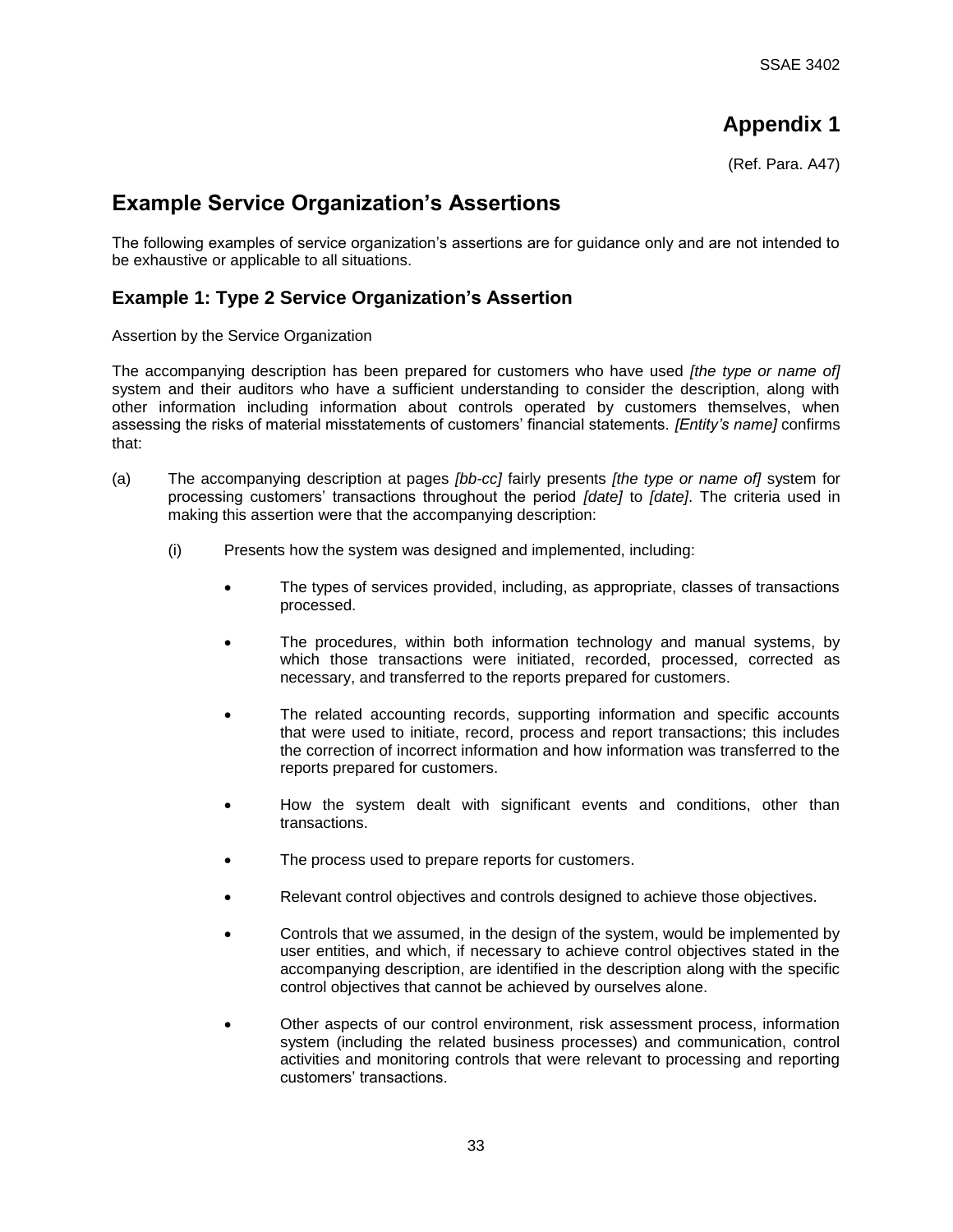- (ii) Includes relevant details of changes to the service organization's system during the period [date] to [date].
- (iii) Does not omit or distort information relevant to the scope of the system being described, while acknowledging that the description is prepared to meet the common needs of a broad range of customers and their auditors and may not, therefore, include every aspect of the system that each individual customer may consider important in its own particular environment.
- (b) The controls related to the control objectives stated in the accompanying description were suitably designed and operated effectively throughout the period [date] to [date]. The criteria used in making this assertion were that:
	- (i) The risks that threatened achievement of the control objectives stated in the description were identified;
	- (ii) The identified controls would, if operated as described, provide reasonable assurance that those risks did not prevent the stated control objectives from being achieved; and
	- (iii) The controls were consistently applied as designed, including that manual controls were applied by individuals who have the appropriate competence and authority, throughout the period *[date]* to *[date]*.

# **Example 2: Type 1 Service Organization's Assertion**

The accompanying description has been prepared for customers who have used *[the type or name of]* system and their auditors who have a sufficient understanding to consider the description, along with other information including information about controls operated by customers themselves, when obtaining an understanding of customers' information systems relevant to financial reporting. *[Entity's name]* confirms that:

- (a) The accompanying description at pages [bb-cc] fairly presents [the type or name of] system for processing customers' transactions as at [date]. The criteria used in making this assertion were that the accompanying description:
	- (i) Presents how the system was designed and implemented, including:
		- The types of services provided, including, as appropriate, classes of transactions processed.
		- The procedures, within both information technology and manual systems, by which those transactions were initiated, recorded, processed, corrected as necessary, and transferred to the reports prepared for customers.
		- The related accounting records, supporting information and specific accounts that were used to initiate, record, process and report transactions; this includes the correction of incorrect information and how information is transferred to the reports prepared customers.
		- How the system dealt with significant events and conditions, other than transactions.
		- The process used to prepare reports for customers.
		- Relevant control objectives and controls designed to achieve those objectives.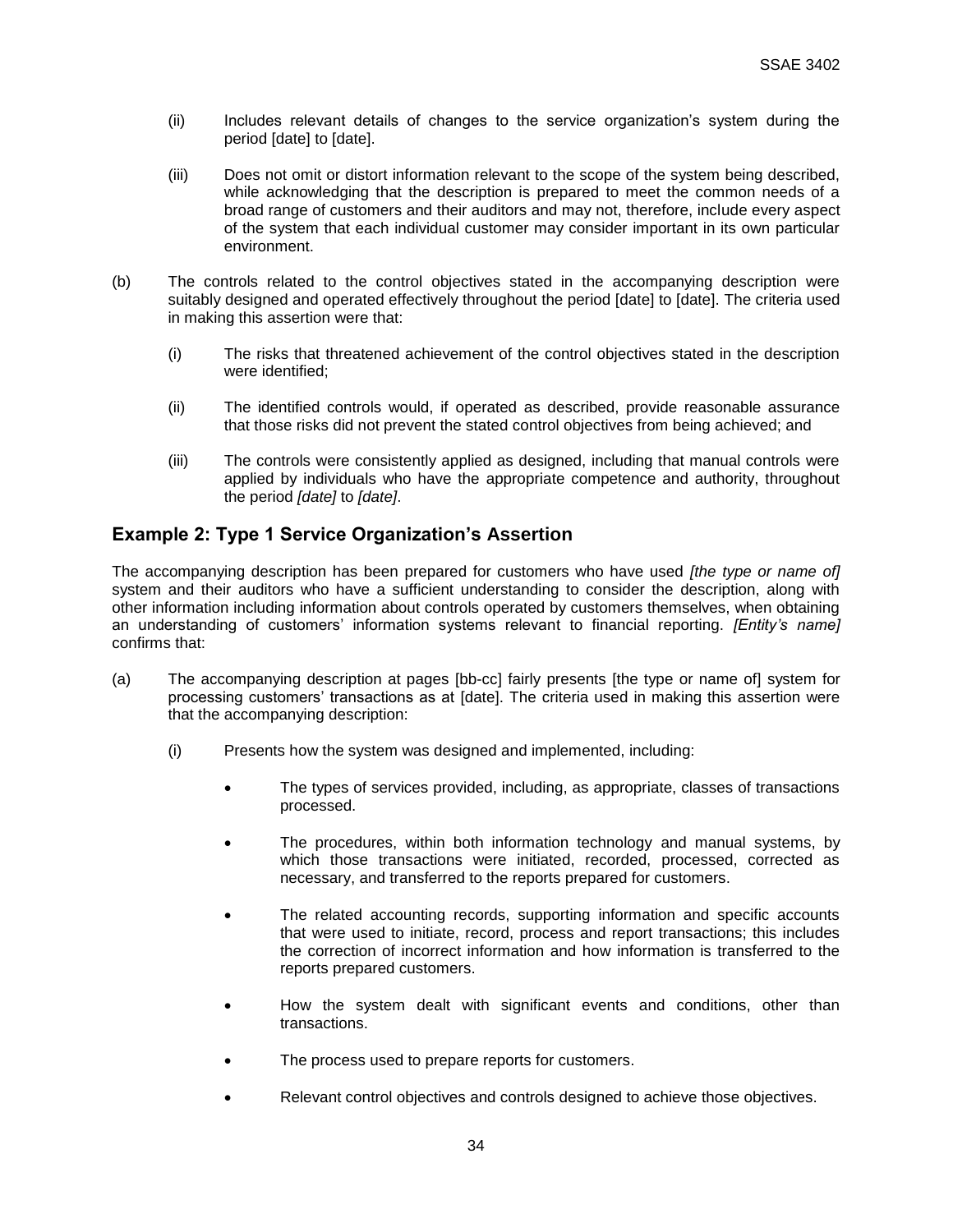- Controls that we assumed, in the design of the system, would be implemented by user entities, and which, if necessary to achieve control objectives stated in the accompanying description, are identified in the description along with the specific control objectives that cannot be achieved by ourselves alone.
- Other aspects of our control environment, risk assessment process, information system (including the related business processes) and communication, control activities and monitoring controls that were relevant to processing and reporting customers' transactions.
- (ii) Does not omit or distort information relevant to the scope of the system being described, while acknowledging that the description is prepared to meet the common needs of a broad range of customers and their auditors and may not, therefore, include every aspect of the system that each individual customer may consider important in its own particular environment.
- (b) The controls related to the control objectives stated in the accompanying description were suitably designed as at [date]. The criteria used in making this assertion were that:
	- (i) The risks that threatened achievement of the control objectives stated in the description were identified; and
	- (ii) The identified controls would, if operated as described, provide reasonable assurance that those risks did not prevent the stated control objectives from being achieved.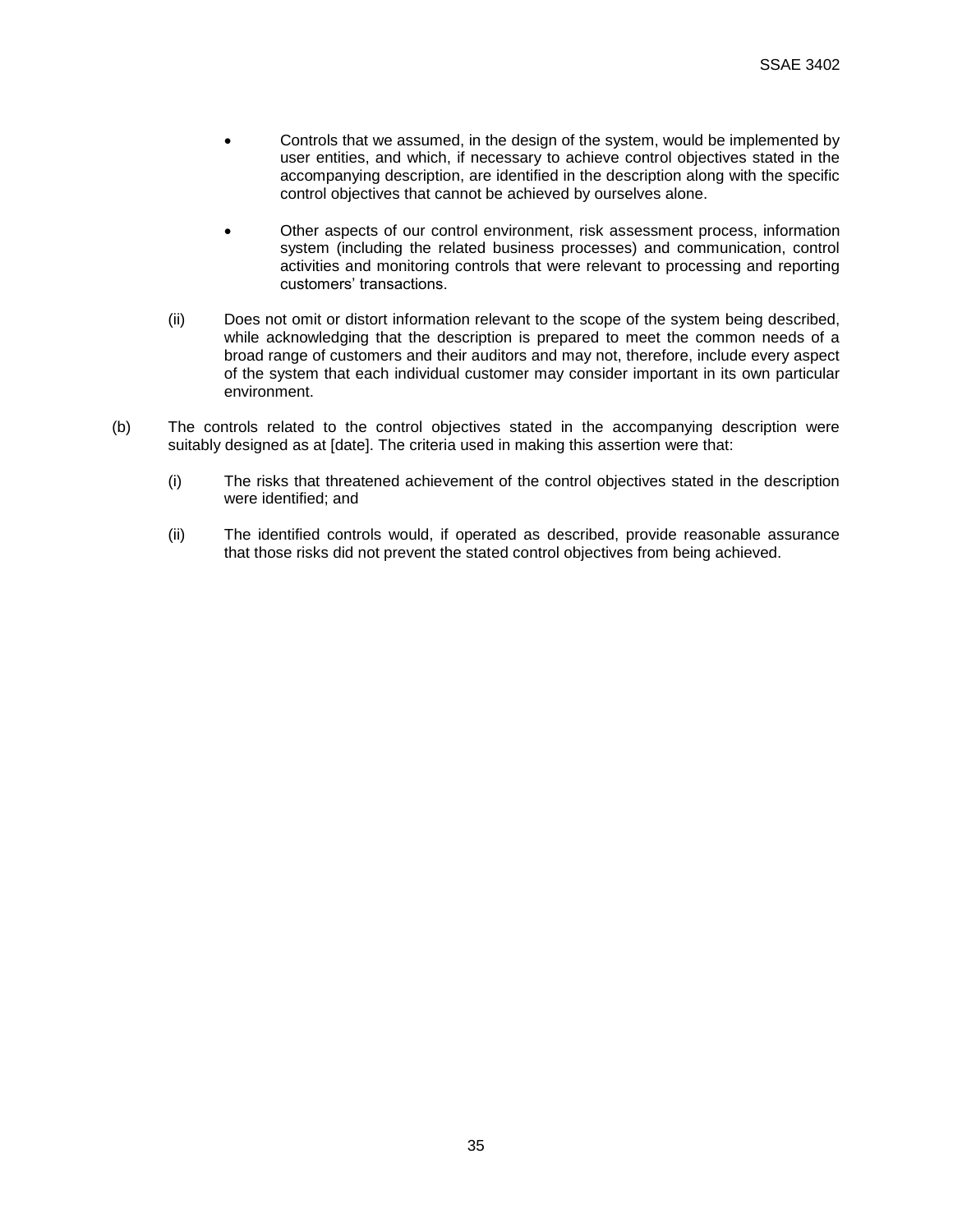# **Appendix 2**

(Ref. Para. A47)

# **Example Service Auditor's Assurance Reports**

The following examples of reports are for guidance only and are not intended to be exhaustive or applicable to all situations.

# **Example 1: Type 2 Service Auditor's Assurance Report**

## **Independent Service Auditor's Assurance Report on the Description of Controls, their Design and Operating Effectiveness**

To: XYZ Service Organization

*Scope* 

 $\overline{a}$ 

We have been engaged to report on XYZ Service Organization's description at pages *[bb-cc]* of its *[type or name of]* system for processing customers' transactions throughout the period *[date]* to *[date]* (the description), and on the design and operation of controls related to the control objectives stated in the description.<sup>1</sup>

#### *XYZ Service Organization's Responsibilities*

XYZ Service Organization is responsible for: preparing the description and accompanying assertion at page *[aa]*, including the completeness, accuracy and method of presentation of the description and assertion; providing the services covered by the description; stating the control objectives; and designing, implementing and effectively operating controls to achieve the stated control objectives.

#### *Service Auditor's Responsibilities*

Our responsibility is to express an opinion on XYZ Service Organization's description and on the design and operation of controls related to the control objectives stated in that description, based on our procedures. We conducted our engagement in accordance with Singapore Standard on Assurance Engagements 3402, "Assurance Reports on Controls at a Service Organization," issued by the Institute of Singapore Chartered Accountants. That standard requires that we comply with ethical requirements and plan and perform our procedures to obtain reasonable assurance about whether, in all material respects, the description is fairly presented and the controls are suitably designed and operating effectively.

An assurance engagement to report on the description, design and operating effectiveness of controls at a service organization involves performing procedures to obtain evidence about the disclosures in the service organization's description of its system, and the design and operating effectiveness of controls. The procedures selected depend on the service auditor's judgment, including the assessment of the risks that the description is not fairly presented, and that controls are not suitably designed or operating effectively. Our procedures included testing the operating effectiveness of those controls that we consider necessary to provide reasonable assurance that the control objectives stated in the description were achieved. An assurance engagement of this type also includes evaluating the overall presentation of the description, the suitability of the objectives stated therein, and the suitability of the criteria specified by the service organization and described at page *[aa]*.

<sup>&</sup>lt;sup>17</sup> If some elements of the description are not included in the scope of the engagement, this is made clear in the assurance report.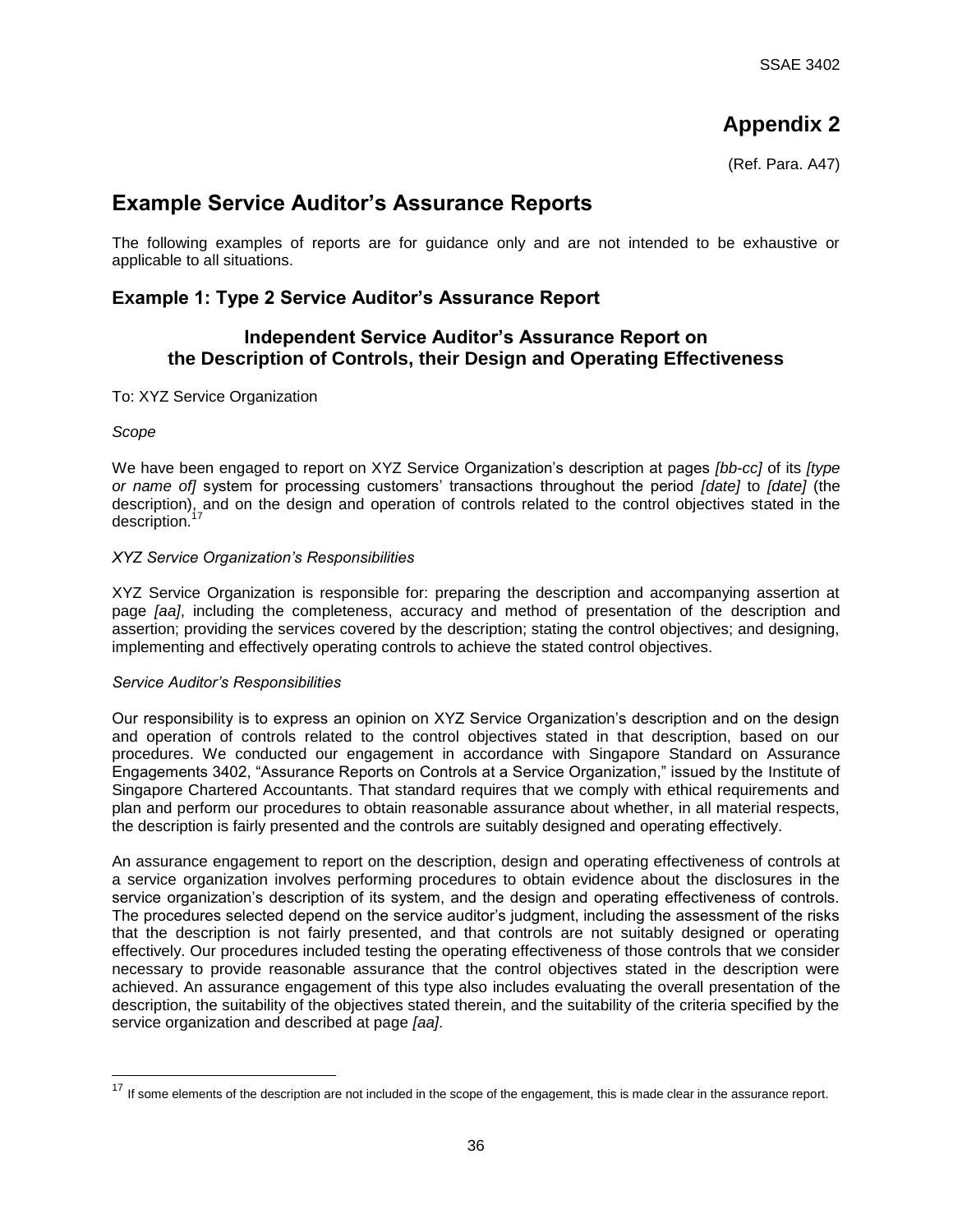We believe that the evidence we have obtained is sufficient and appropriate to provide a basis for our opinion.

#### *Limitations of Controls at a Service Organization*

XYZ Service Organization's description is prepared to meet the common needs of a broad range of customers and their auditors and may not, therefore, include every aspect of the system that each individual customer may consider important in its own particular environment. Also, because of their nature, controls at a service organization may not prevent or detect all errors or omissions in processing or reporting transactions. Also, the projection of any evaluation of effectiveness to future periods is subject to the risk that controls at a service organization may become inadequate or fail.

#### *Opinion*

Our opinion has been formed on the basis of the matters outlined in this report. The criteria we used in forming our opinion are those described at page *[aa]*. In our opinion, in all material respects:

- (a) The description fairly presents the *[the type or name of]* system as designed and implemented throughout the period from *[date]* to *[date]*;
- (b) The controls related to the control objectives stated in the description were suitably designed throughout the period from *[date]* to *[date]*; and
- (c) The controls tested, which were those necessary to provide reasonable assurance that the control objectives stated in the description were achieved, operated effectively throughout the period from *[date]* to *[date]*.

#### *Description of Tests of Controls*

The specific controls tested and the nature, timing and results of those tests are listed on pages *[yy-zz]*.

#### *Intended Users and Purpose*

This report and the description of tests of controls on pages *[yy-zz]* are intended only for customers who have used XYZ Service Organization's *[type or name of]* system, and their auditors, who have a sufficient understanding to consider it, along with other information including information about controls operated by customers themselves, when assessing the risks of material misstatements of customers' financial statements.

 $(Firm)$ 

Public Accountants and Chartered Accountants Singapore

\_\_\_\_\_\_\_\_\_\_\_\_\_\_\_\_\_\_\_\_\_\_ (Date)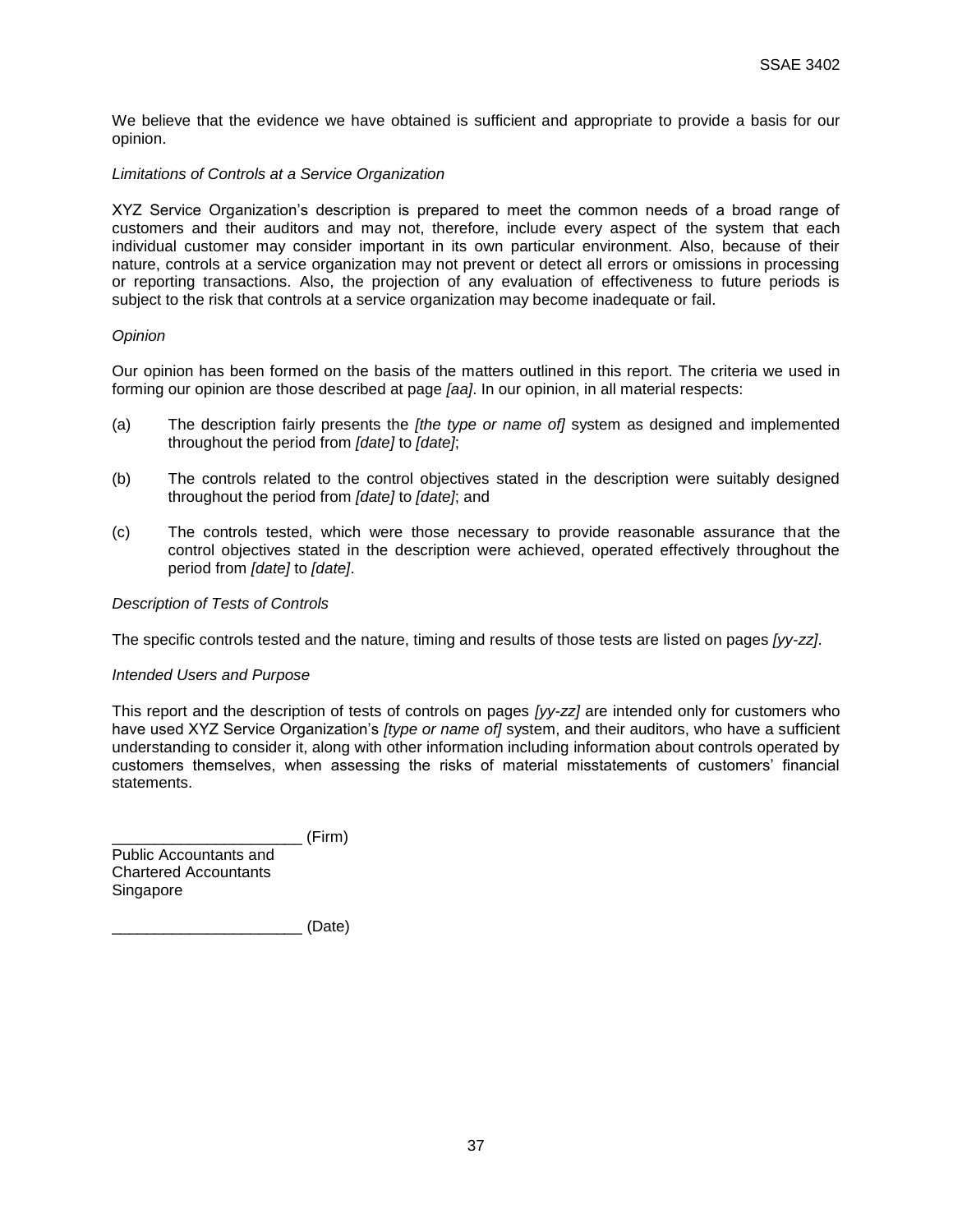# **Example 2: Type 1 Service Auditor's Assurance Report**

## **Independent Service Auditor's Assurance Report on the Description of Controls and their Design**

#### To: XYZ Service Organization

#### *Scope*

 $\overline{a}$ 

We have been engaged to report on XYZ Service Organization's description at pages *[bb-cc]* of its *[type or name of]* system for processing customers' transactions as at *[date]* (the description), and on the design of controls related to the control objectives stated in the description.

We did not perform any procedures regarding the operating effectiveness of controls included in the description and, accordingly, do not express an opinion thereon.

#### *XYZ Service Organization's Responsibilities*

XYZ Service Organization is responsible for: preparing the description and accompanying assertion at page *[aa]*, including the completeness, accuracy and method of presentation of the description and the assertion; providing the services covered by the description; stating the control objectives; and designing, implementing and effectively operating controls to achieve the stated control objectives.

#### *Service Auditor's Responsibilities*

Our responsibility is to express an opinion on XYZ Service Organization's description and on the design of controls related to the control objectives stated in that description, based on our procedures. We conducted our engagement in accordance with Singapore Standard on Assurance Engagements 3402, "Assurance Reports on Controls at a Service Organization," issued by the Institute of Singapore Chartered Accountants. That standard requires that we comply with ethical requirements and plan and perform our procedures to obtain reasonable assurance about whether, in all material respects, the description is fairly presented and the controls are suitably designed in all material respects.

An assurance engagement to report on the description and design of controls at a service organization involves performing procedures to obtain evidence about the disclosures in the service organization's description of its system, and the design of controls. The procedures selected depend on the service auditor's judgment, including the assessment that the description is not fairly presented, and that controls are not suitably designed. An assurance engagement of this type also includes evaluating the overall presentation of the description, the suitability of the control objectives stated therein, and the suitability of the criteria specified by the service organization and described at page *[aa]*.

As noted above, we did not perform any procedures regarding the operating effectiveness of controls included in the description and, accordingly, do not express an opinion thereon.

We believe that the evidence we have obtained is sufficient and appropriate to provide a basis for our opinion.

#### *Limitations of Controls at a Service Organization*

XYZ Service Organization's description is prepared to meet the common needs of a broad range of customers and their auditors and may not, therefore, include every aspect of the system that each individual customer may consider important in its own particular environment. Also, because of their

<sup>&</sup>lt;sup>18</sup> If some elements of the description are not included in the scope of the engagement, this is made clear in the assurance report.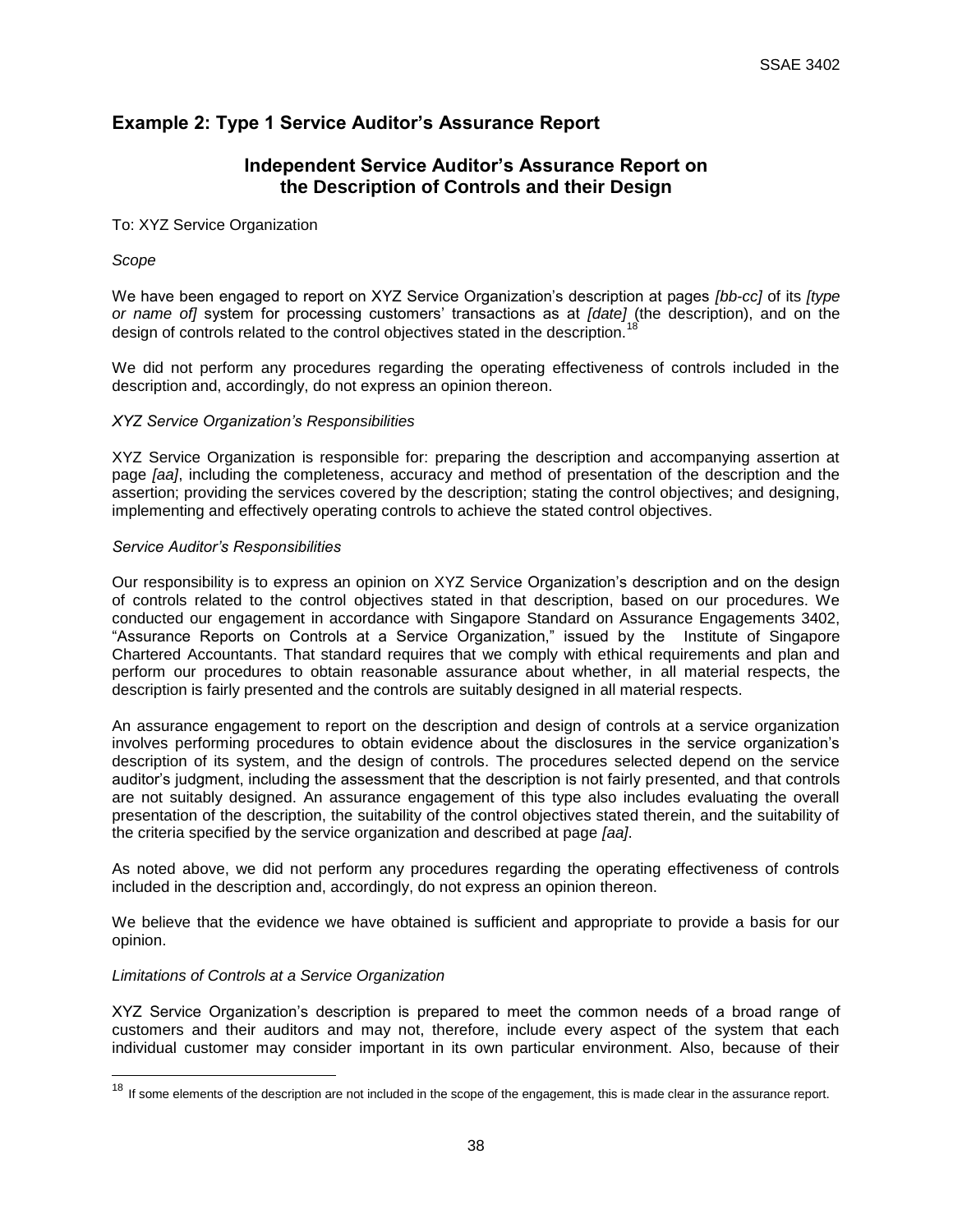nature, controls at a service organization may not prevent or detect all errors or omissions in processing or reporting transactions.

#### *Opinion*

Our opinion has been formed on the basis of the matters outlined in this report. The criteria we used in forming our opinion are those described at page *[aa]*. In our opinion, in all material respects:

- (a) The description fairly presents the *[the type or name of]* system as designed and implemented as at *[date]*; and
- (b) The controls related to the control objectives stated in the description were suitably designed as at *[date]*.

#### *Intended Users and Purpose*

This report is intended only for customers who have used XYZ Service Organization's *[type or name of]* system, and their auditors, who have a sufficient understanding to consider it, along with other information including information about controls operated by customers themselves, when obtaining an understanding of customers' information systems relevant to financial reporting.

 $(Firm)$ Public Accountants and Chartered Accountants Singapore

\_\_\_\_\_\_\_\_\_\_\_\_\_\_\_\_\_\_\_\_\_\_ (Date)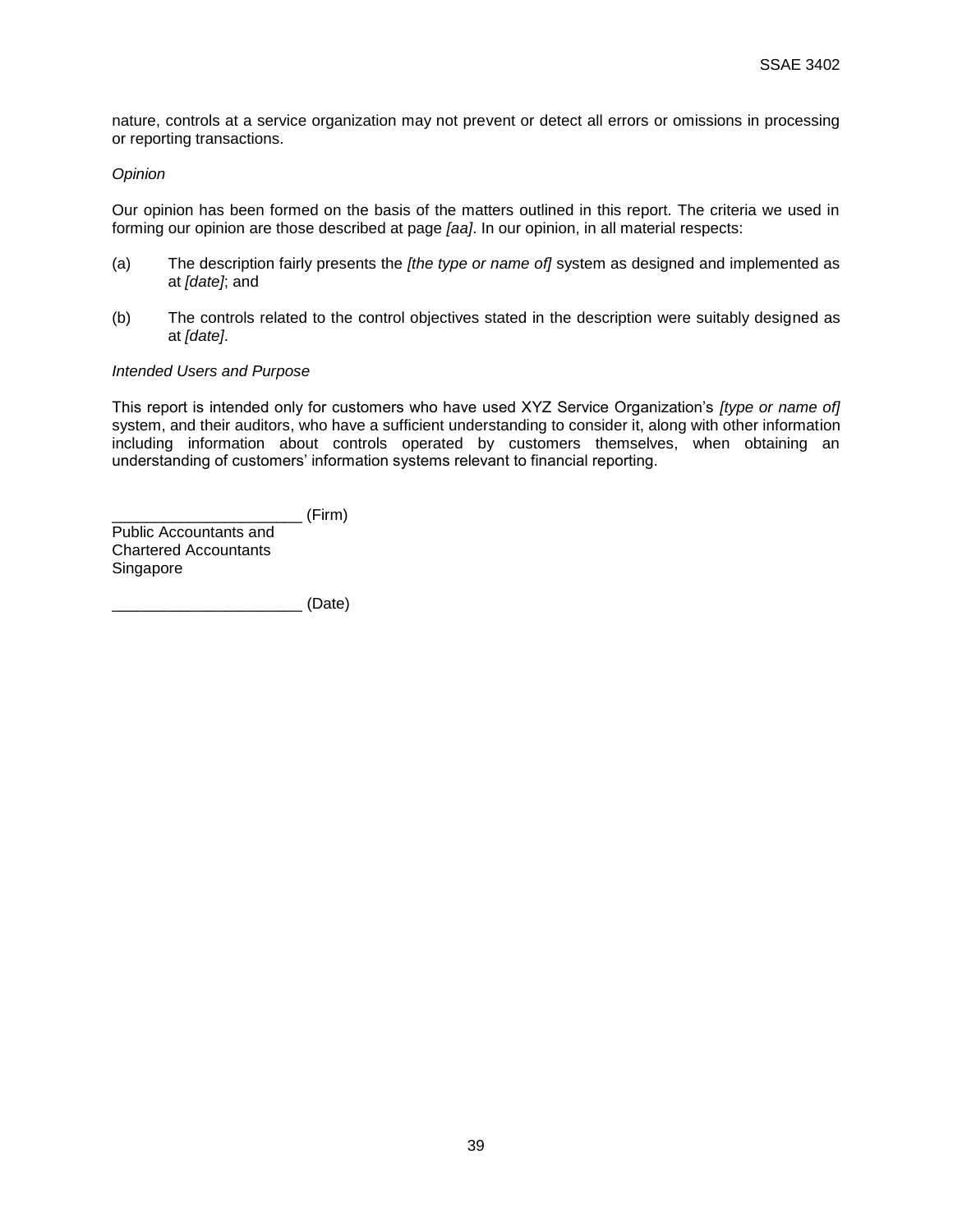# **Appendix 3**

(Ref. Para. A50)

# **Example Modified Service Auditor's Assurance Reports**

The following examples of modified reports are for guidance only and are not intended to be exhaustive or applicable to all situations. They are based on the examples of reports in Appendix 2.

# **Example 1: Qualified opinion – the service organization's description of the system is not fairly presented in all material respects**

*…* 

*Service Auditor's Responsibilities* 

…

We believe that the evidence we have obtained is sufficient and appropriate to provide a basis for our qualified opinion.

#### *Basis for Qualified Opinion*

The accompanying description states at page *[mn]* that XYZ Service Organization uses operator identification numbers and passwords to prevent unauthorized access to the system. Based on our procedures, which included inquiries of staff personnel and observation of activities, we have determined that operator identification numbers and passwords are employed in Applications A and B but not in Applications C and D.

#### *Qualified Opinion*

Our opinion has been formed on the basis of the matters outlined in this report. The criteria we used in forming our opinion were those described in XYZ Service Organization's assertion at page *[aa]*. In our opinion, except for the matter described in the Basis for Qualified Opinion paragraph:

(a) …

# **Example 2: Qualified opinion – the controls are not suitably designed to provide reasonable assurance that the control objectives stated in the service organization's description of its system will be achieved if the controls operate effectively**

*…* 

*Service Auditor's Responsibilities* 

…

We believe that the evidence we have obtained is sufficient and appropriate to provide a basis for our qualified opinion.

*Basis for Qualified Opinion*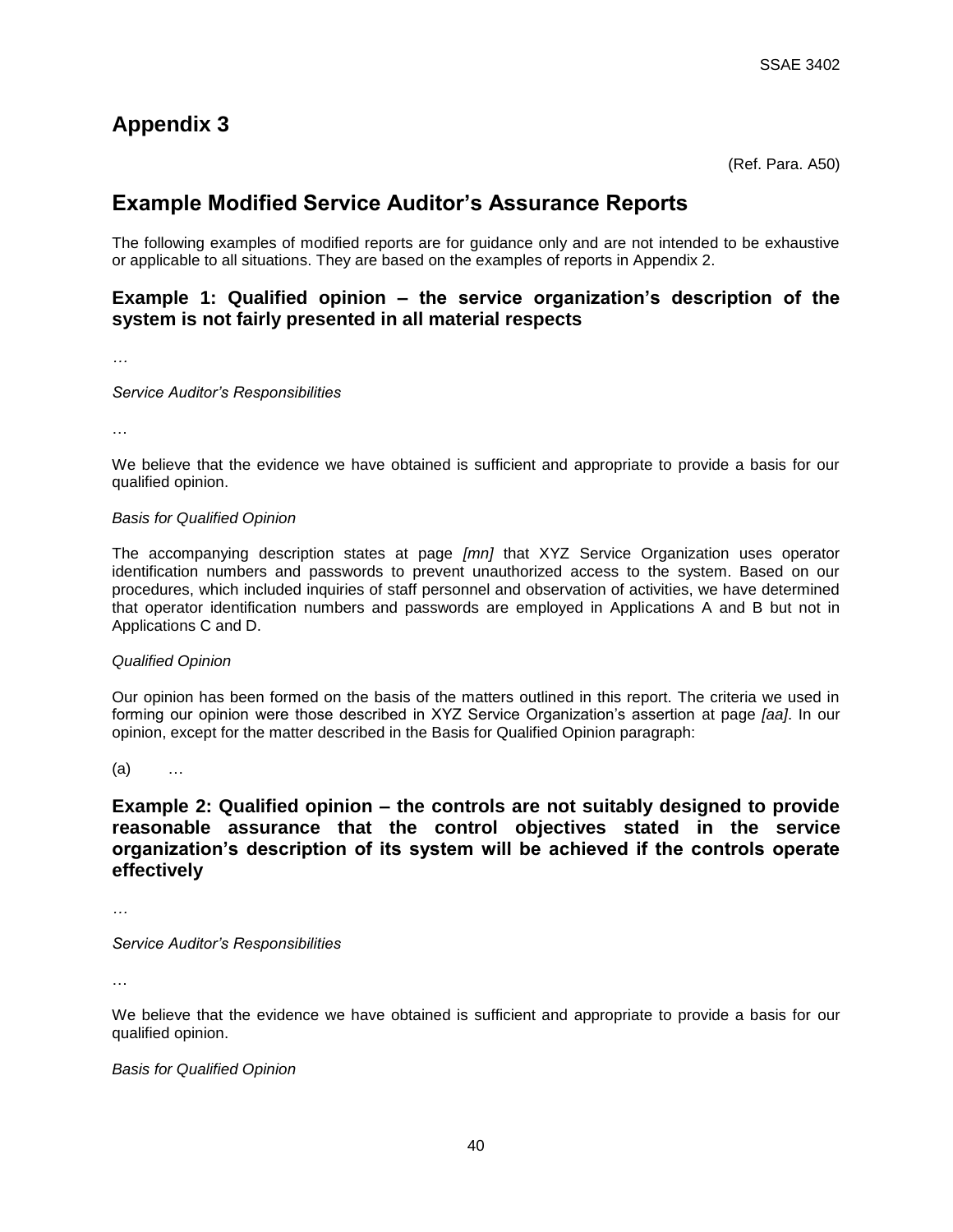As discussed at page *[mn]* of the accompanying description, from time to time XYZ Service Organization makes changes in application programs to correct deficiencies or to enhance capabilities. The procedures followed in determining whether to make changes, in designing the changes and in implementing them, do not include review and approval by authorized individuals who are independent from those involved in making the changes. There are also no specified requirements to test such changes or provide test results to an authorized reviewer prior to implementing the changes.

#### *Qualified Opinion*

Our opinion has been formed on the basis of the matters outlined in this report. The criteria we used in forming our opinion were those described in XYZ Service Organization's assertion at page *[aa]*. In our opinion, except for the matter described in the Basis for Qualified Opinion paragraph:

(a) …

# **Example 3: Qualified opinion – the controls did not operate effectively throughout the specified period (type 2 report only)**

*…* 

#### *Service Auditor's Responsibilities*

…

We believe that the evidence we have obtained is sufficient and appropriate to provide a basis for our qualified opinion.

#### *Basis for Qualified Opinion*

XYZ Service Organization states in its description that it has automated controls in place to reconcile loan payments received with the output generated. However, as noted at page *[mn]* of the description, this control was not operating effectively during the period from *dd/mm/yyyy* to *dd/mm/yyyy* due to a programming error. This resulted in the non-achievement of the control objective "Controls provide reasonable assurance that loan payments received are properly recorded" during the period from *dd/mm/yyyy* to *dd/mm/yyyy*. XYZ implemented a change to the program performing the calculation as of *[date]*, and our tests indicate that it was operating effectively during the period from *dd/mm/yyyy* to *dd/mm/yyyy*.

#### *Qualified Opinion*

Our opinion has been formed on the basis of the matters outlined in this report. The criteria we used in forming our opinion were those described in XYZ Service Organization's assertion at page *[aa]*. In our opinion, except for the matter described in the Basis for Qualified Opinion paragraph:

…

# **Example 4: Qualified opinion – the service auditor is unable to obtain sufficient appropriate evidence**

*…* 

*Service Auditor's Responsibilities* 

…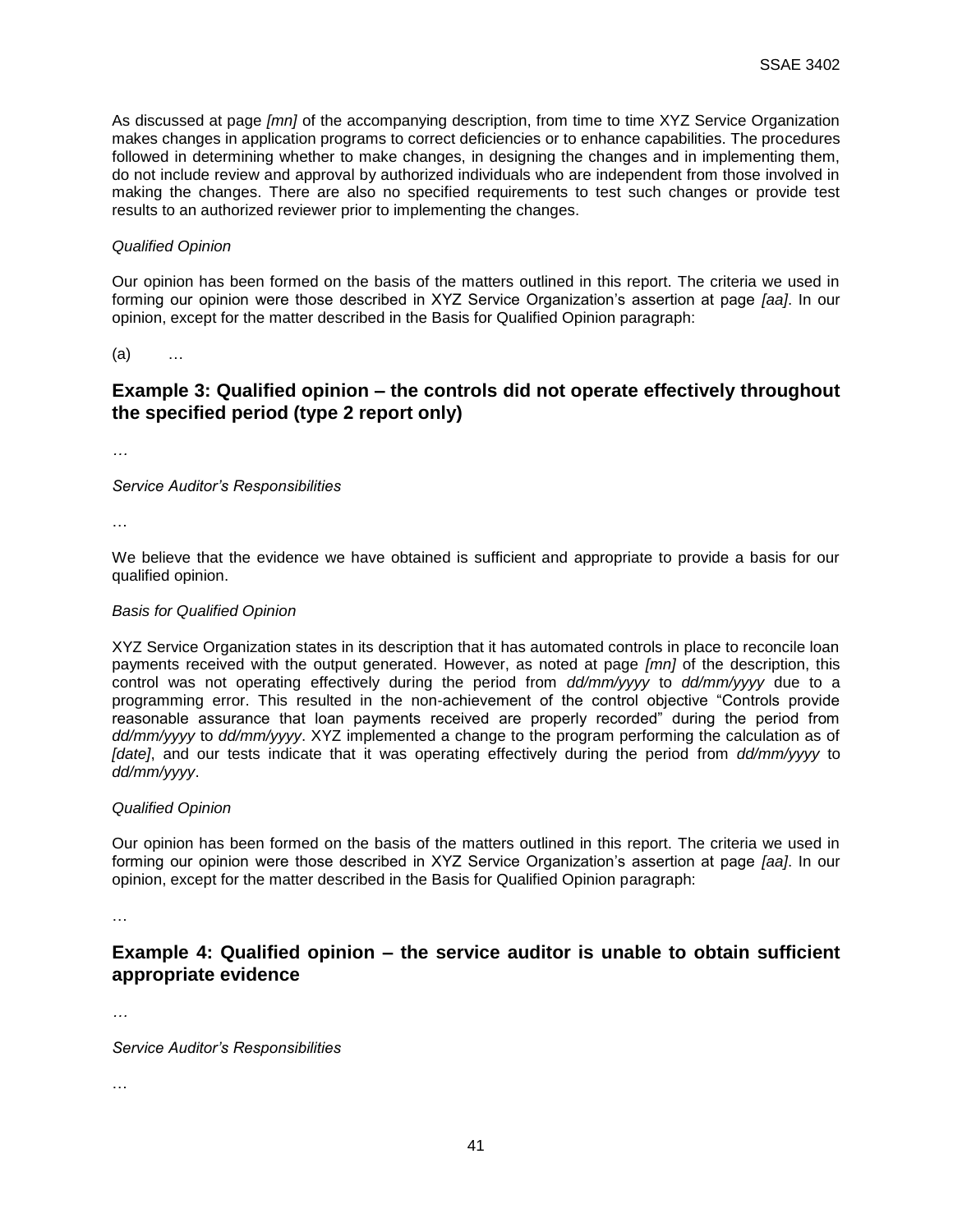We believe that the evidence we have obtained is sufficient and appropriate to provide a basis for our qualified opinion.

### *Basis for Qualified Opinion*

XYZ Service Organization states in its description that it has automated controls in place to reconcile loan payments received with the output generated. However, electronic records of the performance of this reconciliation for the period from *dd/mm/yyyy* to *dd/mm/yyyy* were deleted as a result of a computer processing error, and we were therefore unable to test the operation of this control for that period. Consequently, we were unable to determine whether the control objective "Controls provide reasonable assurance that loan payments received are properly recorded" operated effectively during the period from *dd/mm/yyyy* to *dd/mm/yyyy.*

#### *Qualified Opinion*

Our opinion has been formed on the basis of the matters outlined in this report. The criteria we used in forming our opinion were those described in XYZ Service Organization's assertion at page *[aa]*. In our opinion, except for the matter described in the Basis for Qualified Opinion paragraph:

(a) …